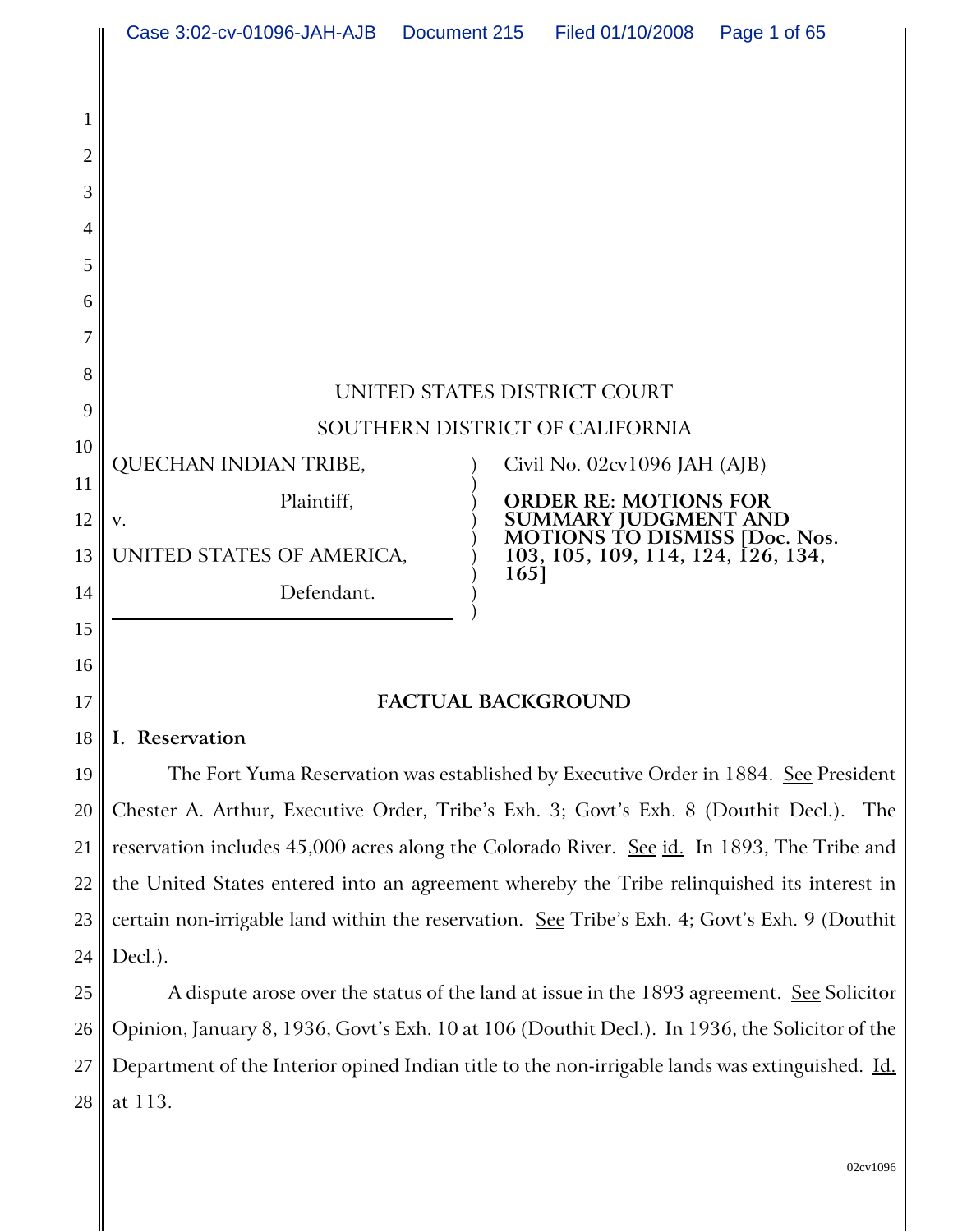1 2 3 4 In 1951, Quechan filed an action before the Indian Claims Commission challenging the 1893 agreement, which the parties refer to as Docket No. 320. See Arizona v. California, 530 U.S. 392, 403 (2000), Govt's Exh. 11 at 116 (Douthit Decl.). The matter was transferred to the Court of Claims in 1976. Id.

5 6 7 8 9 10 12 13 In 1977, the Solicitor issued another opinion on the title to lands within the Quechan Reservation. See 1978 Solicitor's Opinion, Tribe's Exh. 11 at 48; Govt's Exh. 7 at 69 (Douthit Decl.). The Solicitor again opined title to the land "was unconditionally ceded to the United States by virtue of a negotiated 1893 cession agreement and the 1894 statute, ratifying such agreement." Id. Upon finding "sharp and continuing divergences in legal views" on who owns title to the lands, the Solicitor issued another opinion on December 20, 1978. The Solicitor opined "the conditional cession in 1893 was never effected and the title to the non-irrigable acreage, therefore, [remained] with the Tribe." Id. at 49; Govt's Exh. 7 at 70. Based upon this decision, the parties entered into a settlement of the Docket No. 320 matter in 1978. Id.

14 15 16 17 18 19 20 The Secretary of the Interior issued an order approving the opinion on December 20, 1978. See Govt's Exh. 14 (Douthit Decl.). The Secretary noted the Tribe's title was subject to exceptions and conditions, namely third party rights.  $\underline{Id}$  at 135. On February 6, 1981, the Secretary issued a Secretarial Determination and Directives on the Quechan Reservation boundaries recognizing the 1884 boundaries of the reservation as modified by the Executive Order of December 19, 1900, and recognizing third party interests. See Tribe's Exh. 14; Govt's Exh. 16 (Douthit Decl.).

#### 21 **II. Transmission Line**

11

28

22 23 24 25 26 27 The Congressional Act of 1924 authorized the Secretary of the Interior ("Secretary") to acquire a right of way or easement reserved to the United States for irrigation purposes. See Tribe's Exh. 9. On April 21, 1942, the Bureau of Reclamation ("BOR") applied for a right-ofway permit for a "transmission line in connection with [the] Parker Dam Power Project." Department of Interior Application, Tribe's Exh. 8; Govt's Exh. 8 (Douthit Decl.). The application was apparently approved on July 23, 1942. See Letter from Acting Commissioner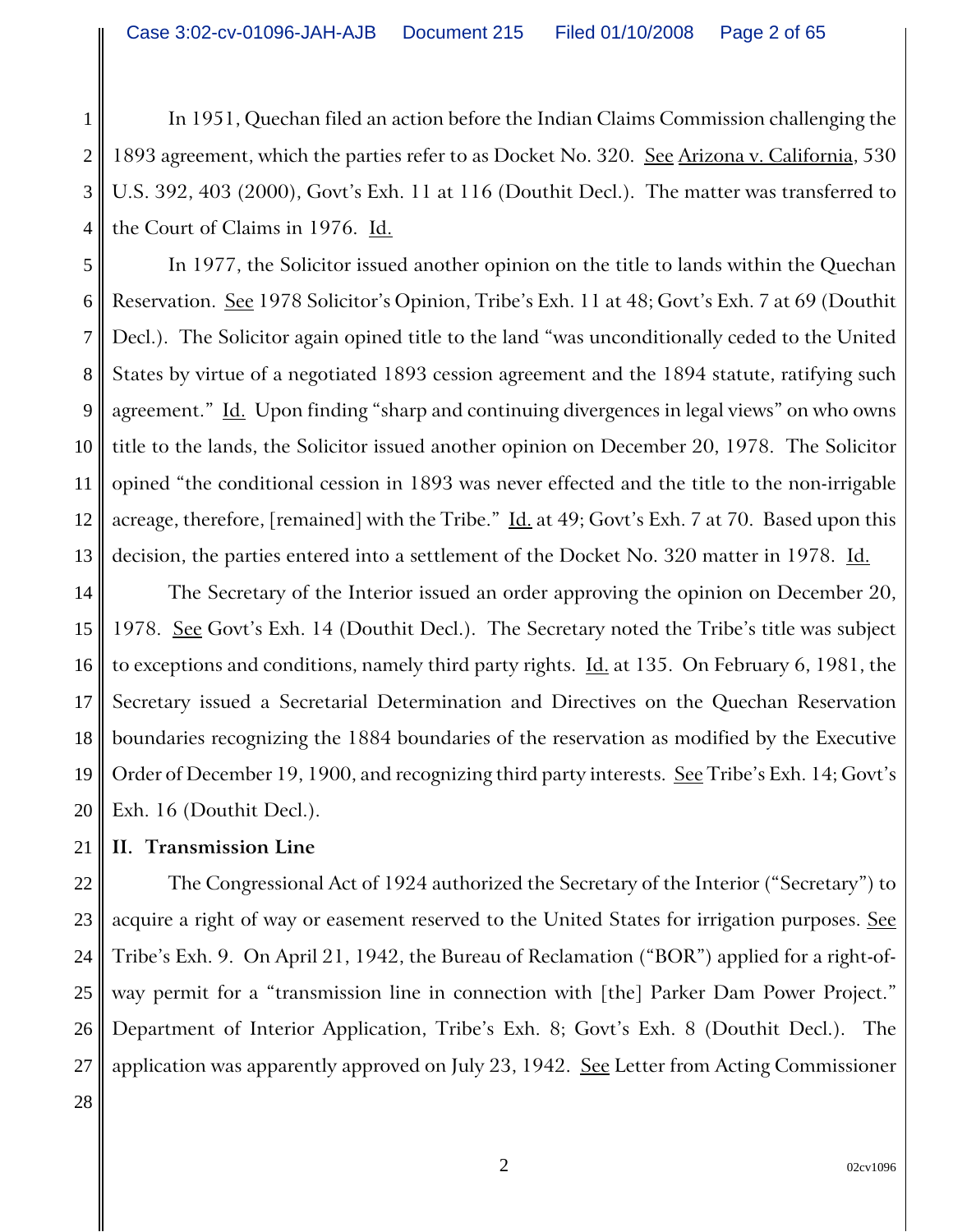1 2 3 4 to Secretary of the Interior, Govt's Exh. 5 (Douthit Decl.).<sup>1</sup> Congress enacted *An Act for the Acquisition of Indian Lands for Parker Dam Power Project* on October 28, 1942, concerning the acquisition of "lands required in connection with the construction, operation, and maintenance of electric transmission lines and other works. . ." Govt's Exh. 31 (Douthit Decl.).

5 6 7 8 9 10 On May 17, 1971, the BOR submitted an amended application for a 100-foot right-ofway for a 161-kv transmission line and a 50-foot access road under Section 4, Subsection P of the Act of December 5, 1924. Govt's Exh. 32 (Douthit Decl.). The Bureau of Land Management ("BLM") approved the request for the amended right-of-way on October 30, 1971.<sup>2</sup> The BOR later transferred the right-of-way to Western Area Power Administration ("Western").

11 12 13 14 15 16 17 18 19 20 21 22 In July 1994, in anticipation of pole replacement and transmission line maintenance, Western retained Western Cultural Resource Management ("WCRM") to conduct an inventory of cultural resources of the Gila-Knob 161-kv transmission line and access roads. See Tribe's Exh. 25 at 138, 153. WCRM surveyors located 26 archeological sites and 7 isolates which included lithic scatters, temporary camps, ceremonial areas and geoglyphs.  $\underline{Id}$  at 153. Work began on the pole replacement project in October 1998. See Wood Pole Rehabilitation Program Weekly Log, Tribe's Exhs. 38, Western's Environmental Lessons Learned Investigation Damage to Archeological Resources During the Gila-Know Pole Replacement Project ("Lessons Learned Report"), Tribe's Exh. 46, URS Corporation, Documentation of Activities Along the Gila Know 161-kv Transmission Line Rehabilitation Project ("URS Report"), Tribe's Exh. 52. Certain cultural sites were damaged during the pole replacement project. Id. The Tribe was notified of the damage on March 2, 1999. See Lessons Learned Report, Tribe's Exh. 46 at 560.

### **PROCEDURAL BACKGROUND**

23

24

25

28

Plaintiff, Quechan Indian Tribe (referred herein as "the Tribe," "Plaintiff," and

<sup>26</sup> 27  $^{\rm 1}$ The letter includes language that "enclosures" were approved. The Government states the application was approved. The Tribe maintains, for purposes of the motion they assume the BOR received the permit for the right-of-way.

 $^2$ The date is illegible on the letter. However, Defendant maintains, without objection, the correct date is October 30, 1971.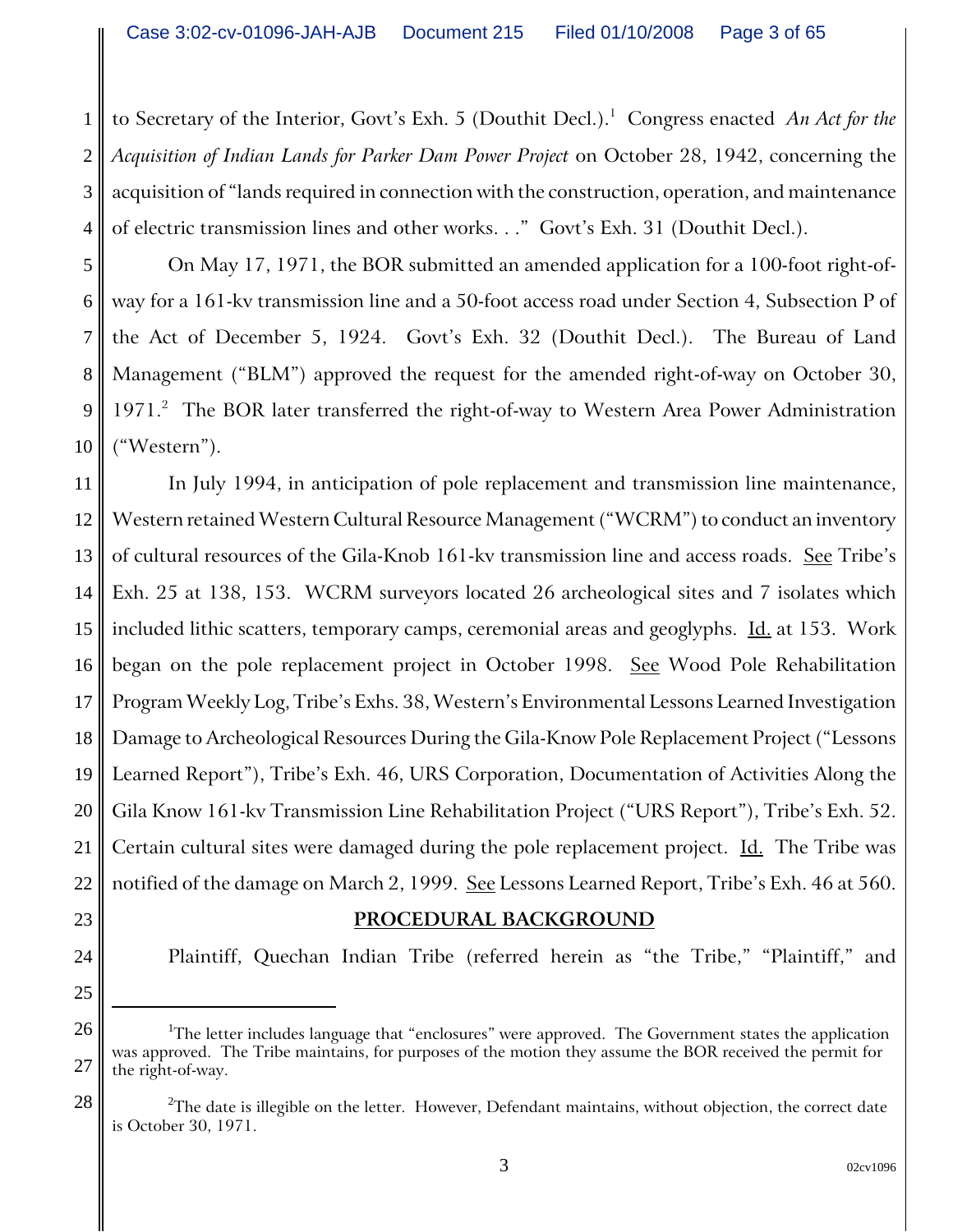1 2 3 4 5 6 7 8 "Quechan"), originally filed a complaint on June 7, 2002. The action was stayed pursuant to stipulation pending the outcome of land ownership issues in Arizona v. California, 530 U.S. 392 (2000), on July 18, 2003. On March 23, 2004, Plaintiff filed a First Amended Complaint under seal. Thereafter, the case was transferred to this Court. On June 14, 2004, Plaintiff filed a motion to lift the stay and for a bifurcated schedule. Following settlement of Arizona v. California, and Defendant's (referred herein as "the government," "the United States," and "Defendant") notification that it no longer opposed lifting the stay, the Court granted the motion and denied the motion for bifurcated schedule as moot.<sup>3</sup>

9 10 11 12 13 14 15 Plaintiff filed a Second Amended Complaint ("SAC") under seal on March 16, 2005, suing in its own capacity and as *parens patriae* on behalf of its members. Plaintiff seeks damages, and injunctive and declaratory relief for negligence, negligence *per se*, gross negligence, trespass and public and private nuisance pursuant to 28 U.S.C.  $\S~2674.^4~$  Specifically, Plaintiff alleges Western employees knowingly drove vehicles over and permanently scarred numerous cultural sites on the Fort Yuma Reservation during power pole replacement along the Gila-Knob powerline ("Project").

#### 16 **I. Motions for Summary Judgment**

17 18 19 20 On September 2, 2005, Plaintiff filed two motions for partial summary judgment: (1) for partial summary judgment as to liability for negligence, gross negligence, negligence *per se*, trespass, and private and public nuisance (Doc. No. 103); and (2) on the issue of Tribe's beneficial title to and non-property interests in the right-of-way lands (Doc. No. 105).

22 23 Defendant's two motions for summary judgment: (1) for summary judgment or in the alternative partial summary judgment(Doc. No. 114); and (2) on the issue of land ownership (Doc. No. 109) were filed *nunc pro tunc* to September 2, 2005.

On November 4, 2005, Defendant filed an memoranda in opposition to Quechan's motions (Doc. Nos. 131, 132), and Plaintiff filed an opposition to Defendant's motion for

28

24

<sup>25</sup> 26 27

 $\rm ^3$ The parties stipulated to a case management order that resolved the issue of bifurcation.

 ${\rm ^4}$ Pursuant to the parties' stipulation, the Tribe's claims for conversion, tortious interference with property, and invasion of privacy were dismissed with prejudice. See Doc. No. 88.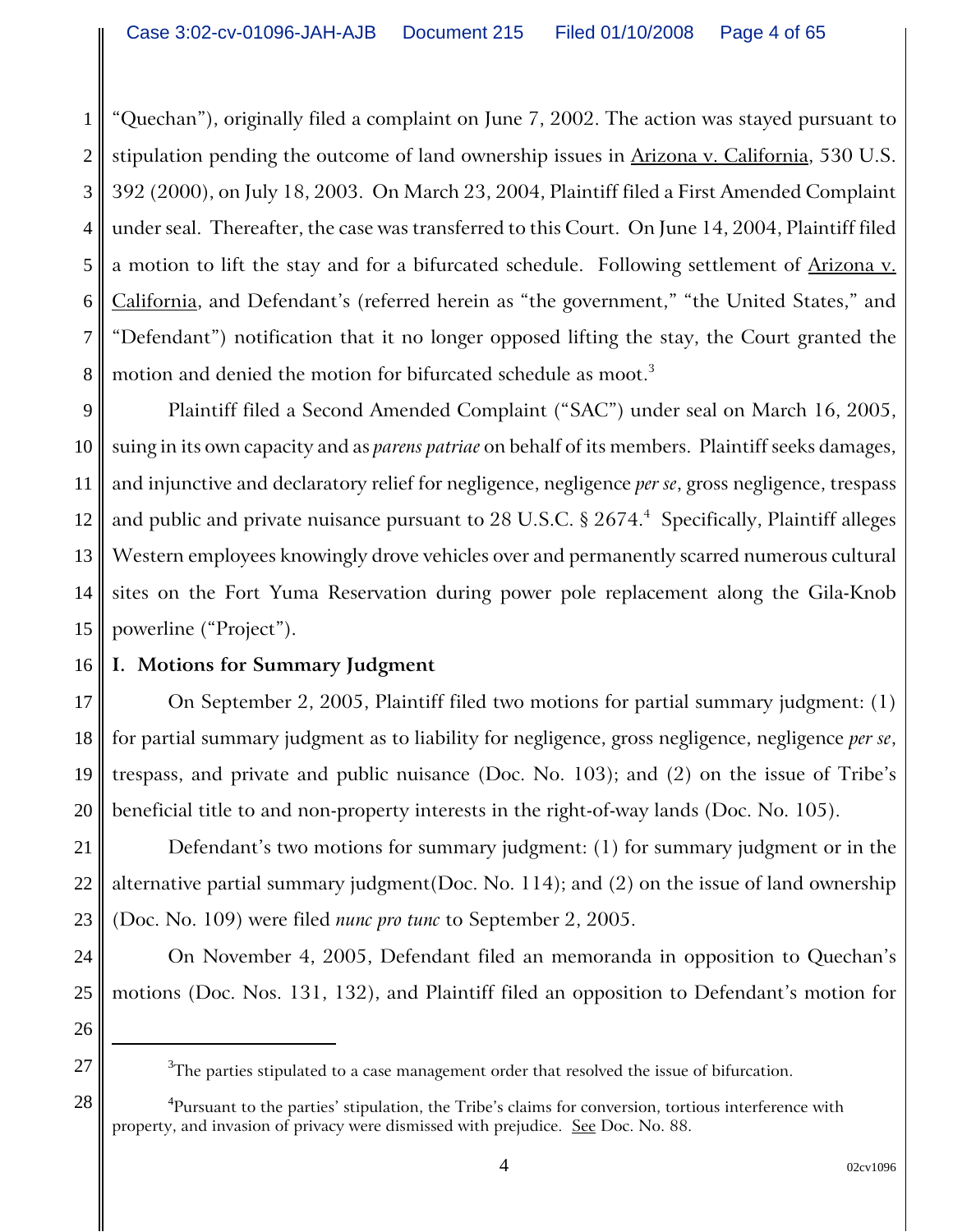2 3 4 partial summary judgment regarding land ownership and motion for summary judgment or in the alternative partial summary judgment (Doc. Nos. 122, 123). On December 9, 2005, the parties filed replies (Doc. Nos. 138, 144, 152, 153). Plaintiff filed a surreply (Doc. No. 173) to Defendant's motion regarding land ownership, upon leave of Court, on December 30, 2005.

**II. Other Motions**

1

5

6

7

8

9

10

11

22

23

24

25

On November 4, 2005, Plaintiffs filed two motions to strike: (1) to strike portions of Defendant's motions for summary judgment (Doc. No. 124) and (2) to strike deposition transcript of Dr. Jamie Cleland and references to the transcript in summary judgment motions (Doc. No. 126). Defendant filed oppositions to the motion to strike the Cleland deposition (Doc. No. 142) and motion to strike portions of the motions for summary judgment (Doc. No. 143) on December 9, 2005. Plaintiff filed replies (Doc. Nos. 170, 171) on December 30, 2005.

12 13 14 15 16 17 On November 4, 2005, Defendant filed a motion to strike (Doc. No. 134) the following documents and issues: (1) Cachora letter and references to it in Plaintiff's memoranda and statement of undisputed facts, WCRM Report page 177a, (2) portions of deposition transcripts not cited in the record, Kaye F. Nealy Declaration and (3) all references to it in the motions. Plaintiff filed an opposition (Doc. No. 148) to Defendant's motion to strike on December 9, 2005. On December 23, 2005, Defendant filed a reply (Doc. No. 164).

18 19 20 21 Defendant also filed objections to declarations of Robert Bee and Clyde M. Woods (Doc. No. 141) and a reply (Doc. No. 139) to Plaintiff's opposition to Defendant's statement of material facts in support of motion for summary judgment. Plaintiff filed a response (Doc. No. 172) on December 30, 2005.

Plaintiff filed a motion to strike the declaration of Mary Barger (Doc. No. 165) on December 23, 2005. Defendant filed an opposition (Doc. No. 177) to the motion on January 6, 2006. On January 31, 2006, Plaintiffs filed a reply (Doc. No. 188).

# **PRELIMINARY ISSUES**

#### 26 **I. Motions to Strike and Objections**

27 28 The motions to strike and objections filed by the parties are denied as moot, because the Court finds the information objected to was either irrelevant or unnecessary to the Court's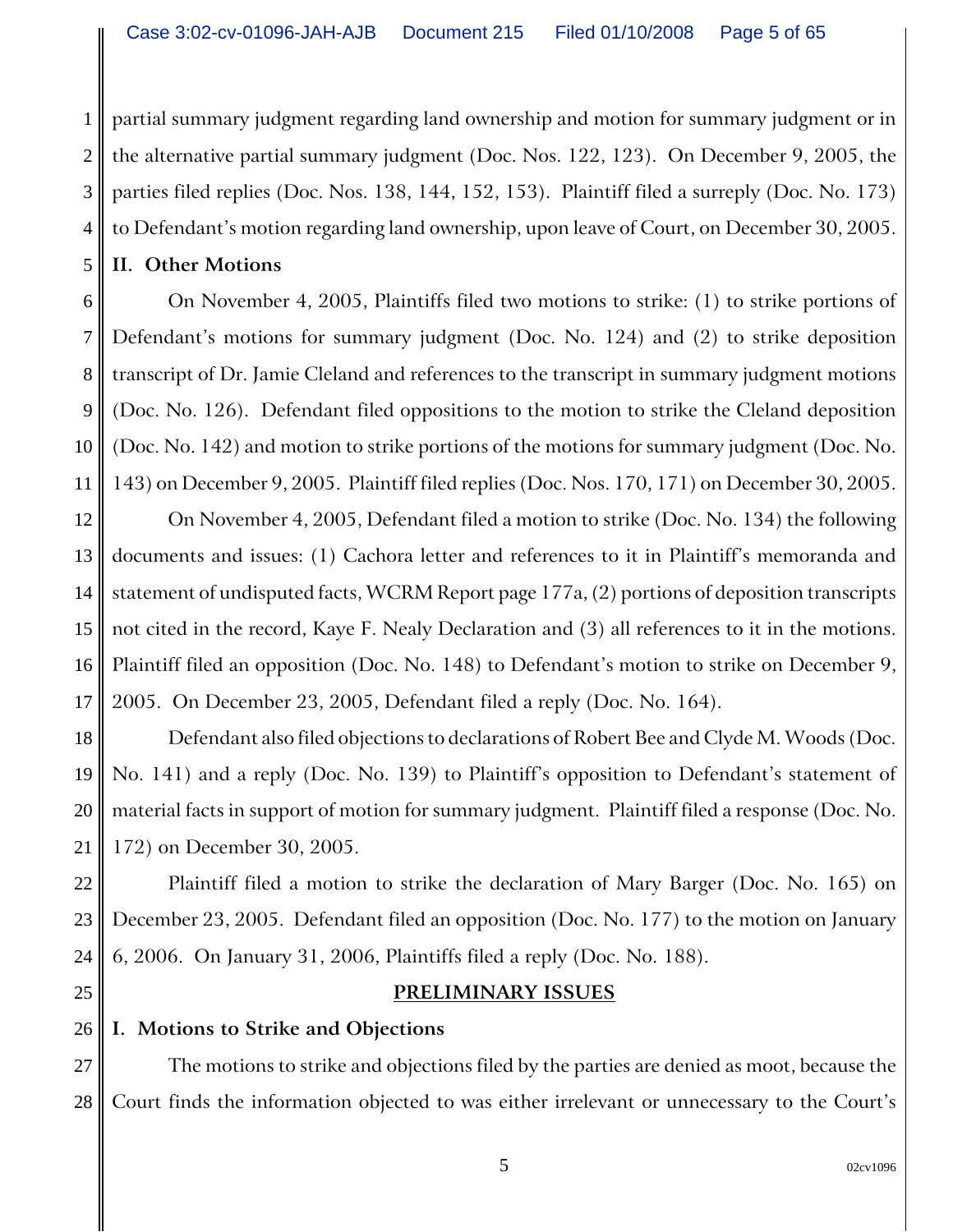1 determination of the motions.

#### 2 **II. Statute of Limitations**

3 4 5 6 7 8 9 10 11 12 Defendant argues the Court should dismiss the action as barred by the statute of limitations. The government maintains the Tribe alleges the damage to the cultural sites occurred from November 2, 1998 to January 31, 1999 and the Federal Tort Claim Act ("FTCA") administrative claim was filed on February 14, 2001. Defendant contends the claim accrues at the time of the plaintiff's injury. Therefore, Defendant argues, the Tribe's administrative tort claim to Western was beyond the two year limitations period. The government further contends the damage to the sites were not hidden from the Tribe, so the lenient standard, accrual when the Tribe knew or should have known, does not apply to this action. Even if the lenient standard applied, the government argues, the action is still barred, because Plaintiffs should have known about the damage when it occurred.

13 14 15 16 17 The Tribe argues that under the discovery rule, the claim accrues when the plaintiff discovers, or in the exercise of reasonable diligence, should have discovered the injury and its cause, applies to this case. Quechan maintains it was notified of the damage on March 2, 1999. As such, Plaintiff argues, the administrative claim of February 13, 2001, was within the two year limitations period.

18 19 20 21 The FTCA contains a two year period of limitations. See 28 U.S.C. § 2401(b). "An FTCA claim 'accrues when the plaintiff discovers, or in the exercise of reasonable diligence should have discovered, the injury and its cause." **Bartleston v. United States**, 96 F.3d 1270, 1277 (9<sup>th</sup> Cir. 1996)(citing <u>Landreth v. United States</u>, 850 F.2d 532, 533 (9<sup>th</sup> Cir. 1988)).<sup>5</sup>

22 23 24 According to the allegations, the cultural resource sites were damaged from November 2, 1998 to January 31, 1999. The Tribe was notified of the damage to site 7140 on March 2, 1999. See Lessons Learned Report, Tribe's Exh. 46 at 560.

26 The government argues the Tribe, in the exercise of reasonable diligence, should have known of the injury and its cause when the damage occurred, because the Tribe alleges it places

27

28

 ${\rm ^5The}$  Court finds Defendant's argument that the discovery rule applies to only medical malpractice cases unpersuasive based upon Ninth Circuit law applying the discovery rule to FTCA cases not involving medical malpractice.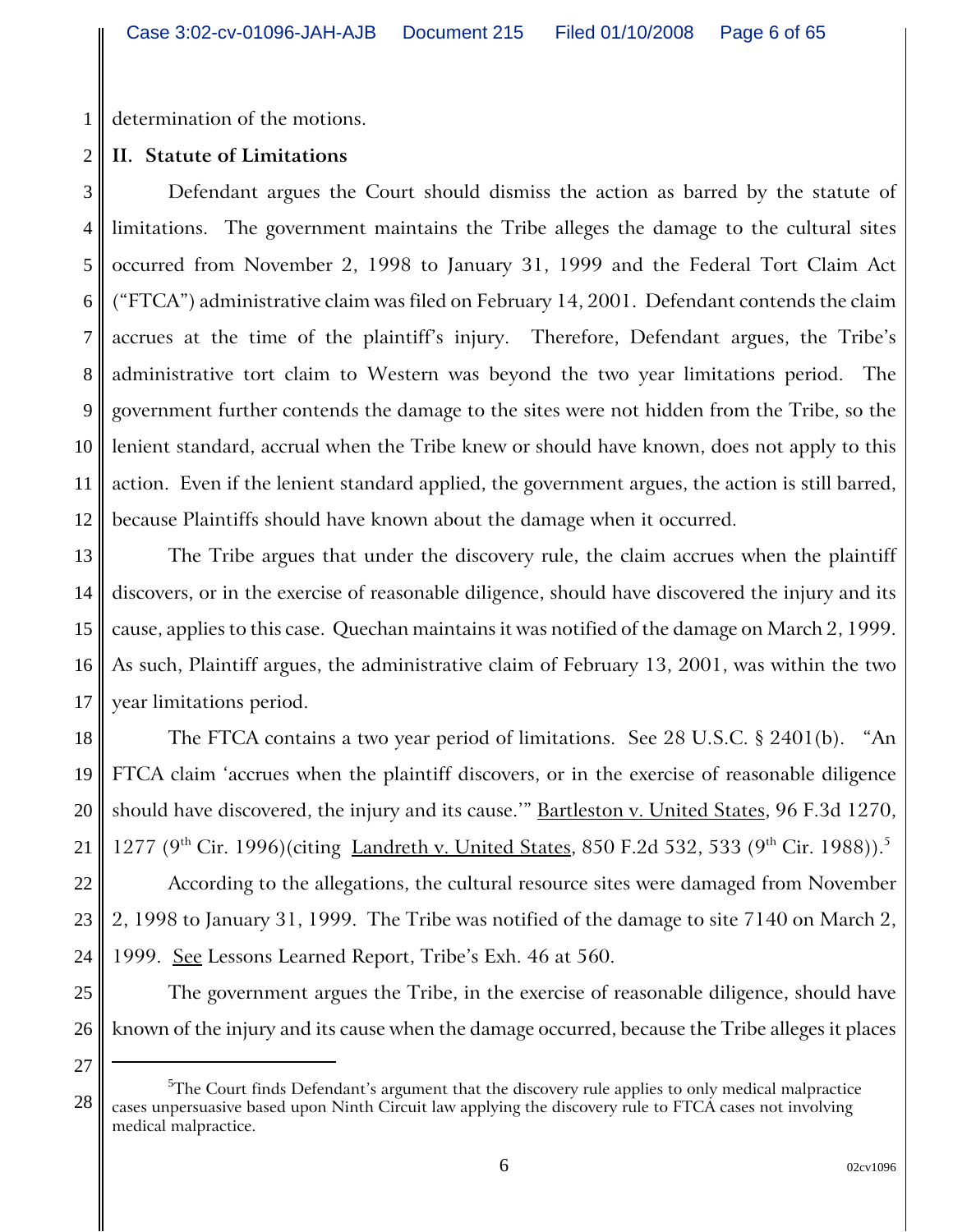1 2 3 4 5 6 7 8 9 10 11 12 13 significant value on the cultural sites, but ignored Western's repeated efforts to consult during the pole-replacement project. In support, Defendant submits correspondence between Western, Bureau of Land Management ("BLM"), Quechan and the Office of Historic Preservation regarding the pole-replacement project and the determination that the project will not effect eligible<sup>6</sup> sites dated May 31, 1995, June 26, 1995, June 19, 1997, August 3, 1998 and September 3, 1998. Farhat Decl., Exhs. 13, 16, 19, 20, 21. Defendant also relies on Plaintiff's conditioned admissions that they received and did not respond to the letters from Western, the deposition testimony of Mike Jackson, Tribal President in which he recalls seeing the letters when he came into office and does not know if anyone responded to the letters, and the deposition testimony of Lorey Cachora stating no knowledge as to whether anyone responded to the May 31, 1995 letter.  $\underline{\text{Id}}$ ., Exhs. 17, 18, 14. The government also relies on the fact the Tribe did not object or comment on the finding that only ten of the resource sites were eligible for listing on the National Register. Id., Exh. 17.

14 15 16 17 18 19 20 21 22 23 Quechan argues Western inflicted damage on five other sites that are the subject of the Tribe's motion for summary judgment and four sites not subject to the motion during the project that lasted until July 1999 and the government does not appear to challenge the administrative claim related to those additional sites. The Tribe further argues the damaged sites are in remote locations that are not easily accessed and limited staffing prevents the Tribe from visiting the sites on a regular basis. Furthermore, Quechan argues the correspondence from Western that Defendant describes as "repeated attempts to consult" were actually promises the project would not effect cultural resources. Plaintiff maintains the government never advised the Tribe to monitor the project and, in fact, assured the Tribe the project would be monitored by an on-site archaeologist.

24 25 26 27 The evidence before the Court demonstrates the Tribe was notified in writing of the damage to site 7140 on March 2, 1999. See Lesson Learned Report. There is no evidence demonstrating Quechan was notified of any damage, in writing or otherwise, before that time. The letters the government relies upon do not notify the Tribe of any damage. Although the

 $^6$ Eligible for listing on the National Register of Historic Places.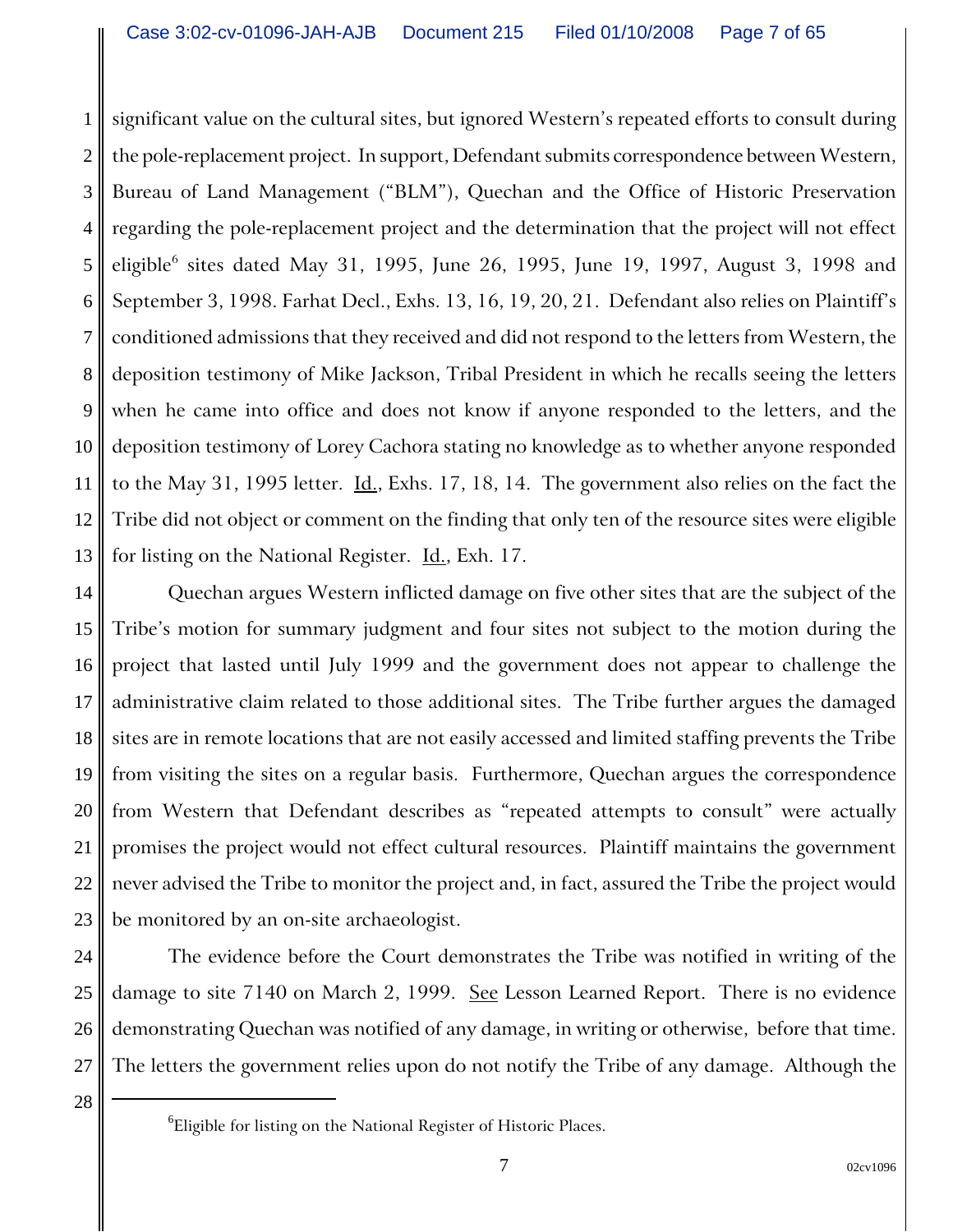1 2 3 4 5 6 7 8 9 10 letters may be described as "efforts to consult" on the project, they do not demonstrate the Tribe should have known about the damage to the sites at an earlier point in time. Rather, Western assures the Tribe the cultural sites will not be effected by the project. See Farhat Decl., Exhs. 13 at 558, 16 at 660, 20 at 700, 21 at 702. It is unclear how assuring the sites will not be effected by the project should put the Tribe on notice of any subsequent damage. Additionally, the Court finds there is no evidence that members of the Tribe visited the sites during the project and therefore were put on notice of the damage caused to the sites. $^7\,$  Because the significance of the historical sites are not diminished by a tribe's failure to visit the sites on a regular basis, the Court rejects the government's argument that the Quechan should have known about the damage, because it placed so much value on the historical sites.

11 12 13 14 The evidence before the Court fails to demonstrate the Tribe should have known about the damage to any cultural sites prior to the March 2, 1999 notice. Accordingly, Plaintiff's FTCA administrative claim of February 14, 2001 is timely. The action is not barred by the statute of limitations.

### 15 16 **MOTIONS REGARDING LAND OWNERSHIP AND INTEREST IN THE RIGHT-OF-WAY LANDS**

17 18 19 20 Plaintiff seeks summary judgment on whether the Tribe possesses beneficial title to lands and cultural resources located on a portion of the Western transmission line right-of-way that crosses the reservation. Defendant moves for summary judgment that, as a matter of law, the United States owns the land in fee simple.

**I. Whether the Tribe Retains Property Rights to the Right-of-Way Lands**

Quechan contends creation of a reservation by the United States reserves all of a tribe's pre-existing property rights in those lands. The Tribe maintains the reserved beneficial title to the reservation lands is as sacred as fee simple absolute and carries with it the full range of use and enjoyment of reservation lands. Defendant maintains a reservation is, generally, held by

25 26

21

22

23

<sup>27</sup>  $^7$ Defendant suggests the Tribal President, Mike Jackson, testified an individual from the Tribal Council inspected Western's work during the time the damage occurred. However, the deposition testimony demonstrates Mike Jackson believed someone from the Tribe inspected the area. There, however, is no

<sup>28</sup> information on who that person was or when the inspection occurred. The evidence proffered is insufficient to confer notice to the Tribe.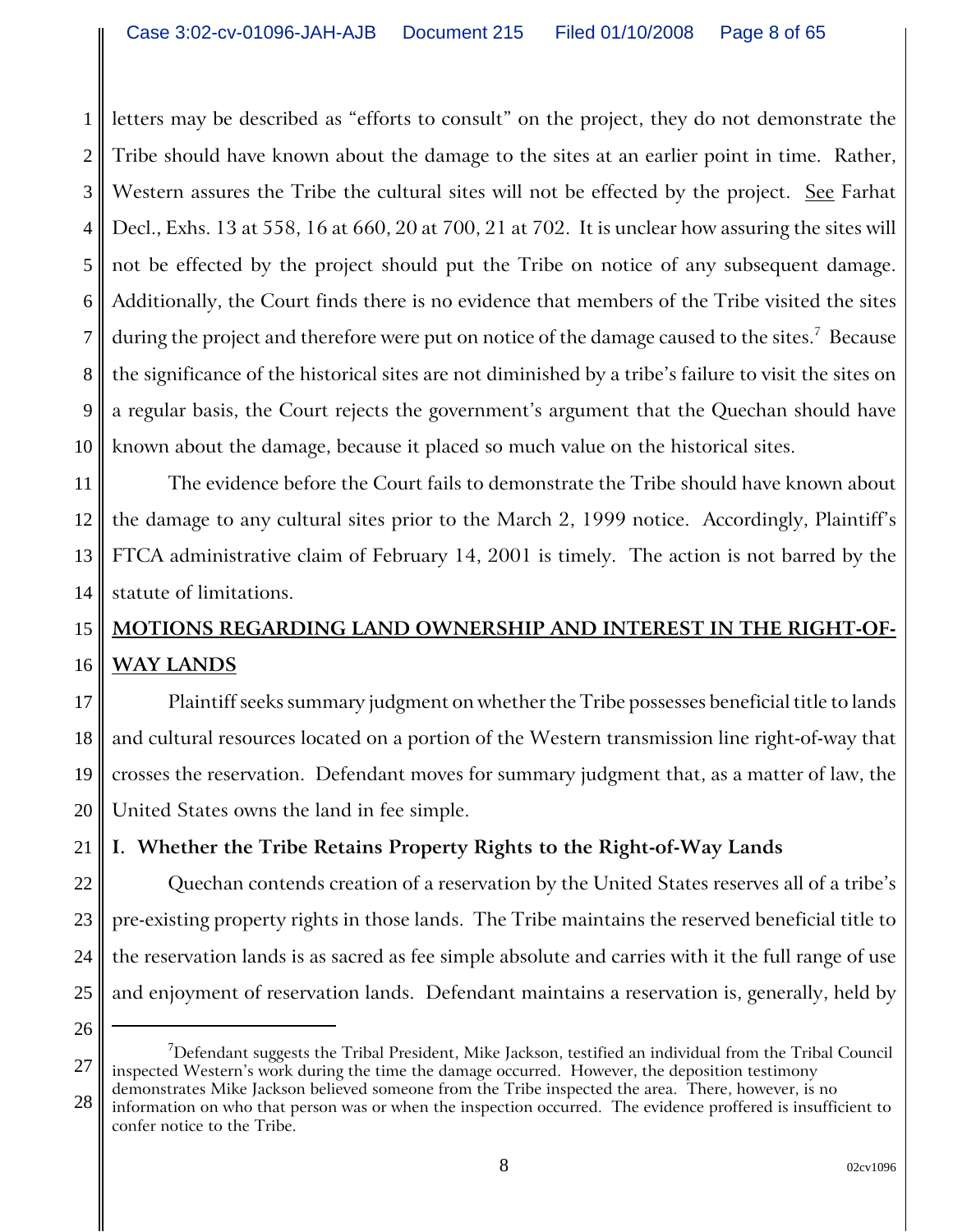1 2 the United States in trust for the benefit of a tribe. The beneficial interest conferred by the trust status is considered beneficial title.

3 4 5 6 7 8 The Tribe argues the United States' creation of the Quechan Reservation subjects the United States to the strictest fiduciary responsibilities in handling that property which here includes the reservation right-of-way lands and cultural resources. As such, Western, like other federal agencies must (1) preserve and protect trust property; (2) inform the beneficiary tribe about the condition of trust resources; and (3) act fairly, justly and honestly in the utmost good faith and with sound judgment and prudence.

9 10 11 12 13 14 Defendant argues, to proceed with its claim for damages, the Tribe must invoke a rightscreating source of law that authorizes compensation by the government for damages sustained, but has failed to do so. The United States further argues Quechan fails to cite to any case where a tribe has been able to sue the United States under the FTCA for damage to a usufructuary right. Therefore, the government argues, the Tribes's motion for summary judgment should be denied.

15 16 17 Plaintiff maintains this action is not a breach of trust case brought in the Court of Federal Claims, but is an action brought pursuant to the FTCA for negligence. Negligence, Quechan maintains, requires the existence of a duty.

18 19 20 21 22 23 24 25 26 The cases cited by the government in support of their argument the Tribe must invoke a rights-creating source of law involve cases brought by Indian tribes in the Federal Court of Claims for breach of a fiduciary duty under the Indian Tucker Act. See United States v. Navajo Nation, 537 U.S. 988 (2003); United States v. White Mountain Apache Tribe, 537 U.S. 465 (2003). As such, the holdings of the cited cases are not relevant to the FTCA case before this Court. Additionally, the government cites no authority for its contention Quechan must cite a case where a tribe was able to sue the United States under the FTCA or its inference the Tribe cannot seek damages under the FTCA. Therefore, the United States's request to deny Quechan's motion for summary judgment on this basis is DENIED.

27 **A. Whether the United States Divested the Tribe of its Interest in the Lands**

28

Only Congress has the power to divest an Indian tribe of its land and diminish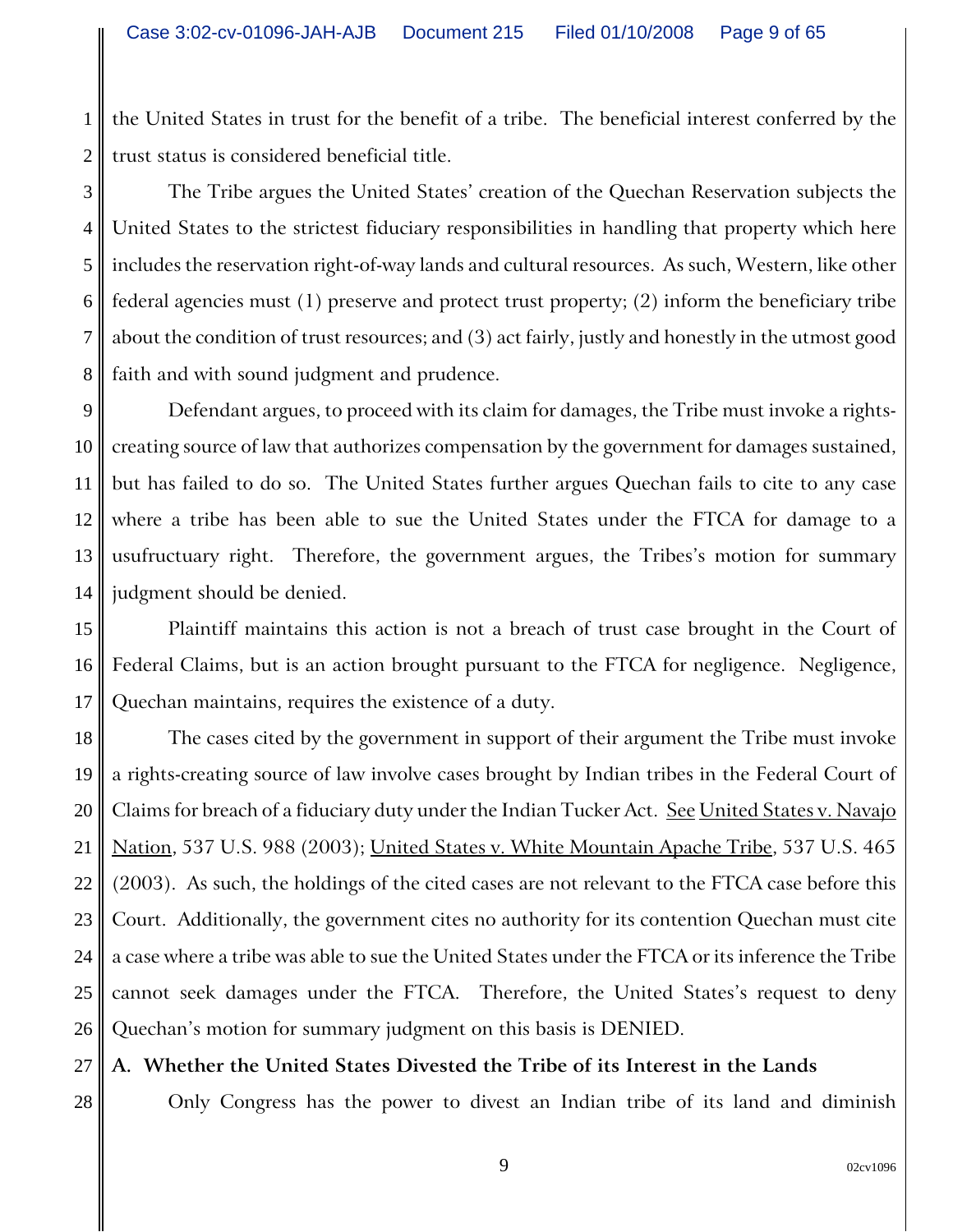1 2 3 4 5 6 reservation boundaries. See Solem v. Bartlett, 465 U.S. 463, 470 (1984). "Diminishment, moreover, will not be lightly inferred." Id. Congressional intent to diminish the reservation must be clear from the face of the act or the surrounding circumstances and legislative history. DeCoteau v. District County Court for the Tenth Judicial Dist., 420 U.S. 425, 444 (1975). Any ambiguities are construed broadly in favor of the Indian tribe. See Hagen v. Utah, 510 U.S. 399, 422 (1994).

7 8 9 10 11 12 13 14 15 16 17 Plaintiff maintains the government never divested the Tribe of its interests in the rightof-way lands or in the cultural resources contained within the right-of-way lands. Quechan contends the evidence conclusively demonstrates (1) in 1884 the Tribe reserved beneficial title to the mesa lands; (2) in 1942 the Bureau of Reclamation reserved for itself a simple "right-ofway" over those lands for the sole purpose of construing, operating and maintaining a transmission line, which was later transferred to Western; and (3) the Tribe never gave up nor did the Secretary divest the Tribe of beneficial title. Quechan argues the 1942 right-of-way permit, the erroneous labeling on the permit map, the 1981 Secretarial Determination, and the 1983 court of federal claims settlement did not divest the Tribe of it interest in the right-of-way lands. $^8\,$  Plaintiff further argues none of the acts of 1902, 1903, 1924, 1935 or 1942 indicates clear intent to divest the Quechan Tribe of beneficial title to on-reservation lands.

18 19 20 21 22 23 24 25 26 The Tribe also contends the government disregards the fact that the 1942 permit did not authorize the Secretary to divest the Tribe of beneficial title to the lands underlying the rightsof-way. Instead, the Tribe maintains, the government argues the Secretary acted under authority of the October 28, 1942 Act and retained the land at issue in fee simple not held in trust. The Tribe argues there is no evidence as to when this occurred, because (1) the Act postdates the 1942 permit by three months and the Act fails to expressly authorize divesting the Tribe of beneficial title and (2) the Secretarial Determination clearly and unambiguously reserves only a right-of-way interest, not a fee interest, except as to works and appurtenances. The United States maintains the Secretary of the Interior ("Secretary") had the authority

27

 $\rm{^8Th}$ e government does not challenge Plaintiff's argument that the 1942 permit, the erroneously labeled map and the 1983 Court of Claims settlement did not divest the Tribe of its interest in the lands. As such the Court will not address those arguments.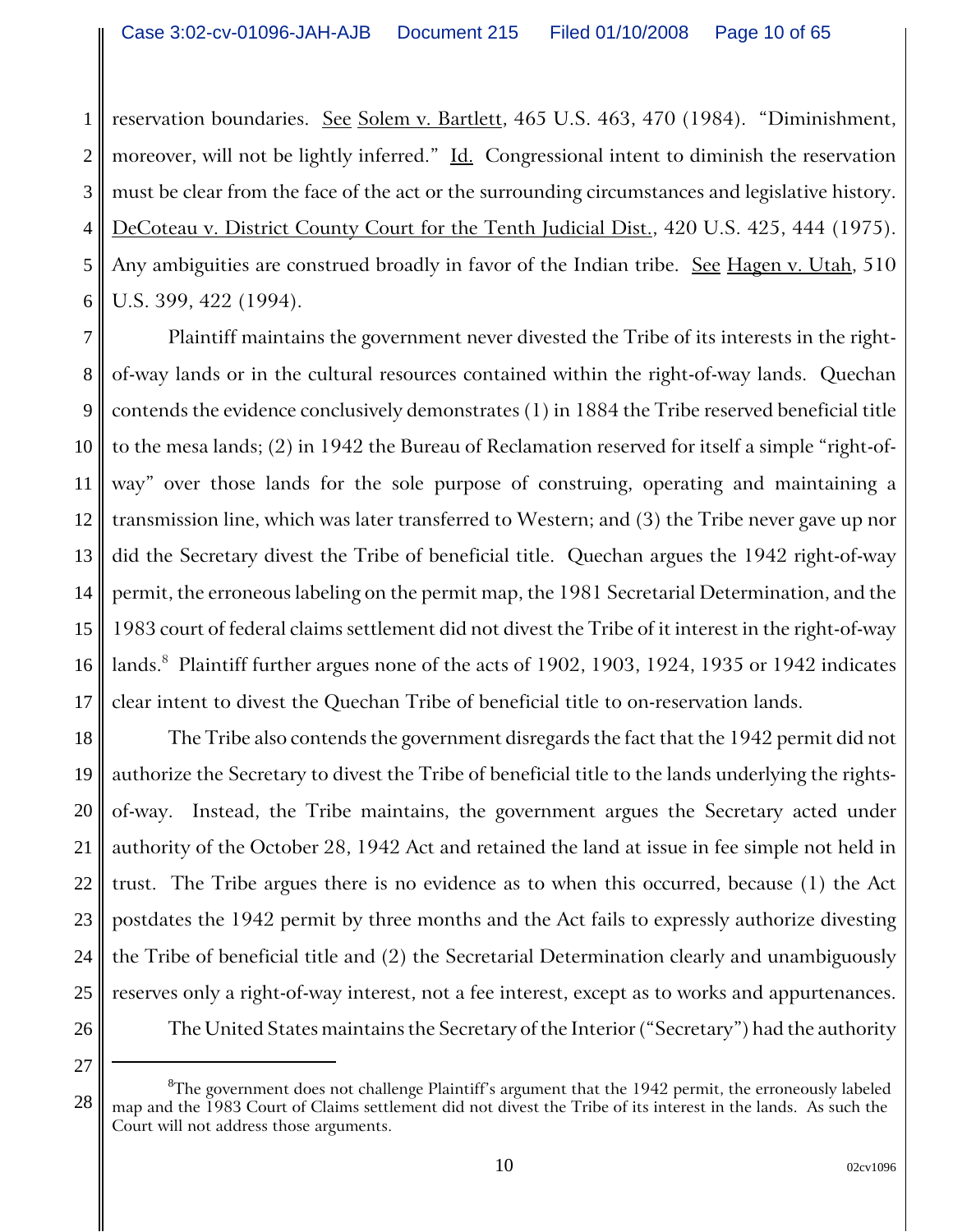1 2 3 4 5 6 7 8 to divest Quechan of its interest in the right-of-way lands pursuant to the authority set forth by Congress in the Act of October 28, 1942 ("1942 Act"). Acting under the authority of the 1942 Act, Defendant argues, the Secretary retained the land at issue in fee simple not held in trust for the Tribe through the 1981 Secretarial Determination ("1981 Determination"). Additionally, Defendant argues Quechan should be required to exhaust its administrative remedies as any dispute to the Secretary's Determination must be brought to the Secretary of the Interior. Additionally, the government contends the Plaintiff is barred from challenging the grant of fee title to the United States by claim preclusion and estoppel.

#### 9 **1. Whether Plaintiff's Claims are Barred**

#### 10 **a. Exhaustion**

11 12 13 14 15 16 17 18 19 20 Defendant argues Plaintiff should be required to exhaust its administrative remedies before the court accepts arguments that go beyond the plain language of the secretarial determination. "When a statute or agency rule demands exhaustion of administrative remedies, 'the federal courts may not assert jurisdiction to review agency action until the administrative appeals are complete.'" Joint Bd. of Control of Flathead, Mission and Jocko Irrigation Districts, 862 F.2d 195, 199 (9<sup>th</sup> Cir. 1988) (citing White Mountain ApacheTribe v. Hodel, 840 F.2d 675, 677 ( $9<sup>th</sup>$  Cir. 1988). The Determination states "a survey of the locations and extent of the areas occupied by the works and rights-of-way. . .will be made. . .and the results of the survey shall be reported to the Tribe, with any dispute referred to the Secretary for resolution." 1981 Secretarial Determination, Tribe's Exh. 14 at 82, Govt's Exh. 16 at 161.

21 22 23 24 25 26 27 28 Defendant maintains any challenge that goes beyond a plain language interpretation of the determination is a challenge to the Secretary's decision-making process and should go to the Secretary pursuant to the Secretarial Determination. Plaintiff maintains the government mischaracterizes its case. The Tribe asserts it does not challenge the validity of the 1981 Secretarial Determination, but challenges Western's present interpretation of the Gila-Knob right-of-way as somehow stripping the tribe of beneficial title to wide strips of land and all property interest in the Tribe's cultural resources that are located on those lands. Plaintiff contends neither the Secretarial Determination nor principles of administrative law require the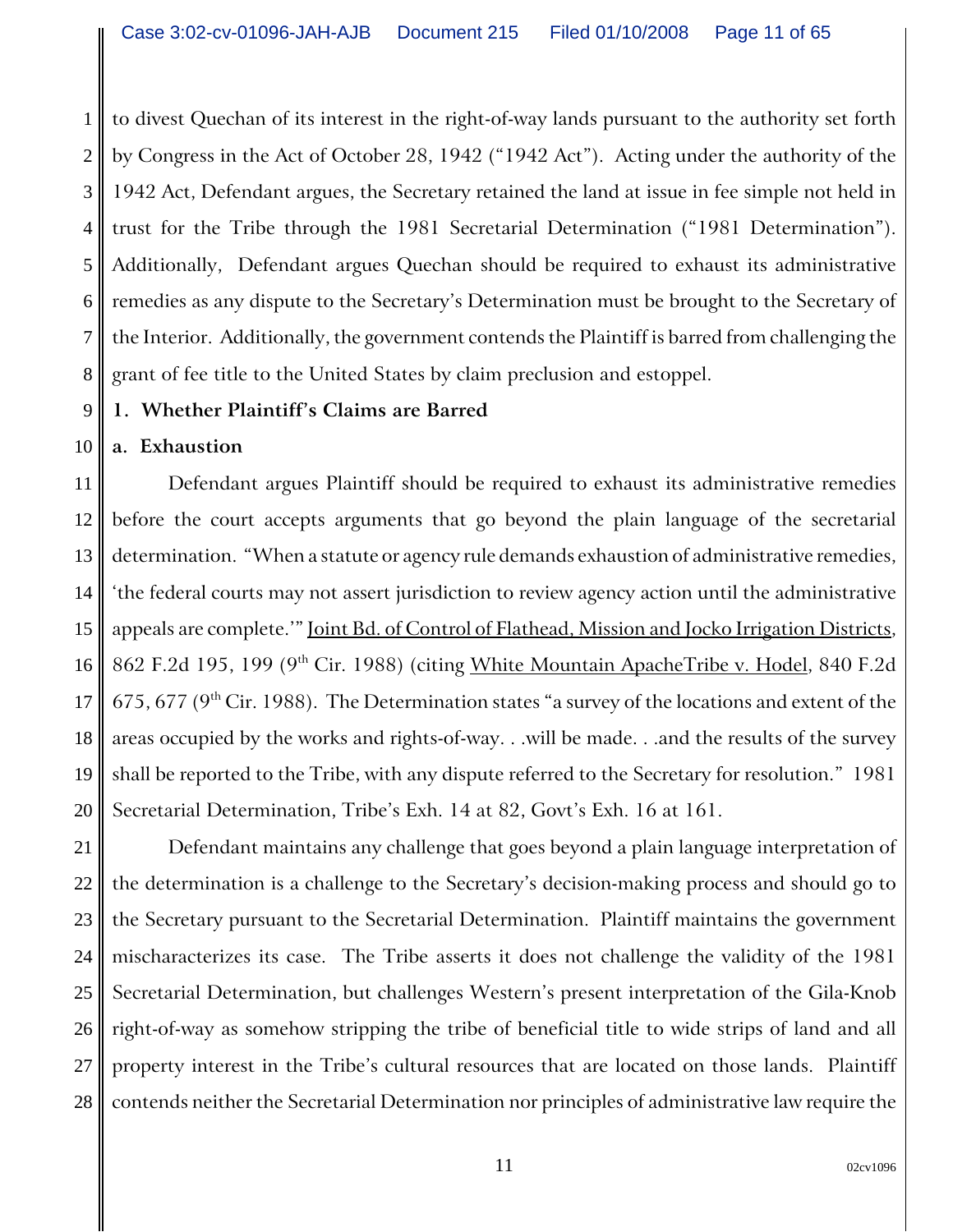1 2 3 Tribe to refer the issue of whether it retains beneficial title to the Secretary of the Interior and maintains the legal issue at hand, the interpretation of the Secretarial Determination, is ripe for summary judgment.

4 5 6 7 8 9 10 In reply, the United States provides a copy of a survey produced pursuant to the Secretarial Determination. Defendant maintains the survey, completed in 1988 demonstrates the United States owns a 100-foot wide right-of-way in fee simple. Defendant asserts that if the Tribe disputes the survey, the Tribe is required to exhaust administrative remedies pursuant to the Determination. The Court finds Quechan does not dispute the location and extent of the right-of-way or the Secretary's decision-making process, but disputes whether it is held in fee or trust. Therefore, the Tribe is not required to exhaust administrative remedies.

### **b. Preclusion**

11

12 13 14 15 The United States argues claim preclusion bars Quechan's challenge to the grant of fee title to the United States as set forth in the Secretarial Determination, because the Tribe agreed to drop any claim against the United States challenging ownership in the Reservation when they entered into the settlement agreement in Docket 320.

16 17 18 19 20 21 22 23 Res judicata, or claim preclusion, "'treats a judgment, once rendered, as the full measure of relief to be accorded between the parties on the same claim or cause of action.'" Hydronautics v. Filmtec Corp., 204 F.3d 880, 887 (9<sup>th</sup> Cir. 2000) (quoting Robi v. Five Platters, Inc., 838 F.2d 318, 321 ( $9<sup>th</sup>$  Cir. 1988)). An action is barred by res judicata where "(1) the prior litigation involved the same parties or their privies,  $(2)$  the prior litigation was terminated by a final judgment on the merits, and (3) the prior litigation involved the same 'claim' or 'cause of action' as the later suit." Id. at 888. A settlement may have claim preclusive effect if the parties intend so.  $\Delta$ rizona v. California, 530 U.S. 392, 414 (2000).

24 25 26 27 28 Defendant contends, the Tribe brought two claims in Docket 320, (1) the 1893 agreement was invalid and the United States was liable for trespass for the years the Tribe was denied ownership, and (2) the 1893 agreement was valid and the United States was liable for uncompensated taking of the land. The government maintains after lengthy negotiations the United States and the Tribe agreed on a 15 million dollar settlement. Defendant argues the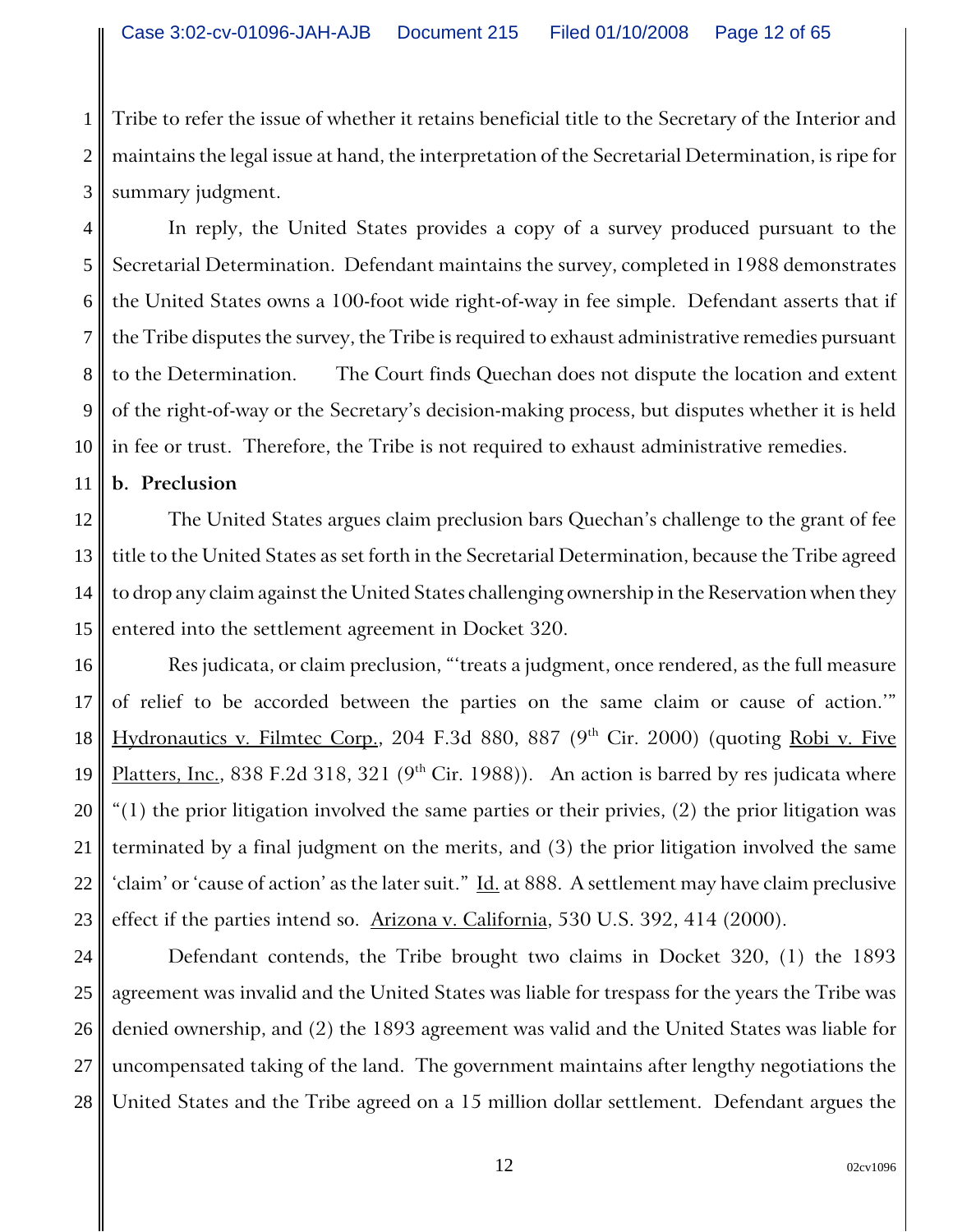1 2 Tribe cannot challenge the United States when they receive a favorable settlement disposing of the claim in Docket 320 and then bring the same claim in another case.

3 4 5 6 7 8 9 10 11 12 13 14 15 16 The Tribe contends, although settlement agreements may have preclusive effect, claim preclusion does not bar this case, because it is not clear from the language of the settlement agreement that the parties intended the "settlement and judgment entered thereon to adjudicate once and for all the issues raised in that action." Opp. at 23. Quechan also argues Docket 320 did not involve the same claim at issue here. Specifically, the Tribe argues (1) the statements do not show the Claims Court addressed the same issue presented in this matter; (2) the issue presented here does not constitute a claim the Tribe could have conceivably asserted with respect to the claims in Docket 320; (3) the claims court did not address the authority under which the United States acquired the Gila-Knob right-of-way; (4) the Secretarial Determination did not raise the red flag that the United States was trying to divest the Tribe of beneficial title to the reservation right of way lands; (5) Docket 320 is not a tort claim, did not involve the Tribe's property and non-property interests in cultural resources, and did not litigate or settle the issue presented here of whether the Tribe was divested of property and non-property interests in the cultural resources along Western's right of way.

17 18 In reply, Defendant argues the takings claim of Docket 320 did address the right-of-way listed in the Secretarial Determination.

The language in the judgment reads:

Entry of this final judgment shall finally dispose of all rights claims or demands Docket 320 and plaintiff shall be barred thereby from asserting any further rights, claims, or demands against the defendant and any future action on the claims encompassed on Docket 320.

23 Govt's Exh. 21 at 222.

19

20

21

22

28

24 25 26 27 Because the parties do not dispute privity, the Court finds from the judgment entered in Docket 320, the settlement in Docket 320 was intended to have preclusive effect. The Court must determine whether the claims resolved in Docket 320 are the same at issue before this Court.

The Tribe filed a claim in the Court of Claims in 1951 against the United States seeking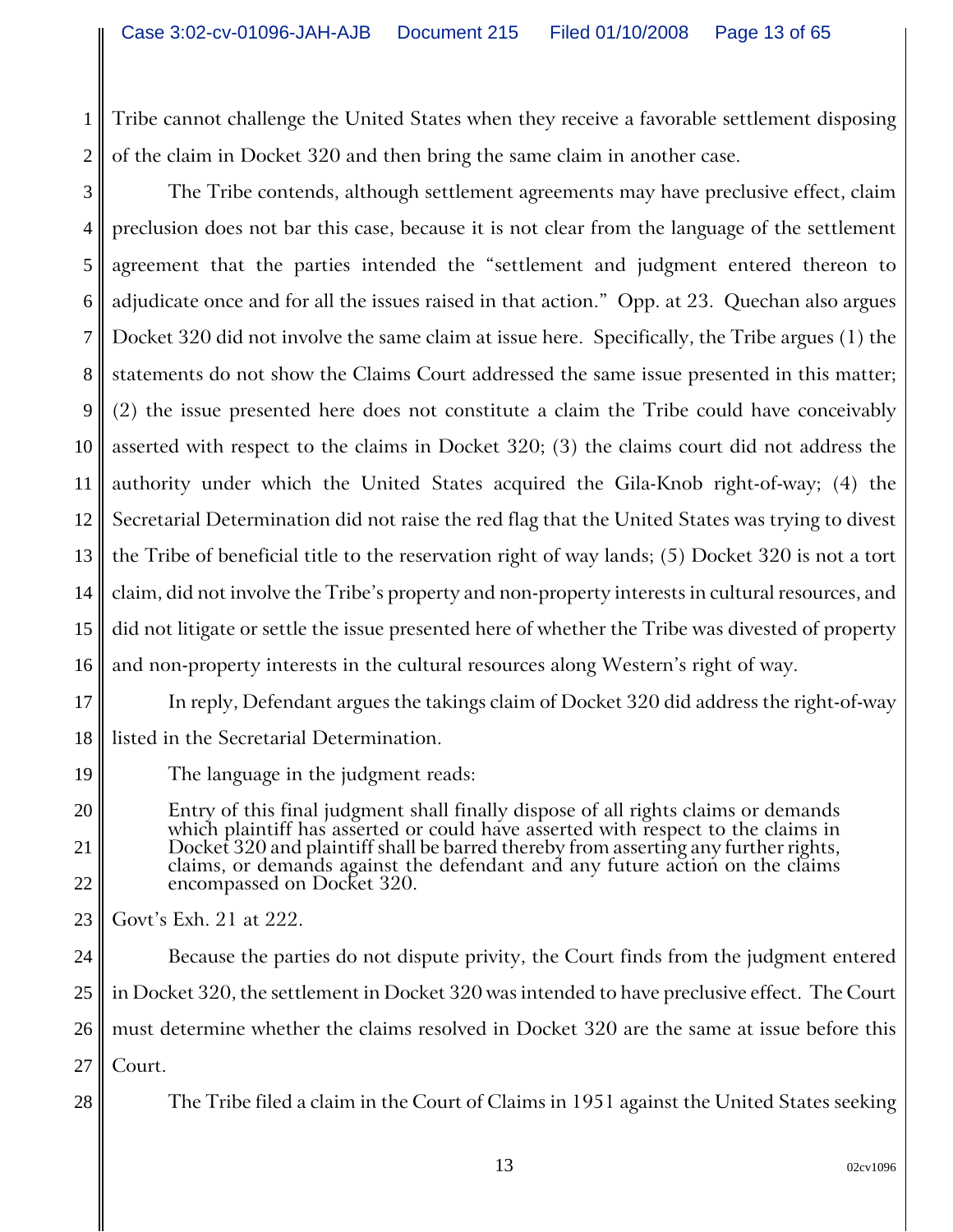1 2 3 4 5 6 relief under two mutually exclusive grounds for relief, namely (1) trespass damages for the United States' use of the lands subject to the 1893 agreement, because the agreement was void and the Tribe retained title to the lands, or in the alternative, (2) damages for uncompensated taking of the land pursuant to the valid 1893 agreement. See Arizona, 530 U.S. at 403-4. Judgment was entered on August 9, 1983 in the amount of \$15 million based upon the parties' compromise and settlement. See Final Judgment, Govt's Exh. 21 at 222.

7 8 9 10 11 12 13 14 15 16 17 18 19 As noted by the Tribe, no documents submitted by the parties demonstrate Docket 320 resolved or even contemplated the title issue of the rights-of-way involved here. In fact, the only discussion in the settlement documents regarding title or the nature of the land held by the United States and others is the measure of damages considered by the parties in Docket 320. The parties stipulated that the measure of damages for permanent takings was fair market value of the land. Govt's Exh. 21 at 226. The parties, however, did not stipulate to the measure of damages for temporary takings. See id. at 228-229. There is no evidence the parties specifically allotted portions of the \$15 million settlement amount for temporary and permanent takings. Moreover, the only evidence from Docket 320 discussing permanent takings is Quechan's Memorandum of Contentions of Fact and Law, which includes a list of permanent takings. As demonstrated by the Tribe, the right-of-way at issue in this matter is not listed in the permanent takings list. See Plaintiff's Memorandum of Contentions of Fact and Law, Govt's Exh. 18 at 189-193.

20 21 22 Based upon the undisputed evidence before the Court, the settlement in Docket 320 did not include the determination of the title of the right-of-way at issue here. Accordingly, Quechan's claims regarding ownership of the land are not barred by claim preclusion.

#### 23 **c. Estoppel**

24 25 26 27 28 Defendant argues the Tribe should be judicially estopped from challenging the United States' ownership of the land in fee, because Quechan has maintained in legal pleadings and memoranda to the Court that the United States owns the land in fee. Additionally, Defendant maintains Quechan has argued the Secretarial Order is valid and binding, and a final determination of land ownership for 25 years. In support, the United States relies on the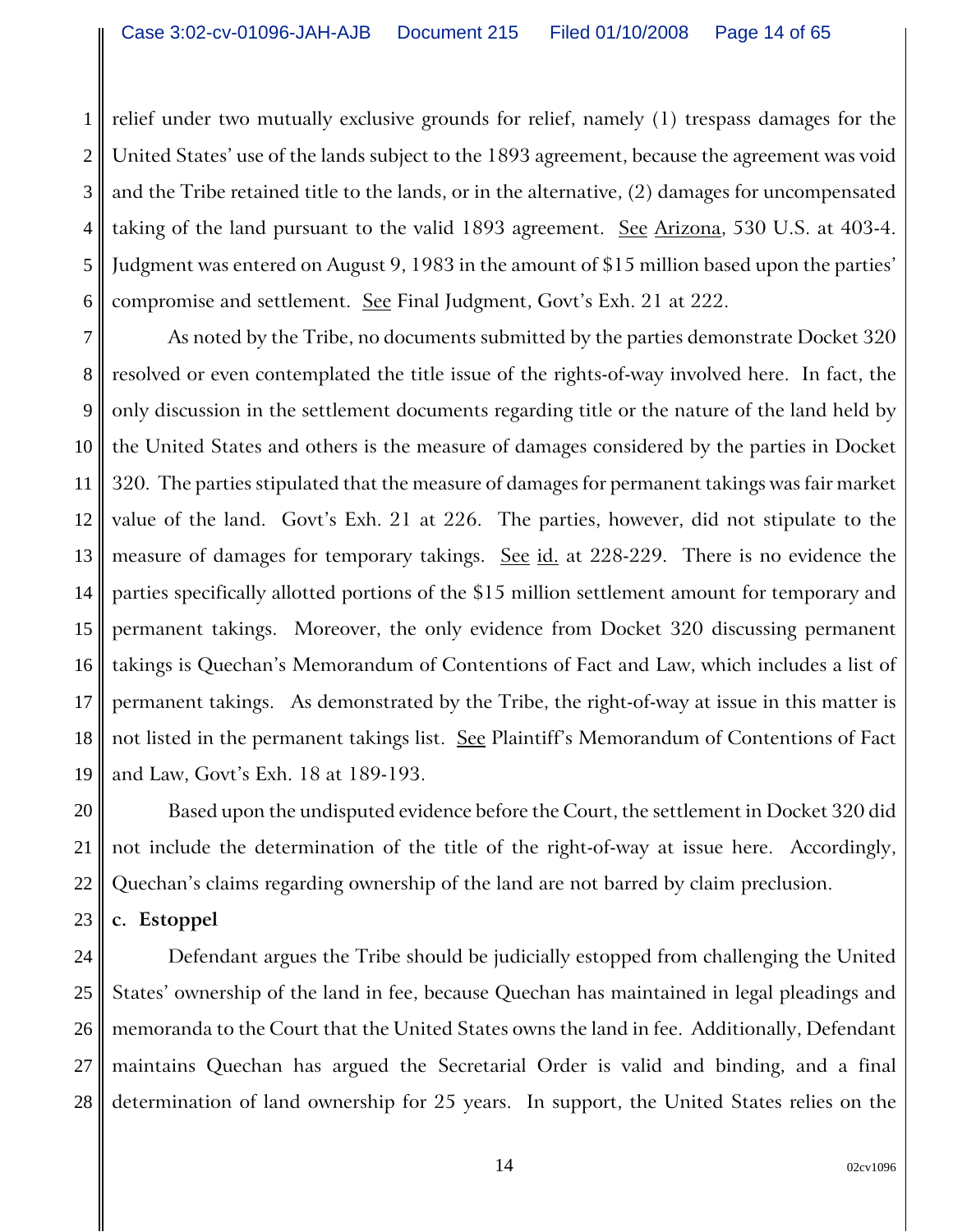1 Tribe's opposition brief filed in the **Arizona** litigation, which reads,

2

3

25

26

27

28

Solicitor Krulitz' opinion was given full legal effect by a Secretarial Order which<br>formally recognized the Quechan's title to lands within the original Reservation<br>boundaries but which excluded from that recognition vario

4 5 6 7 8 9 10 11 the Tribe to then settle its claims in Docket 320 for the taking of those third-party interests." Id. at 167. Defendant further contends the Tribe agreed to recognize and waive any challenge to the validity of the 1981 Secretarial Determination, "without reservation." Arizona Settlement Agreement, Govt's Exh. 24 at 251, Letter from Frank Jozwiak to Vince Farhat dated May 16, 2005 at 3. Defendant argues Quechan's argument that the Secretary of the Interior did not have the authority to grant the land to the United States is "clearly inconsistent" with its former position and to accept the argument would result in an unfair advantage.

12 13 14 15 16 17 The Tribe argues it is not judicially estopped from asserting beneficial title, because it never conceded or even implied the United States holds fee simple absolute to the reservation right-of-way lands. Quechan maintains the statements from the Arizona litigation relied upon by Defendant demonstrate the Tribe merely confirmed various third party interests. The Tribe further argues the Defendant's unsupported statements that Quechan previously maintained the United States owns the land in fee simple fail to trigger judicial estoppel.

18 19 20 21 22 23 24 "Judicial estoppel, sometimes also known as the doctrine of preclusion of inconsistent positions, precludes a party from gaining an advantage by taking one position, and then seeking a second advantage by taking an incompatible position." Risseto v. Plumbers and Steamfitters Local 343., 94 F.3d 597, 600 (9<sup>th</sup> Cir. 1996). "Because it is intended to protect the integrity of the judicial process, it is an equitable doctrine invoked by a court at its discretion." Russell v. Rolfs, 893 F.2d 1033, 1037 (9<sup>th</sup> Cir. 1990). The Supreme Court articulated certain factors a court may consider in determining whether to apply judicial estoppel, including:

First, a party's later position must be "clearly inconsistent" with its earlier position. Second, courts regularly inquire whether the party has succeeded in persuading a court to accept that party's earlier position, so t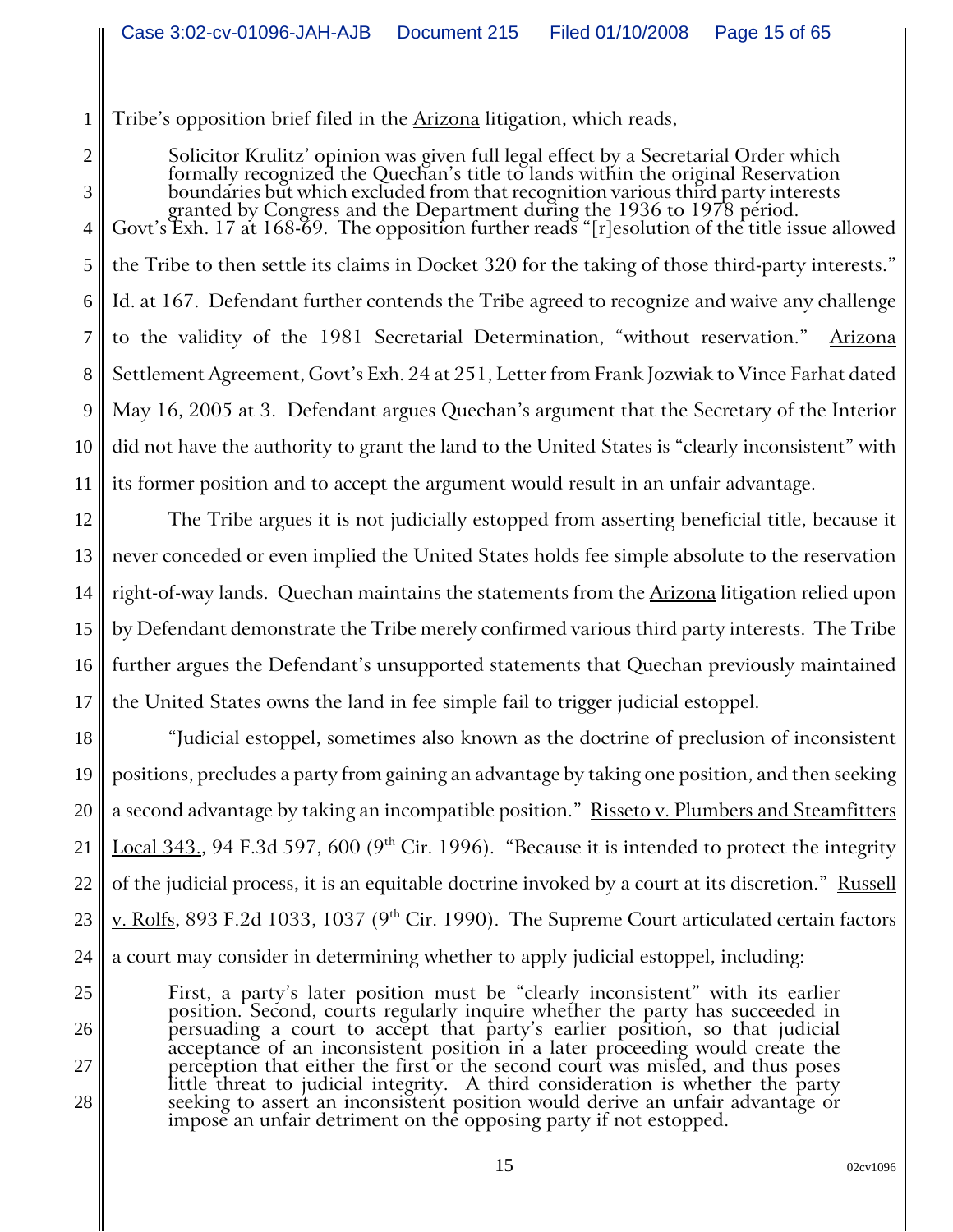1 2 New Hampshire v. Maine, 532 U.S. 742, 750 (2001) (internal citations omitted). The list is neither inflexible nor exhaustive. See id.

3 4 5 6 7 8 9 The Court finds estoppel applies. The undisputed evidence before the Court demonstrates Quechan asserted the validity of the Secretarial Determination and recognized various third party interests. More telling is Plaintiff's agreement to recognize and waive any challenge to the Determination "without reservation." Quechan's current position, namely, the United States does not own the right-of-way lands in fee simple and the Secretary was without the authority to divest it of its interest in the right-of-way is "clearly inconsistent" with its prior position that the Secretarial determination is valid. Accordingly, judicial estoppel is applicable.

10 11 12 13 Even assuming the Tribe is not challenging the validity of the Secretarial Determination, the Court finds, as discussed below, based upon the 1942 Act and the language of the Secretarial Determination, the United States holds title to the right-of-way in fee simple absolute, not held in trust for the Tribe.

14 **2. 1942 Act**

15 16 17 18 19 20 21 22 23 24 The 1942 Act granted the United States authority to acquire "such right, title, and interest of the Indians as may be required in and to such tribal and allotted lands" necessary for the construction of the Parker Dam Power Project. Act of October 28, 1942, *Acquisition of Indian Lands for Parker Dam Power Project*, Government's Exh. 31 (Douthit Decl.). The Act further granted the Secretary the authority "to perform any and all acts and to prescribe such regulations as he may deem appropriate to carry out the provisions of [the] act." Id. Defendant argues the 1942 Act provided the Secretary the authority to divest Quechan of its interest in right-of-way lands. The Tribe argues the Act fails to mention the Fort Yuma Reservation or expressly authorize divesting of Indian beneficial title of a permit for a right of way or easement and postdates the 1942 permit. $\degree$ 

This Court finds the plain language of the 1942 Act expressly confers to the Secretary of the Interior the authority to acquire "such right, title and interest" in the Indian land

27

28

25

 $^9$ The date of the permit is unclear, however, the United States contends the right-of-way was approved on July 23, 1942. See Statement of Material Facts in Support of Government's Motion for Partial Summary Judgment Regarding Land Ownership.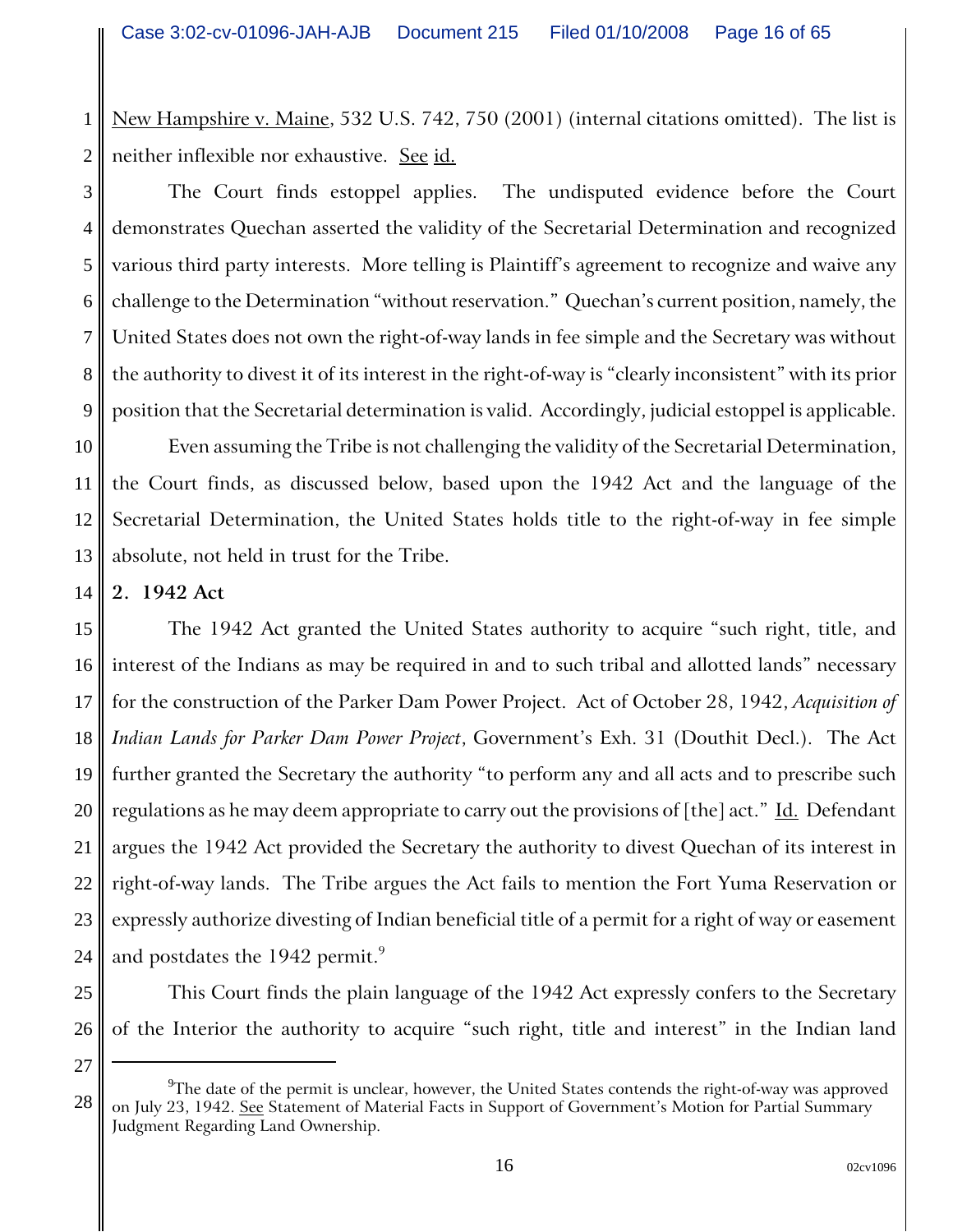1 2 3 4 5 necessary for the Parker Dam Power project. It also gave the Secretary authority to perform "all acts" he deemed appropriate. The Court finds the clear, unambiguous language authorizes the Secretary to acquire title in the land by divesting the Tribe of its interests in the land. The Court does not find the failure to mention the Fort Yuma Reservation by name as fatal, as the Act specifically refers to Indian land and the Parker Dam Power Project.

6 7 8 Because the Court finds the 1942 Act authorized the Secretary to divest the Tribe of its interest in its land, the Court must now look to the language of the Secretarial Determination to ascertain whether the Secretary did, in fact, divest the Tribe of its interests.

9 **3. Interpreting the Secretarial Determination**

#### 10 **a. Plaintiff's Arguments**

11 12 13 14 15 16 17 18 19 20 21 Quechan argues there is no language in the Determination that clearly and unambiguously divests the Tribe of beneficial rights to the reservation right-of-way lands and cultural resources. Plaintiff contends the Determination rectified prior confusion about Reservation boundaries caused by the 1893 Agreement between the United States and the Tribe, acknowledged the western reservation lands were not ceded back to the government and carved out "Exceptions and Conditions" ("section 3.d") which confirmed third-party and government interests in Reservation lands. The Tribe argues section 3.d does not expressly state the right-of-way is not held in trust and, therefore, does not strip Quechan of beneficial title to the 100-foot wide powerline right-of-way and 50-foot access roads. The Tribe maintains there is no clear intent to divest the Tribe of beneficial title to a 100-foot wide strip of land across the reservation, or to 50-foot wide access roads.

22 23 24 25 26 27 28 Plaintiff argues the Determination retroactively recognized that all lands previously managed by the BLM or BOR were "held in trust by the United States for the Quechan Tribe of the Fort Yuma Indian Reservation as of January 9, 1884." Tribes Exh. 14 at 77-78.; Govt's Exh. 16. As such, Quechan argues the language of the Secretarial Determination unambiguously reserves only a right-of-way interest, except as to works and appurtenances and lands occupied by all of said works and appurtenances. Quechan maintains this interpretation makes sense because (1) the BOR and Western paid for and constructed the "works and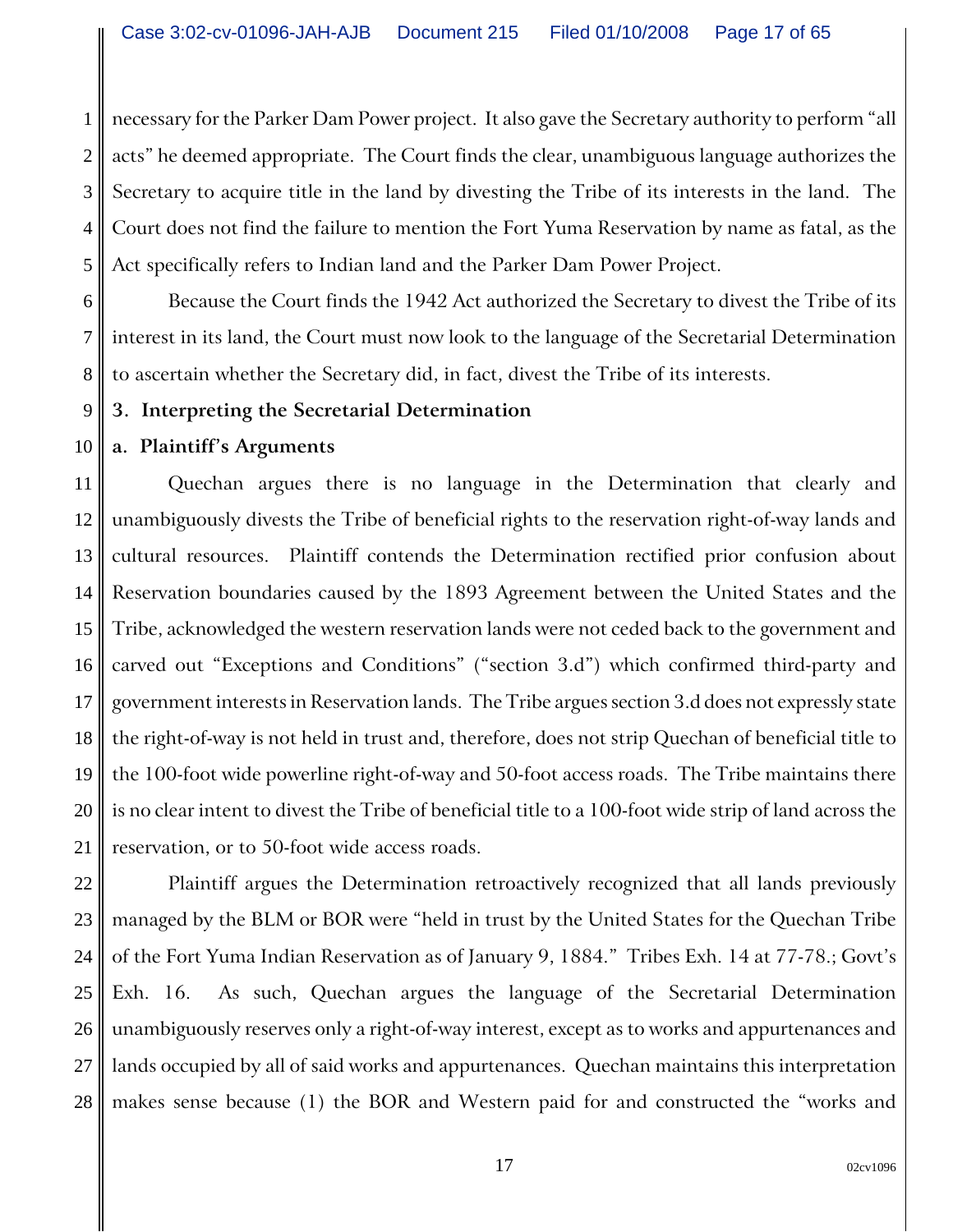1 2 3 4 5 6 7 8 9 appurtenances" and logically wanted these improvements back after abandoning the right-ofway, and (2) Western also needed to preserve its right to access the project for maintenance. Furthermore, Quechan argues, Western's equitable title to works and appurtenances, and to the lands occupied by the works and appurtenances reverts to the Tribe only if the Tribe owns equitable title "to all lands immediately adjoining said works." The Tribe contends that if the Determination terminated the Tribe's equitable title to wide bands of Reservation land, then the Tribe could never obtain equitable title to the lands "immediately adjoining" Western's works. As such, this interpretation would nullify the Determination's reversion provision, a result that is prohibited by traditional canons of statutory construction.

10 11 12 13 14 15 16 17 18 19 20 21 22 Plaintiff maintains the Government ignores every other provision of section 3 that contradicts its theory. Quechan asserts Western's BLM permit No. LA 055165 for a "right-ofway" is included in the proceeding section that lists "existing permits, leases, rights-of-way and other non-fee rights and interests." In contrast, Section 3.d.(12) lists the structure, the Parker-Davis 161 Kv Transmission line, not a right-of-way, in the list of "works and appurtenances" and "lands occupied by all of said works and appurtenances" in which the United States holds fee title. Quechan argues, the plain meaning of the term "works and appurtenances" refers only to power lines, poles and the land (or holes) in which the poles are placed. That, coupled with the right of way identified in 3.b.(17), is all that is needed to construct, operate and maintain the Gila-Knob line. According to Plaintiff Section 3.d reserves "the right of the United States, its licensees and contractors to operate, maintain and reconstruct said works and appurtenances" which includes the Parker-Davis powerline at 3.d.(12). This reservation would be unnecessary if the United States owned the right-of-way and access roads in fee.

23 24 25 26 27 28 Plaintiff also argues the United States ignores Indian law canons of construction. Quechan maintains the Determination is silent on whether the Tribe conveyed to the government beneficial title to the right-of-way lands and cultural resources. That silence, the Tribe contends, is not evidence of its involuntarily alienated beneficial title. Plaintiff also argues any ambiguities of the Determination should be read in favor of the Tribe, following the Indian law canons. As such, the Tribe maintains the Determination should be interpreted as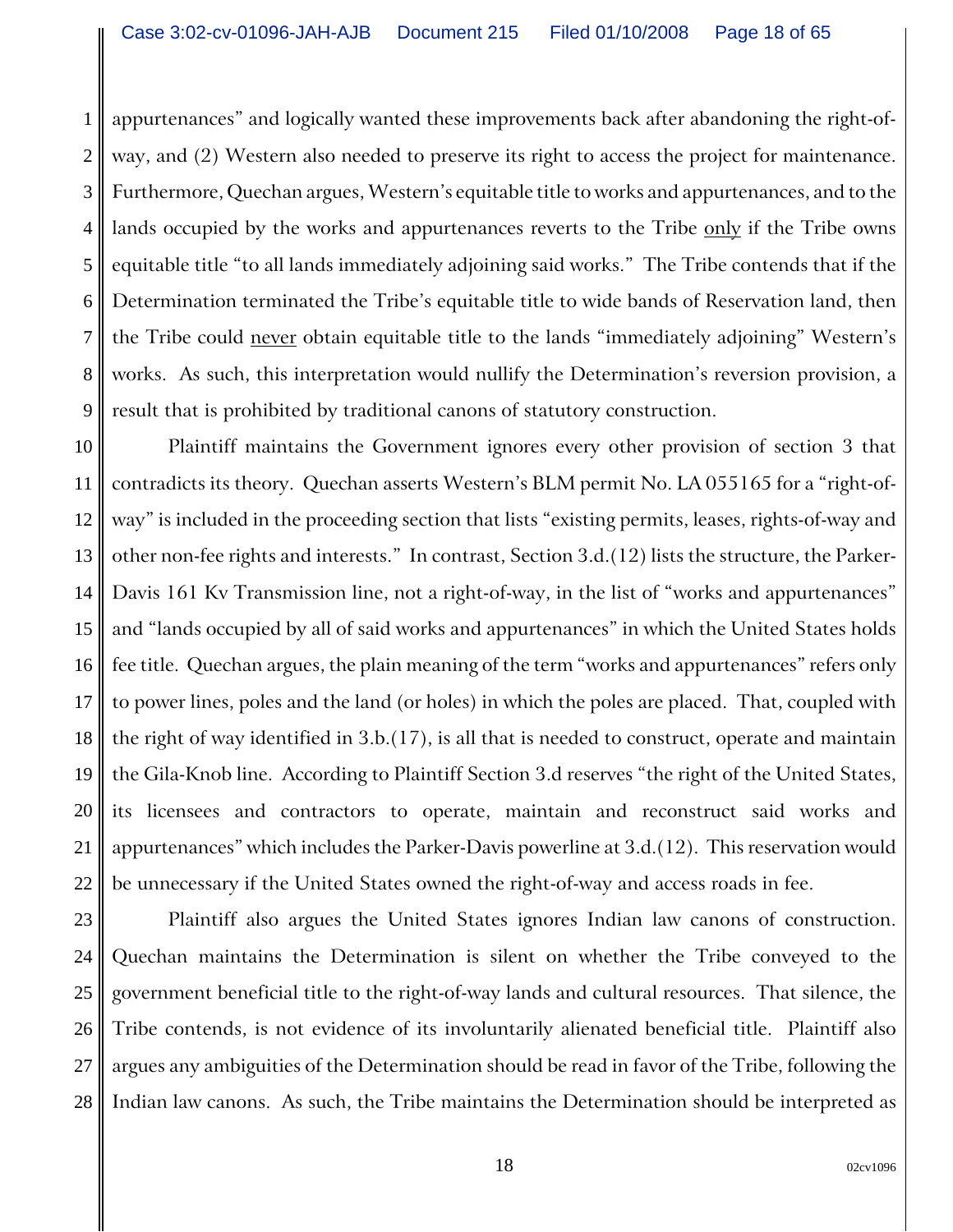1 2 confirming the United States holds no more than what is practically needed to operate and maintain the transmission line, an ordinary right-of-way.

3 4 5 6 7 8 9 10 11 Quechan goes on to argues the 1981 Determination could not give more rights than the Government held under the 1942 permit. The Tribe asserts the United States ignores the limited authority for and terms of the 1942 permit and subsequent amendments which formed the original basis for Western's rights-of-way. The Tribe argues the 1924 statute that authorized the secretary to issue the 1942 permit does not expressly or impliedly grant the Secretary the authority to divest the Tribe of beneficial title or even mention "fee simple." Likewise, Quechan argues, the 1942 permit did not expressly or impliedly divest the Tribe of beneficial and non-property interests in the right-of-way. The Tribe maintains the 1924 statute and the 1942 permit granted a simple right-of-way.

#### 12 **b. Defendant's Arguments**

13 14 15 16 17 18 19 20 21 The United States argues the plain, unambiguous language of the Secretarial Determination grants Western fee title to the right-of-way land. Defendant argues Section 3.d.(12) reserves to the United States in fee title not held in trust for the Tribe, lands occupied by all work and appurtenances including, but not limited to Parker-Davis 161-Kv Transmission line. Defendant further maintains the Determination provides that the extent and location of the right-of-way shall be set forth in a survey, and the survey, completed in 1988, holds the United States owns a 100-foot wide right of way in fee simple not held in trust. The government argues the 100-foot right-of-way is consistent with the plain language of the Determination.

22 23 24 25 26 27 28 Defendant further argues the Tribe employs a strained reading of the Secretarial Determination, when suggesting the United States only owns fee title in the land in which the transmission line poles are placed. The government contends the Tribe's interpretation contradicts the plain, unambiguous language of the Secretarial interpretation, specifically, "the line traverses the area crossing the Colorado River westerly to the Pilot Knob substation." The United States contends it is a line that traverses and crosses, not just poles and holes on which the lines are placed. As such, Defendant argues the language of the permit demonstrates the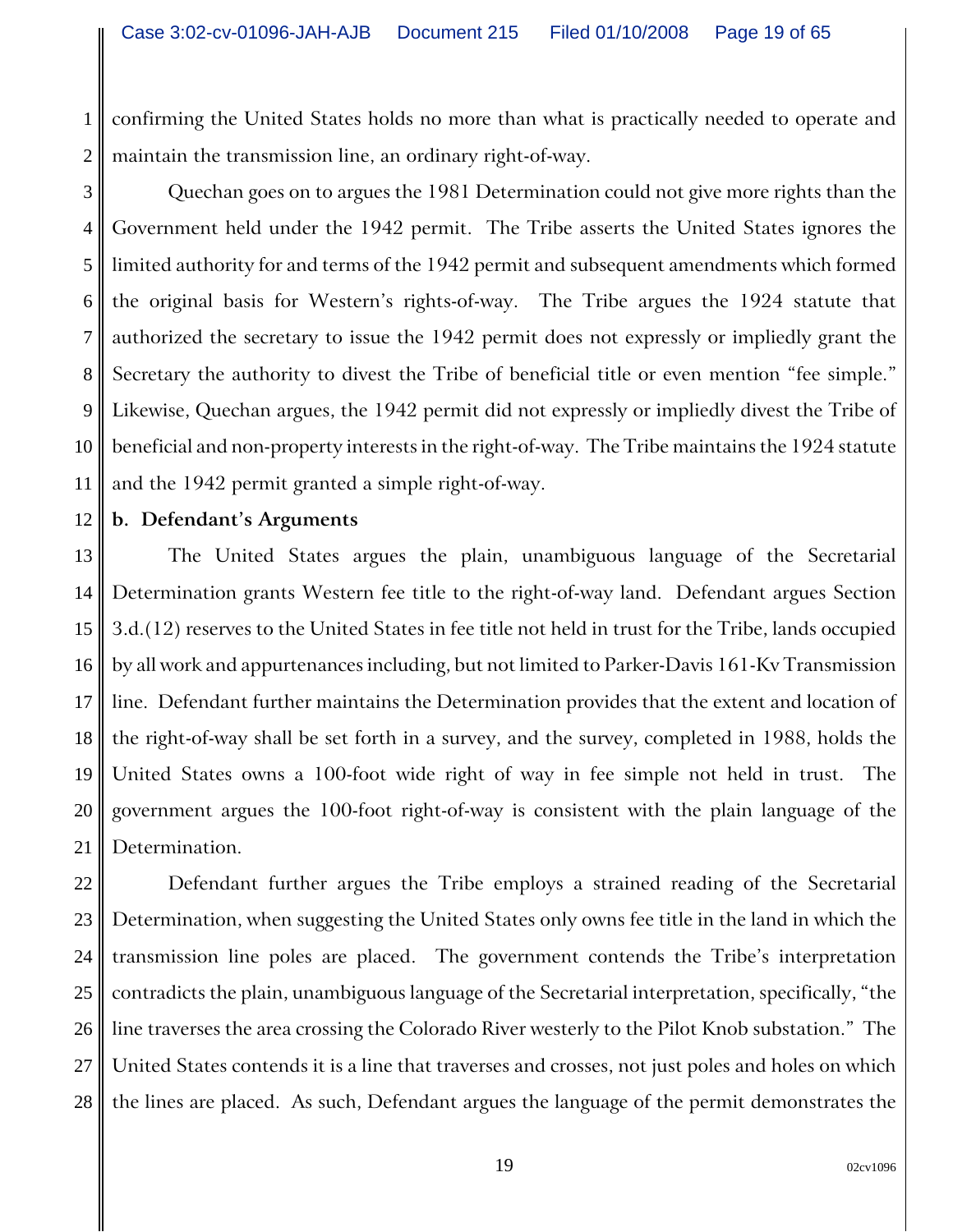transmission line is more than the poles and the holes in which the poles are placed.

#### 2 **c. Analysis**

1

3 4 5 6 7 8 9 10 11 12 13 14 The Secretarial Determination is organized in four sections. Section 1, entitled "Solicitor's Opinion", sets forth the 1978 Solicitor's opinion that recognized the reservation's boundaries as those established by the 1884 Executive Order, as modified by the Executive Order of December 19, 1900. Tribe's Exh. 14 at 77, Govt's Exh. 16 at 155-56. Section 2, entitled "Recognition of Trust Status of Lands", states all lands within the Reservation are held in trust by the United States for the Quechan Tribe. Id. at 77-78; Govt's Exh. 16 at 156. Section 3, entitled "Exceptions and Conditions", discusses the Solicitor's holding that certain valid rights were acquired prior to 1884, various reclamation projects were constructed on the Reservation and valid grants were made after 1893, and holds recognition of Tribal title is subject to those rights. Id. at 78; Govt's Exh. 16 at 156. Section 3, which is pertinent to the issue before the Court, contains a list of third-party rights, including permits, leases, rights-ofway and other non-fee interests. Id. Section 4 is entitled "Miscellaneous Provisions."

### Section 3 reads, in relevant part,:

b. All rights of third parties to such lands within the now-recognized reservation<br>boundaries which were established pursuant to law prior to December 20, 1978,<br>including but not limited to existing permits, leases, rights

19 20

21

22

23

24

25

26

27

28

15

16

17

18

(17) BLM Permit No. LA055165 for a right-of-way for "Gila drop  $\#4$ " power transmission line and access road, approved July 23, 1942, pursuant to Act of December 5, 1924 (43 Stat. 672); amended May 19, 1971. . .

c. . . .As to all rights-of-way listed above which are not on lands listed in Paragraph d of<br>this Section as fee lands of the United States not held in trust for the Quechan Tribe and which were issued under the assumption that the lands involved were not Indian lands, I hereby grant a right-of-way pursuant to the authority vested in me by the Acts of February 5, 148, 62 Stat. 17, 25 U.S.C. 323-28, each such grant being for the unexpired term of the original grant and subject to precisel

d. There is hereby excepted from the provisions and effect of Section 2, hereof, fee title in the United States without being held in trust for the Quechan Tribe to the works and appurtenances, including but not limited to the works described<br>in the following subparagraphs 1 through 18...and fee title in the United States, without being held in trust for the Quechan Tribe, to lands occupied by all of said<br>works and appurtenances and there is also reserved the right of the United States,<br>its licensees and contractors, to operate, maintain, an appurtenances, including but not limited to: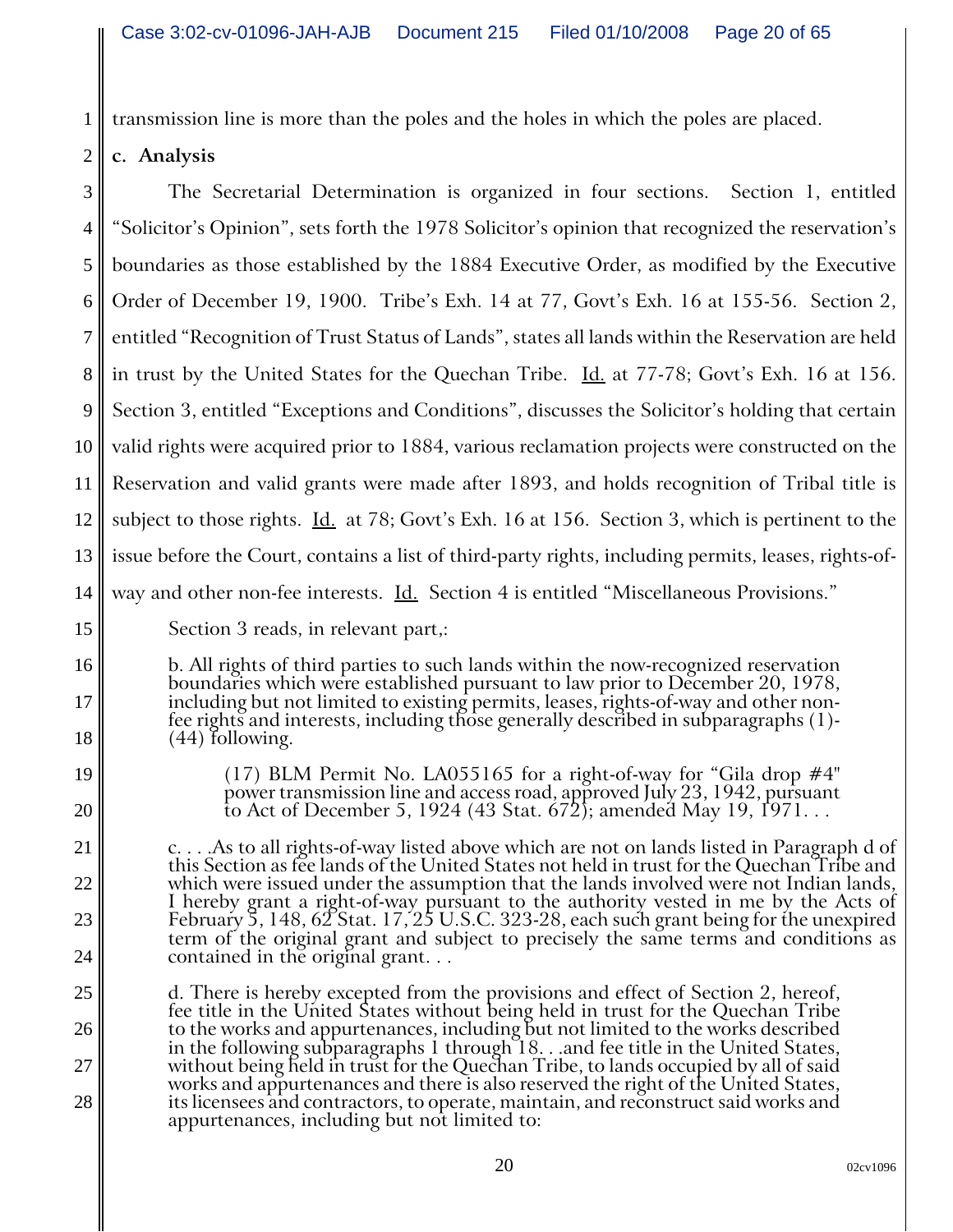(12) Paker-Davis 161-Kv Transmission Line. This line traverses the area from its crossing of the Colorado River westerly to the Pilot Knob Substation. . . Govt's Exh. 16 at 156-160.

4 5 6 7 8 9 10 11 12 13 The language is clear and the parties agree the works and appurtenances of the transmission line are held in fee not in trust for the Tribe. The parties dispute, however, the plain meaning of "lands occupied by all of said works and appurtenances. . ." Plaintiff maintains it refers only to the lands in which the poles are placed. Defendant contends it refers to the 100 foot wide right-of-way provided for in the survey. The Court finds the plain language of the determination refers to the lands occupied by the works. The determination goes on to state "[a] survey of the locations and extent of the areas occupied by the works and rights-of-way. . .will be made as promptly as possible by the United States. . ." Id. at 161. The survey completed in 1988, calls for a 100 foot wide right-of-way. Govt's Exh.  $52.^{10}$  The survey is silent as to whether the right-of-way is held in trust.

14 15 16 17 18 19 20 21 22 23 24 The Court agrees with the government that Quechan employs a strained reading of the Determination. Section 3.d. excepts fee title to the United States without being held in trust for the Quechan Tribe lands occupied by all of said works and appurtenances and refers to the transmission <u>line</u>, which "traverses the area." (Emphasis added). This language clearly states the land held in fee not in trust for the Tribe is more than just the land actually occupied by the poles. Additionally, section 3.c which states "[a]s to all rights-of-way listed above which are not on lands listed in paragraph d of this Section as fee lands of the United States not held in trust for the Quechan Tribe. . .I hereby grant a right-of-way. . .subject to precisely the same terms and conditions as contained in the original grant" further supports the government's assertion the subject right-of-way is held in fee not in trust for the Tribe. Govt's Exh. 16 at 159. The language "right-of-way listed above" refers to section 3.b. The language of 3.c

26

1

2

<sup>25</sup>

 $^{10}$ Plaintiff requests the Court disregard the United States arguments related to the survey and the survey related documents, because the survey was produced well after close of phase one discovery, and because

<sup>27</sup> 28 the survey documents are incomplete. See Surreply at 1. The Court, however, finds the survey relevant to the issues at hand and counsel for Defendant maintains he just recently learned the final survey was completed and approved. Additionally, if Plaintiff believes the survey is incomplete, Plaintiff should seek to introduce the portions of the survey it believes are relevant and necessary to the Court's determination. See Fed.R.Civ.P. 106; Milton H. Greene Archives, Inc. v. BPI Communications, Inc., 378 F.Supp.2d 1189.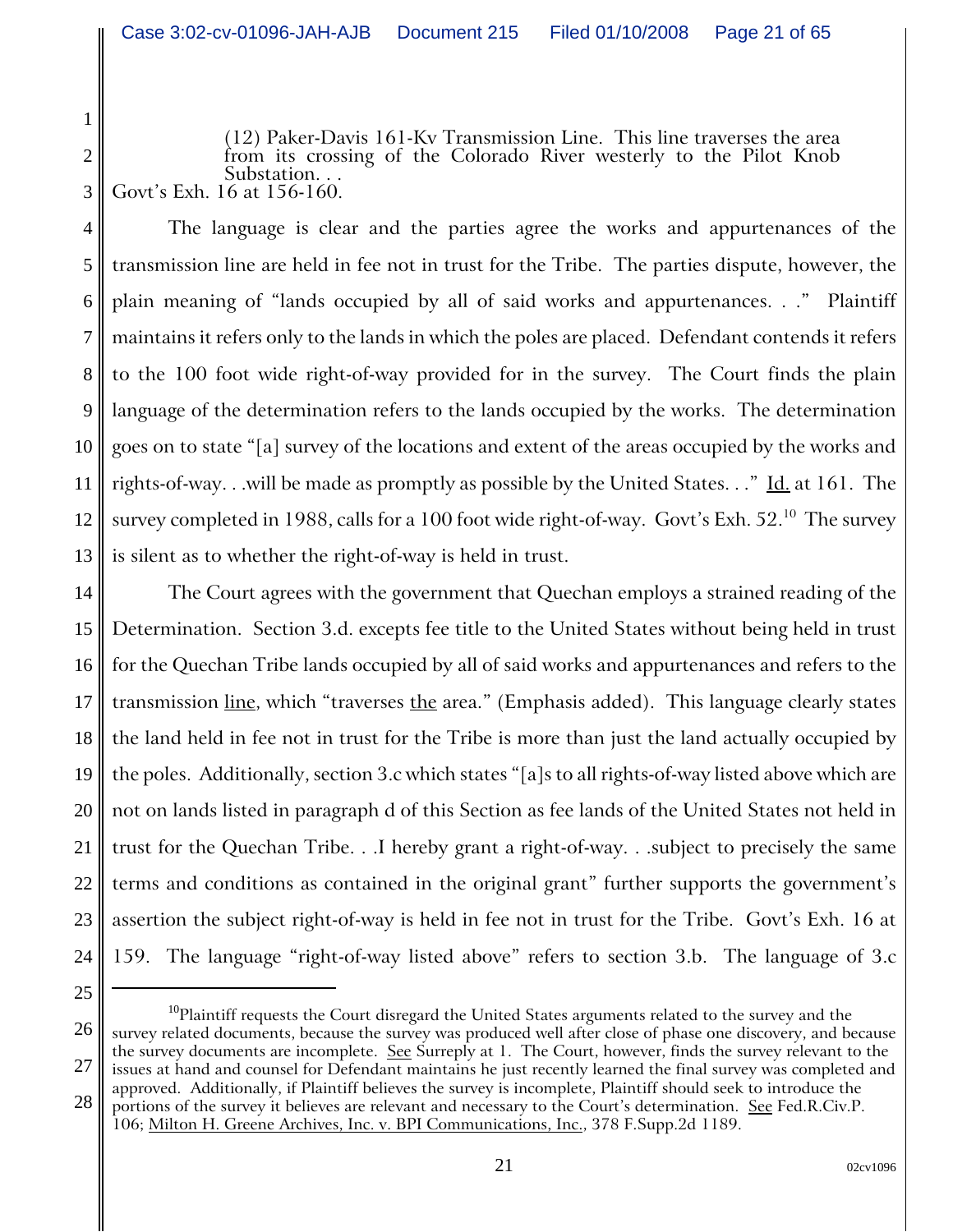1 2 3 suggests the rights-of-way listed in 3.b that are not listed in 3.d are not held in fee, while those listed in both 3.b and 3.d are held in fee not in trust for the Tribe. The transmission line at issue is listed in both.

4 5 6 7 8 9 With regard to the reversion provision, section 3.d which mandates equitable title to the works and rights-of-way revert to the Tribe if they are abandoned or "cease to be used in connection with authorized Reclamation projects" where Quechan "owns equitable title to all lands immediately adjoining said works," the Court finds this section mandates Quechan must hold equitable title to the lands adjoining the right-of-way. See Govt's Exh. 16 at 161. Again, the Tribe employs a strained reading of the Determination.

10 11 12 Because the Court finds the language of the Determination and surrounding circumstances clear and unambiguous, the Court holds the United States retains the 100-foot right-of way in fee title not held in trust for the Tribe.

#### 13 **B. Other Sources of the Tribe's Proprietary Interest**

#### 14 **1. Unique Nature of Cultural Property**

15 16 17 18 19 The Tribe argues it holds a property interest in the right-of-way lands by the unique nature of cultural property. Relying on various law review and law journal articles, the Tribe argues the reservation right-of-way lands with ancient trails, cleared circles, cobble clusters, petroglyphs and other unique features created by Quechan ancestors are cultural property, in which it retains a proprietary interest.

20 21 The government argues this argument fails, because it is without basis in law and the Tribe cannot retain an interest in federal fee land.

22 23 24 25 26 27 28 In reply, Plaintiff cites to *Chilkat Indian Village v. Johnson*, 870 F.2d 1469 (9<sup>th</sup> Cir. 1989) in support of its contention they retain a property interest. The Chilkat Indian Village, which owns fee land in and around the town of Klukwan, attempted to sue various individuals in federal district court for violating a Village ordinance and federal law by removing Native artifacts from Klukwan. The Ninth Circuit affirmed in part and reversed in part the district court's dismissal for want of jurisdiction. The case involved no discussion regarding an Indian tribe's proprietary interests in land held in fee by the government that contains artifacts.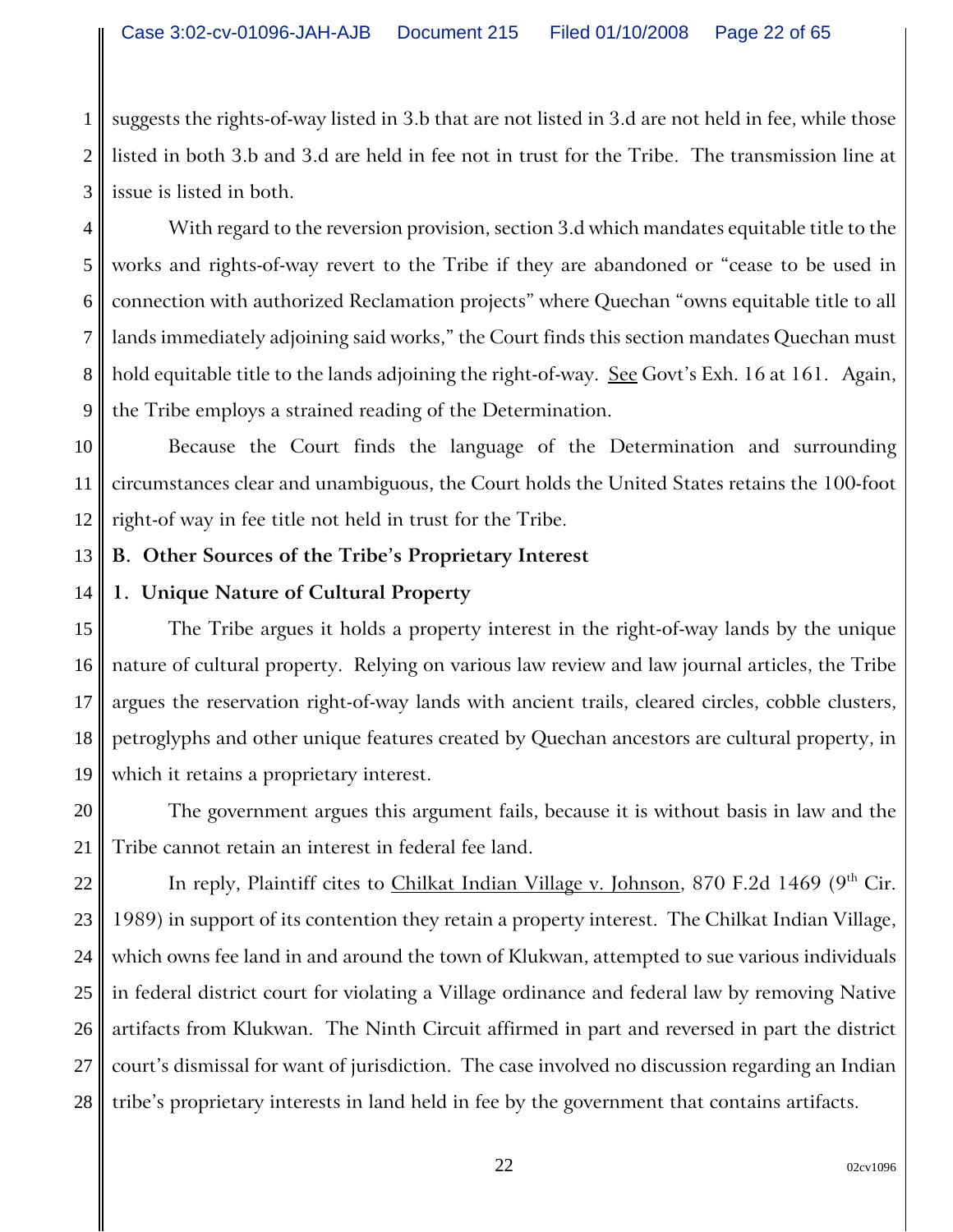1 2 3 4 5 6 7 This Court does not find the journal and law review articles persuasive authority and the Tribe cites to no case law or other persuasive authority for its position that the nature of the cultural artifacts provides them a proprietary interest in the right-of-way lands. The Court's own research located no cases or statutory law. In fact, the Court found support for the opposite proposition. See Pit River Tribe v. Bureau of Land Management, 306 F.Supp.2d 929, 950 (E.D.Cal. 2004)("[t]hat the land is spiritually important to the Tribe also does not change the federal government's ownership of the land.").

8 9 As such, Quechan's interest in cultural property located within the fee land does not provide Quechan with any proprietary interest in the land.

10 **2. Tribal law**

11 12 13 14 15 16 17 18 19 20 21 22 23 24 25 Quechan argues Tribal law confirms the Tribe's property rights in cultural resources. The Tribe cites to its Constitution and Law and Order Code in support. The Tribe's Constitution states one purpose of the Tribe is "to do all things which will gain, or serve to gain for the people of the Quechan Tribe a richer culture." Pla's Exh. 33 at 476, Constitution of the Quechan Tribe. Additionally, Plaintiff demonstrates the Quechan Constitutional authorizes the Tribal Council "to prevent the sale, disposition, lease of incumbrance of tribal lands, interests in lands, or other tribal assets. . ." Id. at 479. The Tribe argues the Quechan Law and Order Code requires the application of tribal law and custom to all matters within the Tribe's jurisdiction. Pla's Exh. 29 at 397, Quechan Law and Order Code. Pursuant to the Law and Order Code, Quechan's jurisdiction extends to all lands within the exterior boundaries of the Reservation. Id. at 392. Plaintiff maintains the Law and Order Code confirms the Tribe's property interest in cultural property and protects property from harm. See Id. at 394, 405, 408, 408a. (Definition of property; Exclusion of non-members from the Reservation for various acts including causing physical loss or damage to tribal property; criminal offenses include causing substantial harm to public interests and trespass).

26 27 28 The government argues the cultural resources here are on United States land, while the Code applies to on-reservation cultural resources, and Indian title is a matter of federal law. In reply, Plaintiff directs the Court to 18 U.S.C. § 1151 that provides Indian country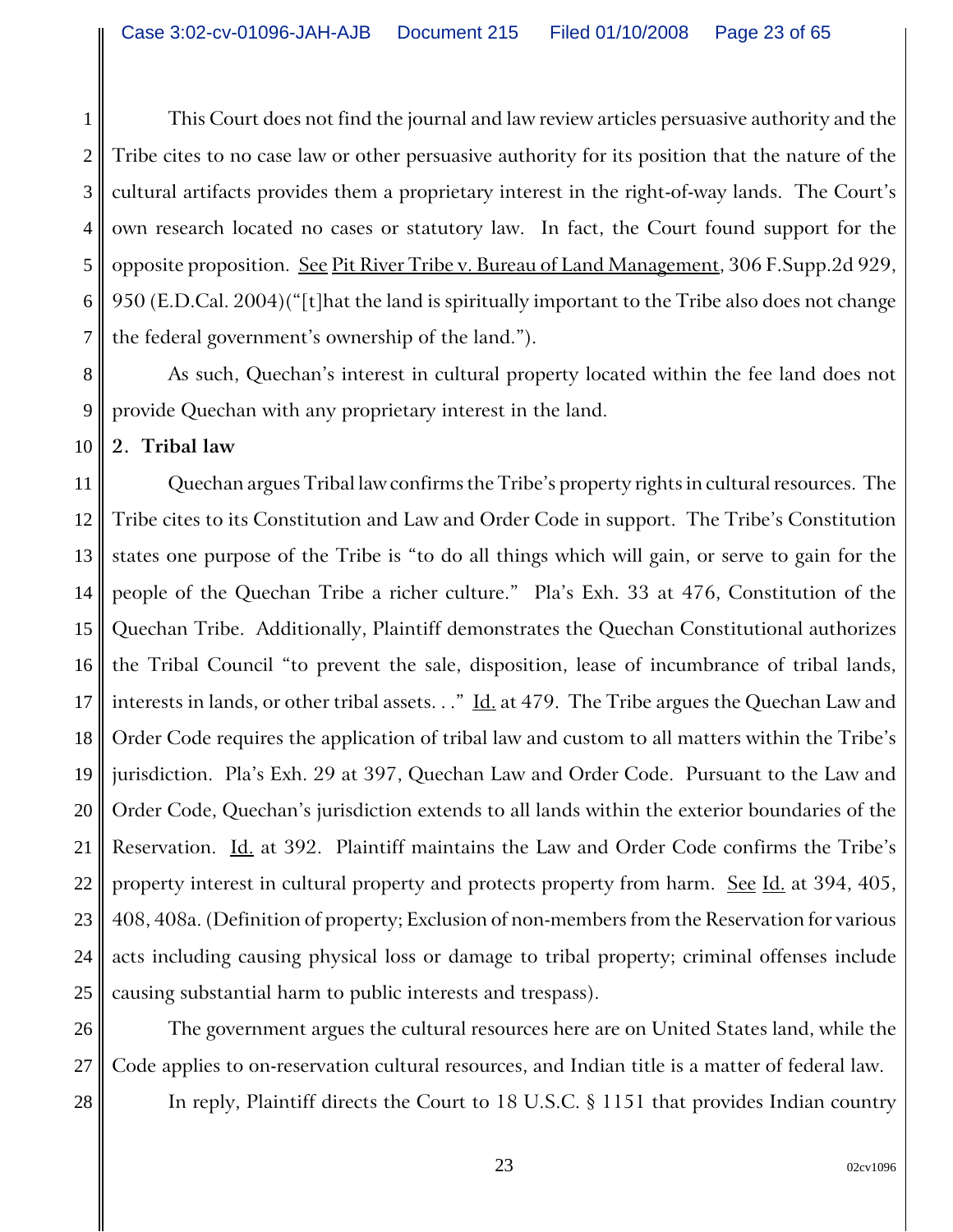1 2 3 comprises "all land within the limits of any reservation. . .not withstanding the issuance of any patent, and including rights of way running through the reservation." Plaintiff argues Quechan Law similarly, does not exempt federal fee lands from tribal jurisdiction.

4 5 6 7 8 9 10 11 12 13 14 15 16 17 As discussed above, the United States holds the land at issue in fee not in trust for the tribe. The Tribe provides no authority for its position that its law bestows a proprietary interest in federal fee land located within the reservation boundaries. The Court's own research located none. Additionally, the Tribe's reliance on the definition of Indian country in 18 U.S.C. § 1151 is misplaced. The cases discussing and involving application of section 1151 involve jurisdiction and entail no discussion regarding providing a tribe with an interest in land or cultural resources. The Court found no authority for the contention that a tribe's exercise of jurisdiction on fee land within a reservation boundary changes the character of the fee land to tribal land. See Pit River Tribe, 306 F. Supp. 2d at 950 ("That the Tribe asserts jurisdiction over the Highlands is an internal tribal matter and does not turn the Highlands into tribal land."). Accordingly, tribal law provides Quechan no proprietary interest in the right-of-way lands held in fee by the United States. Furthermore, the Court finds the tribal law cited by Plaintiff does not explicitly provide the tribe a proprietary interest in cultural resources located on land within the exterior boundaries but held in fee by others.

#### 18 **3. Federal Law**

19 20 21 22 23 24 25 Quechan argues federal law confirms it retained beneficial title to on-reservation cultural resources located within the right-of-way. The Tribe cites primarily to the Native American Graves Protection and Repatriation Act ("NAGPRA") which recognizes tribal property rights in cultural items found on tribal lands, and the American Indian Religious Freedom Act ("AIRFA"), which is a policy to protect and preserve the Indian's right of "freedom to believe, express and exercise the traditional religions", including the right to access sites and use sacred sites. $11$ 

The government argues Plaintiff's contention is inapplicable, because the sites are on fee

27

 $28 \parallel$  <sup>11</sup>Quechan suggests there is a "web of federal cultural resource protection laws" that confirms a tribes rights to cultural resources, but only cites to NAGPRA and the AIRFA.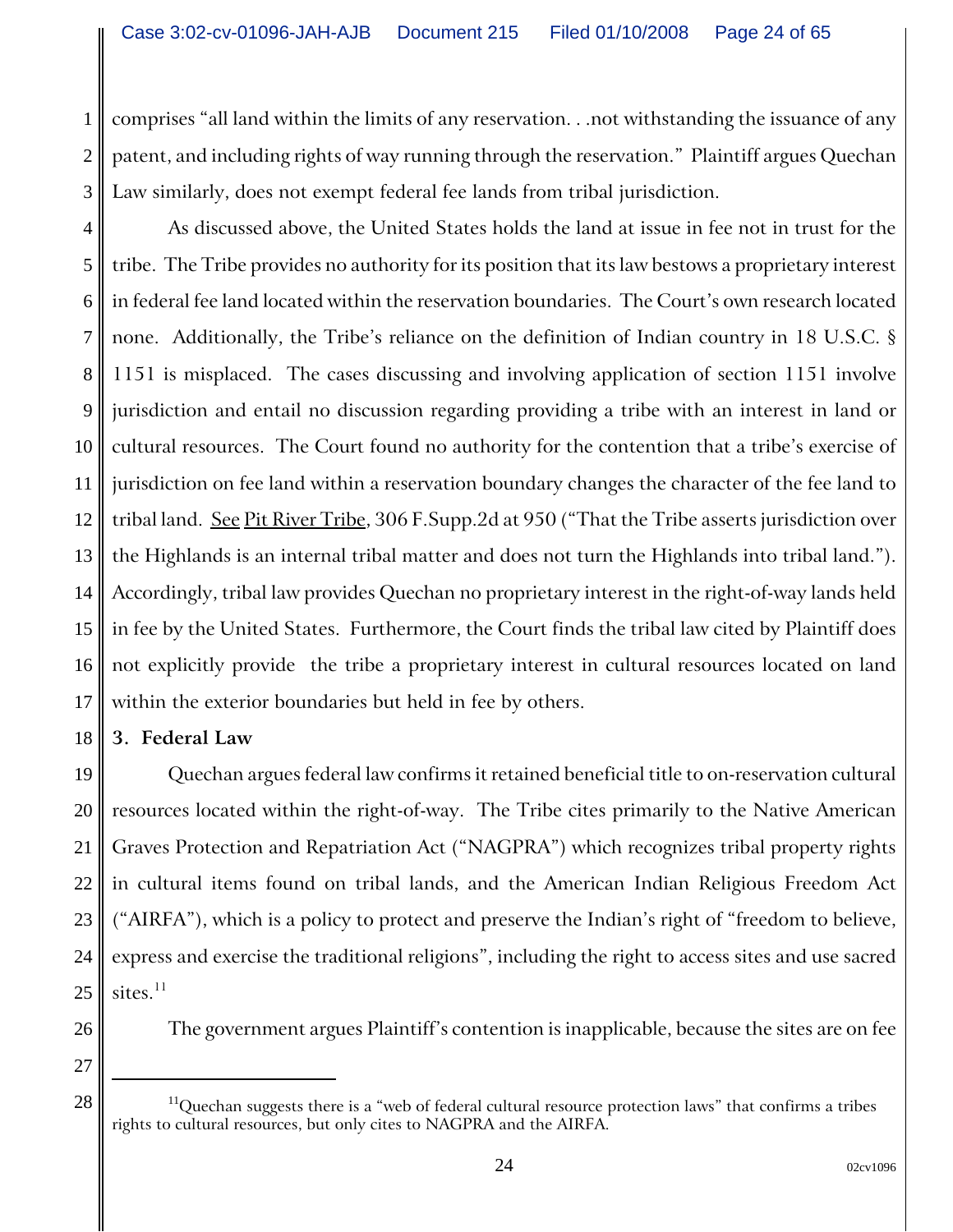1 2 land. Additionally, Defendant argues the sites at issue do not qualify for protection under NAGPRA.

3 4 5 6 7 8 9 The Tribe argues the United States ignores all the laws cited, but NAGPRA. The Tribe further argues NAGPRA broadly applies to "tribal lands" which are "all lands within the exterior boundaries of an Indian reservation." 25 U.S.C. § 3001(15). The Court agrees NAGPRA confirms a tribe's interest in cultural property eligible for protection under the laws. See 25 U.S.C. § 3002. However, even if Quechan retains an interest in the cultural property eligible for protection under NAGPRA, there is no authority that NAGPRA provides an Indian Tribe beneficial title to the right-of-way held in fee by the United States.

10 11 12 AIRFA is a policy that does not create a private right of action nor does it confirm any property rights in cultural property. See Lyng v. Northwest Indian Cemetery Protective Ass'n, 485 U.S. 439, 455 (1988).

#### 13 **4. Tribe's Trust Relationship with the Federal Government**

14 15 16 17 18 The Tribe argues it retains beneficial title to on-reservation cultural resources by virtue of the Tribe's trust relationship with the federal government. Quechan maintains a property interest is an element of every trust. The Tribe argues the United States assumed "comprehensive control" over on-reservation cultural resources and all necessary elements of a common law trust exist: (1) a trustee; (2) a beneficiary; and (3) a trust corpus.

19 20 21 22 Defendant argues the Tribe has failed to satisfy the elements of a trust as set forth in the Restatement of Trusts because the United States does not hold the land in trust for the Tribe. Because the Court finds the United States holds the land in question in fee not in trust for the Tribe, this argument fails.

### 23 24 **C. Whether the Tribe Retained Non-Property Rights to the Cultural Resources within the Right-of-way Lands**

25 26 27 28 Quechan argues it reserved its preexisting usufructuary rights to conduct all activities that were and are integral to the Tribe's way of life upon creation of the Reservation by the United States. The Tribe maintains on-reservation usufructuary rights exist regardless of whether the Tribe holds actual title to the lands.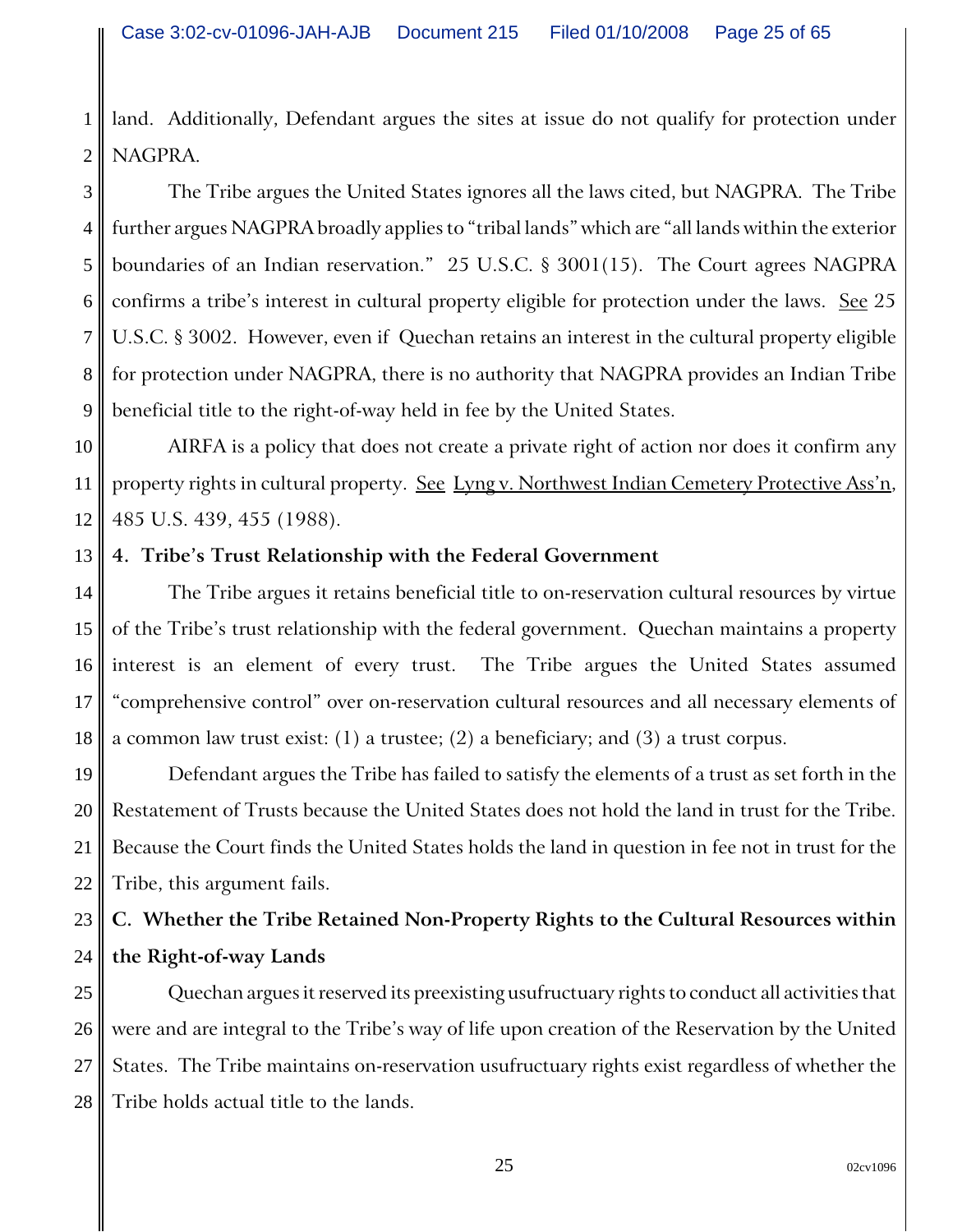1 2 3 4 5 6 7 8 9 10 11 12 13 14 15 16 Usufructuary rights provide the holder the right to use or enjoy the property without any ownership interest. The government argues Quechan does not have a cause of action for usufructuary rights to cultural resources. Defendant further contends the Tribe cites no case where a tribe has been held to have usufructuary rights to use and access cultural resources on federal fee land. The United States relies upon Lyng v. Northwest Indian Cemetery Protective  $\Delta$ ss'n, 485 U.S. 439 (1988) to support its position. In Lyng, the Court found the free exercise clause of the first amendment did not prohibit the government from allowing timber harvesting and road construction through a portion of a national forest traditionally used by Indians for religious purposes. The court in Lyng denied the tribe's right to use the land held by the government for religious purposes although the land was traditionally used by the tribe for religious purposes. The government argues, the Court's reasoning in Lyng is more compelling here, because unlike Lyng, there is no evidence that Quechan Tribal members used the cultural sites. The United States also contends the Tribe's argument is unclear, asserting that a review of the cases cited in support of its argument suggests it is arguing case law that addresses a tribe's rights to hunt and fish on non-federal, non-reservation land are analogous to the matter before the Court.

17 18 19 20 21 22 23 24 25 26 27 28 In reply, the Tribe distinguishes the Lyng case from this matter, stating Lyng involved a dispute over off-reservation public lands. The Court in  $Lyng$ , the Tribe asserts, rejected the notion that third parties could use religious practices to obtain "de facto" beneficial ownership of some rather spacious tracts of public property."  $Lvng$ , 485 U.S. at 453. Here, the Tribe argues, Western's right-of-way is not located within public lands but on Indian land within an Indian reservation. The Tribe also addresses the United States argument that its members did not utilize the sites unlike the Indian tribe in Lyng, explaining the damaged sites are remote, the number of Quechans that practice traditional religion is likely small; visiting the sites is not critical to practicing traditional Quechan ways, most Quechans are unaware of site boundaries and numbers and thus probably could not accurately tell counsel for the United States exactly which "sites," if any, they had visited, and Quechan testimony about site visits may be unreliable because Quechans are by nature extremely reluctant to freely share traditional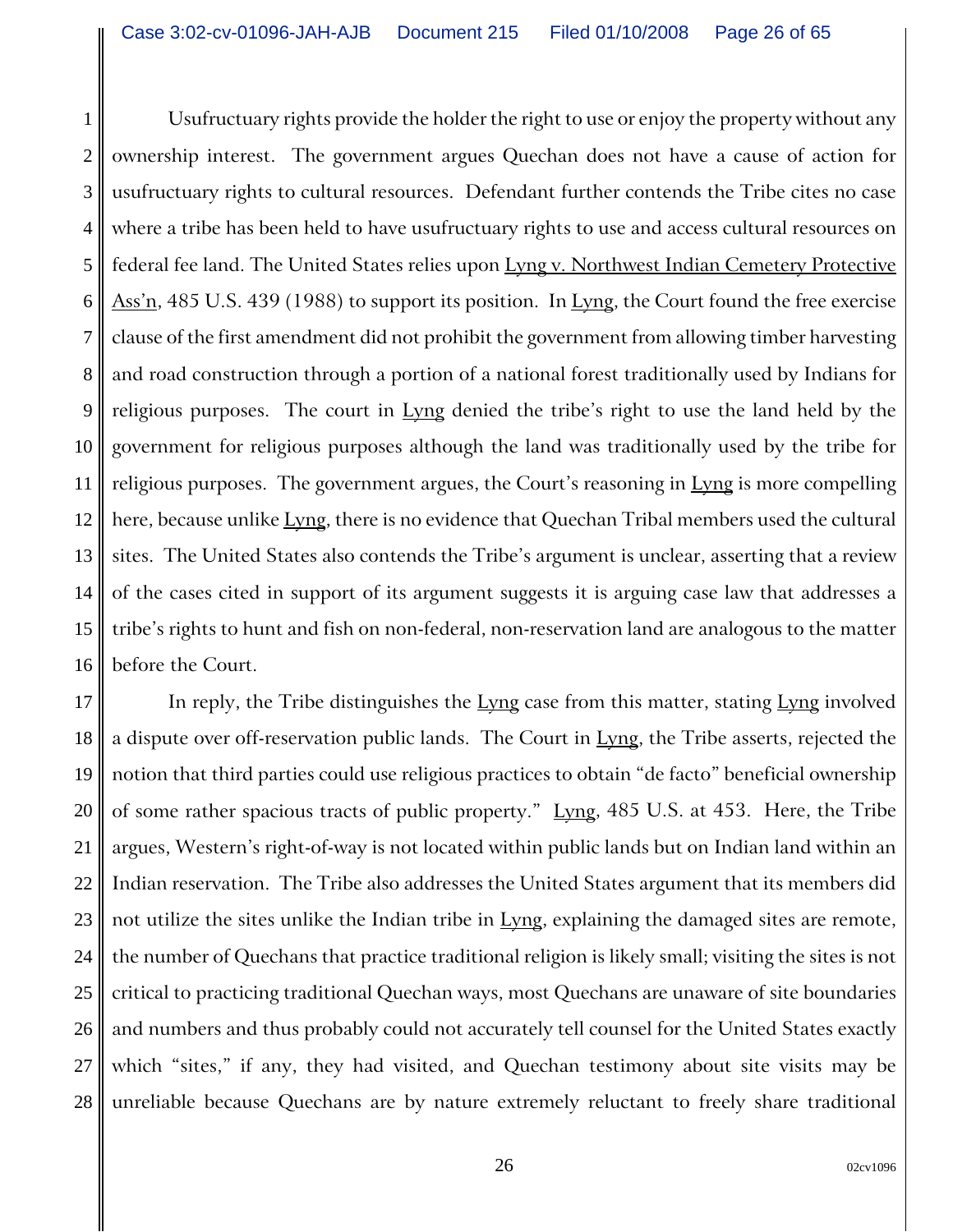1 practices with non-members.

2 3 4 5 The Court finds that to the extent Plaintiff argues it was never divested of its beneficial title to the right-of-way lands and therefore retains usufructuary rights, this argument fails, because this Court has found that the Secretary divested the Tribe of its interest in the right-ofway lands.

6 7 8 9 10 11 12 13 14 15 16 17 18 19 20 21 22 23 24 The Tribe maintains the government fails to demonstrate how the Tribe was divested of it usufructuary rights which were reserved in 1884 upon the establishment of the reservation. Plaintiff also argues that it has usufructuary rights to access the cultural resources on the rightof-way lands regardless of who owns title. The cases cited by Plaintiff in support of its contention that it retains usufructuary rights discuss the language of treaties that reserved certain rights to hunt, fish and gather on off-reservation lands. In United States v. Winans, 198 U.S. 371 (1905), the Supreme Court recognized that "the right of taking fish at all usual and accustomed places" reserved in a treaty with the Yakima Indian Tribe was "intended to be continuing against the United States and its grantees as well as against the state and its grantees." at 381-82. The action in Lac Courte Oreilles Band of Lake Superior Chippewa Indians v. Voigt, 700 F.2d 341, 343 ( $7<sup>th</sup>$  Cir. 1983), involved a band of the Lake Superior Chippewa Indians' treaty which recognized hunting, fishing, trapping and gathering rights in public lands in Wisconsin. The Court in Lac Courte Oreilles, held "[t] reaty-recognized rights of use, or usufructuary rights, do not necessarily require that the tribe have title to the land." Id. at 352. Additionally, sixteen Indian tribes in the state of Washington brought a case seeking a declaration of rights to shellfish under certain treaties in United States v. State of Washington, 157 F.3d 630 ( $9<sup>th</sup>$  Cir. 1998). The court found the treaties granted the tribes a right to take shellfish from "within the Tribes' usual and accustomed fishing areas, except as expressly limited by the Shellfish Proviso." Id. at 644.

25 26 27 28 In the aforementioned cases, Indian tribes retained susufructuary rights via express language in the rights-creating source of law. In the instant case, Plaintiff's reservation lands were established by an executive order not a treaty. The Ninth Circuit recognizes a tribe's rights are entitled to the same protection against *non-federal interests* whether they are derived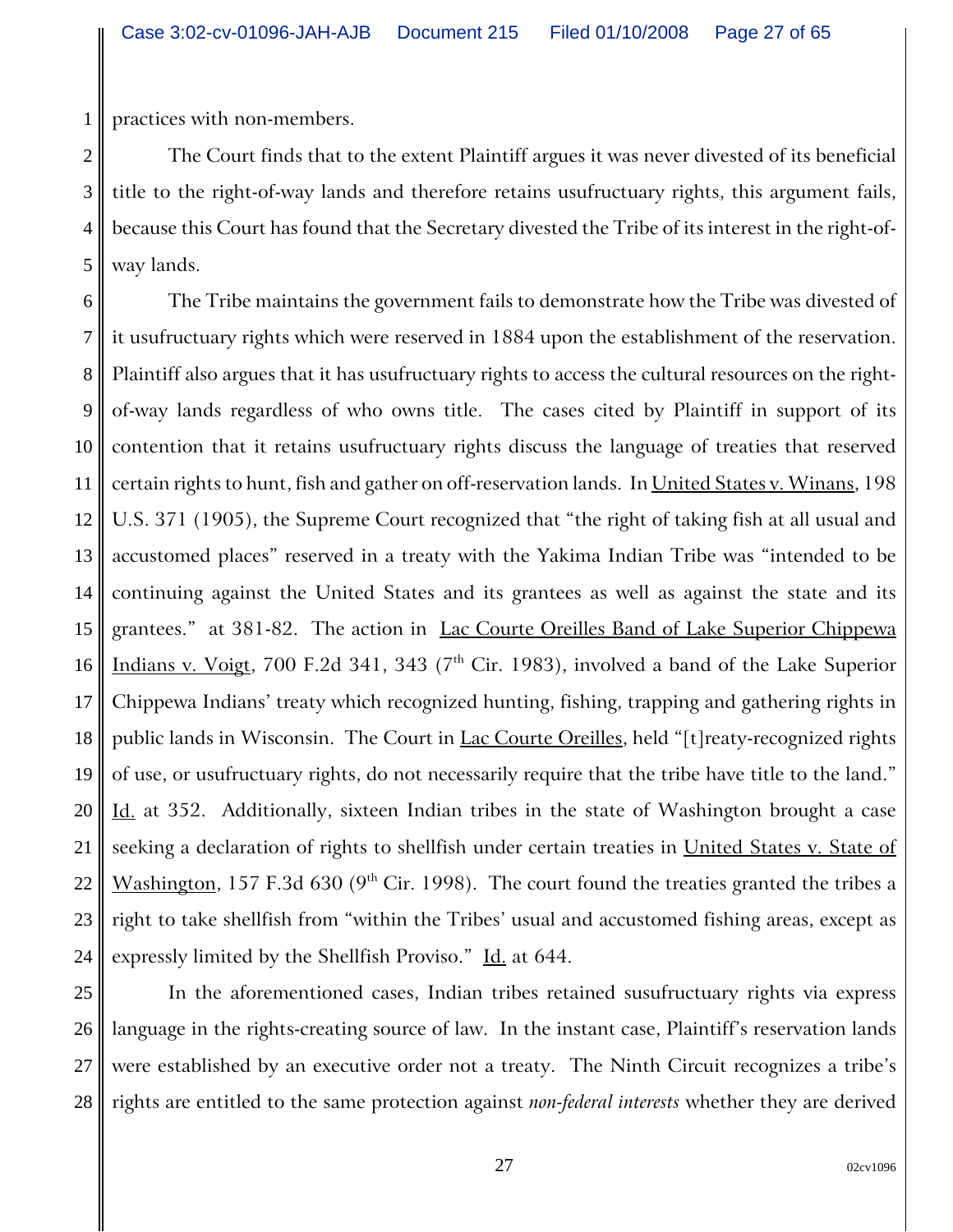2 from a treaty, executive order or statute. See Parravano v. Babbitt, 70 F.3d 539, 545 (9<sup>th</sup> Cir. 1995) (emphasis added).

3 4 5 6 7 The Court's own research did not locate any case in which an Indian tribe was held to retain executive order-derived rights to use or access cultural property held in fee by the federal government. Even if executive order-derived rights are entitled to protection against federal interests, there is no language in the executive order establishing the Reservation that expressly reserves to the Tribe the right to access cultural property on federal land held in fee.

### **D. Whether Plaintiff's Claims for Damage to Property Survive**

9 10 11 12 13 The government argues the Tribe's claims should be dismissed to the extent they assert claims for damage to property held by the United States in fee title. Defendant maintains all the Tribe's claims rely in whole or in part, on a determination that the Tribe owns the land. The government contends that, should the Court find the United States owns the land in fee, the Tribe's claims should be dismissed.

14 15 16 17 18 19 20 21 22 Quechan argues its claims should not be dismissed. The Tribe argues it has non-property interests in the right-of-way lands and cultural resources and sites. Plaintiff maintains the claims for public and private nuisance and negligence claims do not require the Tribe have property interests in the destroyed cultural resources. The Tribe maintains it fulfills the elements of a nuisance claim provided it shows that the United States' destruction interferes with the comfortable enjoyment of the Tribe's property. As such, according to Plaintiff, the success of Quechan's nuisance claim does not rise and fall on whether the land is held in fee. Furthermore, some of the claims are for destruction of cultural property outside the right-ofway.

#### 23 **1. Nuisance Claims**

1

8

28

24 25 26 27 Plaintiff contends nuisance claims require only interference with a plaintiff's enjoyment of his property and a nuisance can occur outside the boundaries of a plaintiff's property. Defendant contends the Tribe may have a narrower claim of nuisance if they prove the United States actions on the land interfered with the Tribe's use and enjoyment.

Nuisance claims do not rely upon damage to an individual's property, but require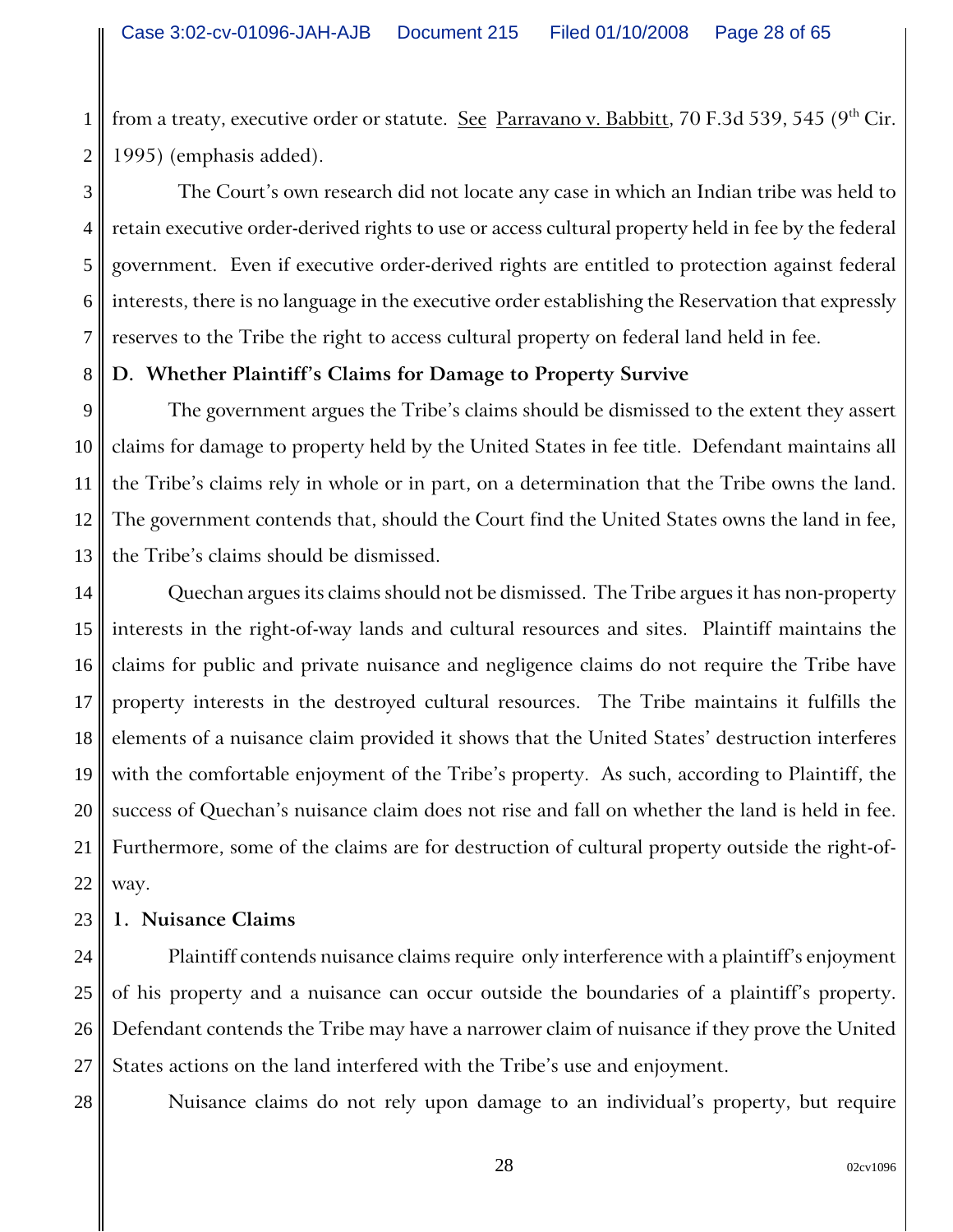1 2 3 4 interference with a plaintiff's use and enjoyment of his or her property. San Diego Gas  $\&$ Electric Co. v. Superior Court, 13 Cal.4th 893, 937 (1996). The Court's holding that the United States owns the land is not fatal to Plaintiff's nuisance claim. Accordingly, the government's motion to dismiss the nuisance claim is DENIED.

**2. Negligence Claims**

5

6 7 8 9 Plaintiff argues negligence requires invading someone's interest, not necessarily a property interest. The Tribe maintains the United States interfered with the Tribe's right to ensure the protection of on-reservation and cultural resources; and to perpetuate the Tribe's culture and history and to practice its religion free from tortious harm.

10 11 12 Defendant maintains proof of negligence requires the proof of four elements, one of which is duty. Defendant argues the United States has no duty for actions taken on fee property, so the negligence claims should be dismissed.

13 14 15 In reply, Plaintiff argues the government's argument that it has no duty to protect cultural sites on federal fee land within an Indian reservation fails, because it cannot point to a federal cultural resource statute that exempts federal fee lands from the law's protective ambit.

16 17 18 Because the negligence claims do not rise and fall upon the ownership of land, the Court's holding the United States owns the land is not fatal to the negligence claims.<sup>12</sup> As such, Defendant's motion to dismiss the negligence claim is DENIED.

19 **3. Trespass Claims**

20 21 22 23 24 "A trespass is an invasion of the interest in the exclusive possession of land. . ." Capogeannis v. Superior Court, 12 Cal.App.4th 668, 799 (1993) (citing Wilson v. Interlake Steel Co., 32 Cal.3d 229, 233 (1982)). Because the Court holds the United States holds title to the right-of-way land and there is no evidence Quechan has any possessory interest in the land, the trespass claim as to the rights-of-way is DISMISSED.

26 27

25

# **MOTIONS ON THE MERITS OF PLAINTIFF'S CAUSES OF ACTION**

 $28 \parallel$  <sup>12</sup>Any discussion of whether the United States owed a duty to the Tribe is addressed infra on the merits of Plaintiff's remaining claims.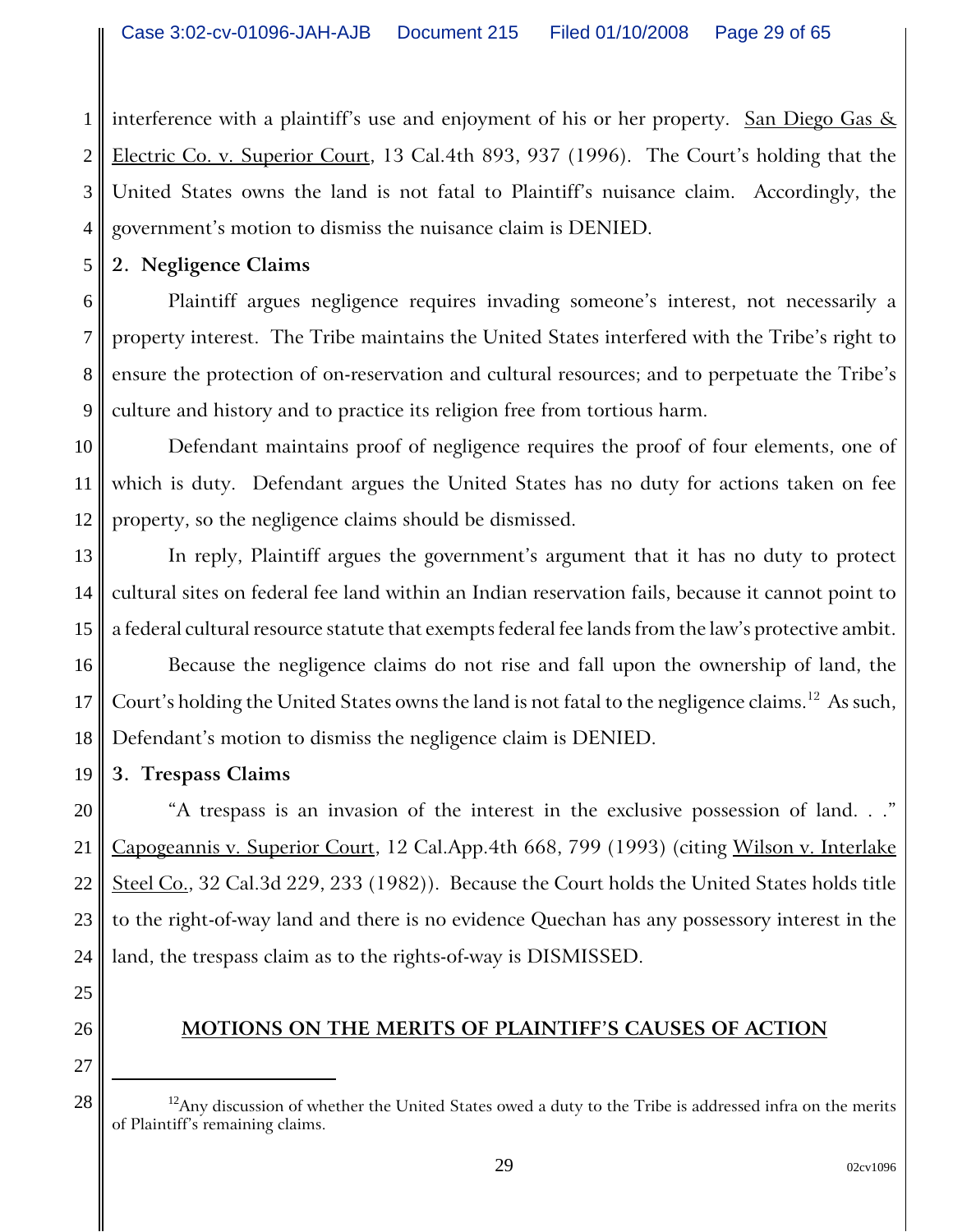1 2 3 4 5 Plaintiff seeks partial summary judgment on the elements of negligence, gross negligence, negligence per se, and public and private nuisance. Defendant seeks summary judgment in its favor arguing the Court should dismiss the action to the extent the Tribe improperly relies on state law claims that do not have a right of action and on federal statutes for which Congress has not identified a remedy.

## **I. Reliance on State Law**

6

7

8 9 Defendant argues the Court should dismiss the Tribe's claims for negligence, negligence per se and gross negligence, in part, to the extent the Tribe relies on state law causes of action that are not actionable against a private individual.

10 11 12 13 14 15 16 17 18 19 20 21 22 The United States is immune from suit absent any waiver. See F.D.I.C. v. Meyer, 510 U.S. 471, 475 (1994). Moreover, "a waiver of the government's sovereign immunity 'cannot be implied but must be unequivocally expressed."  $\overline{Cat}$   $\overline{v}$ . U.S., 70 F.3d 1103, 1107 (9<sup>th</sup> Cir. 1995) quoting United States v. Mitchell, 445 U.S. 535 (1983). Under the FTCA, the United States may be sued in a tort action for actions caused by a government employee "if a private person would be liable to the claimant in accordance with the law of the place where the act or omission occurred." 28 U.S.C. § 1346(b). The United States is liable "in the same manner and to the same extent as a private individual under like circumstances. . ." 28 U.S.C. § 2674. The Supreme Court has interpreted this to mean "the United States waives sovereign immunity 'under circumstances' where local law would make a 'private person' liable in tort." United States v. Olson, 126 S.Ct. 510, 511-12 (1995) (reversing Ninth Circuit precedent permitting courts to base a waiver simply upon a finding the local law would make a state or municipal entity liable.)

#### 23 **A. "Law of the Place"**

24 25 26 27 28 The government maintains California law rather than Quechan or common law should apply. Quechan maintains that although California is the primary source of law, the Court should also consider two relevant Quechan laws. The Tribe argues some courts have held the FTCA's "law of the place" includes tribal law, relying on Cheromiah v. United States, 55 F.Spp.2d 1295 (D.NM 1999). The court in Cheromiah applied tribal law to a FTCA action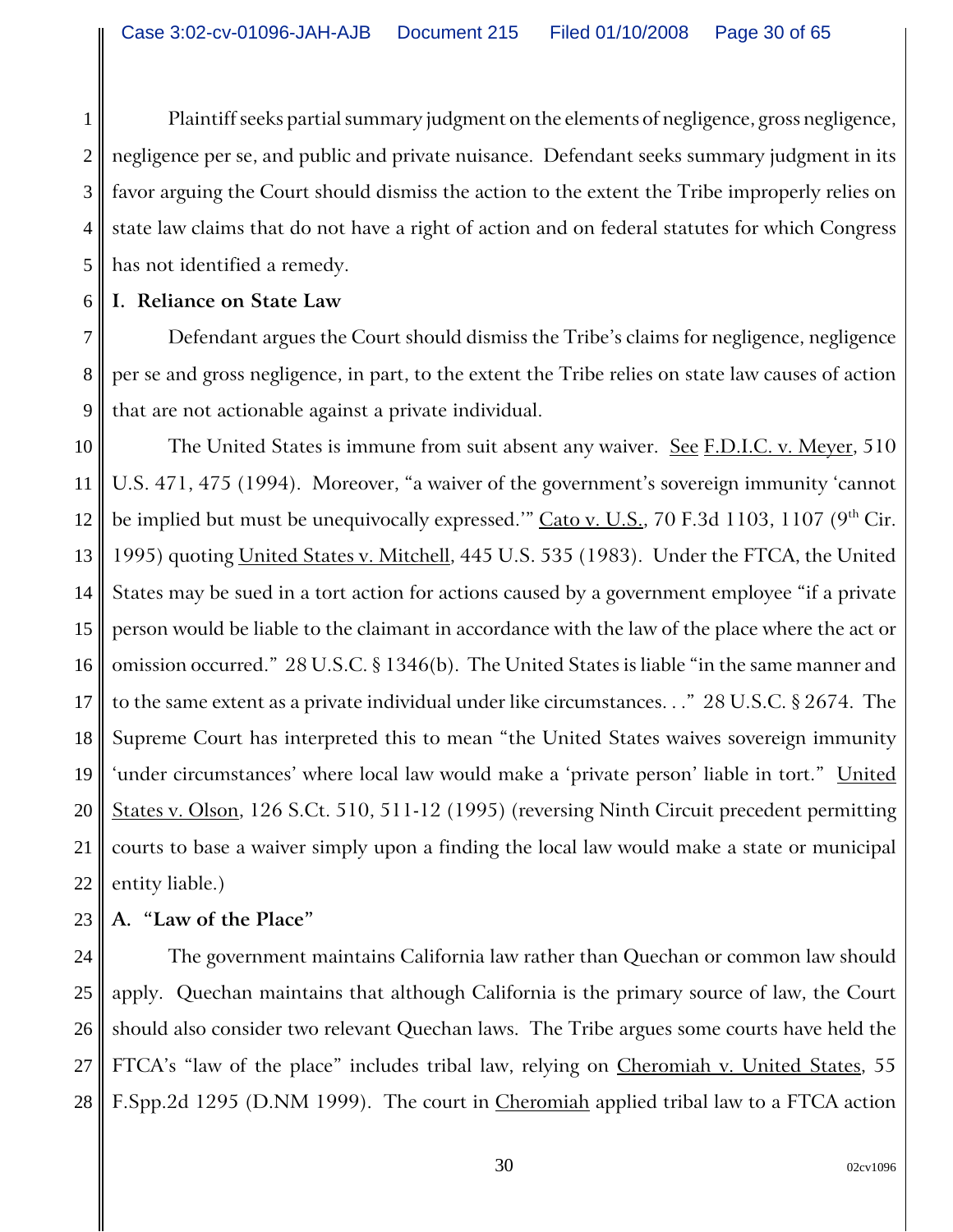1 2 3 4 5 6 brought by Acoma tribal members alleging medical malpractice upon finding the Acoma Tribe is the relevant political entity who controls the jurisdiction where the alleged tort occurred. The court reasoned that because a private person would be subject to the tribe's jurisdiction, tribal law should apply and looked to **Strate v. A-1 Contractors**, 520 U.S. 438 (1997) and Montana v. United States, 450 U.S. 544 (1981) to determine whether the Acoma Tribe could exercise jurisdiction over non-tribal members.

7 8 9 10 11 12 13 14 15 16 There is no controlling authority on the issue of whether "law of the place" includes tribal law when the act or omission occurred within the boundaries of an Indian reservation. The Ninth Circuit has applied state law to tort actions occurring within reservation boundaries without discussion. See Bear Medicine v. United States, 241 F.3d 1208 (9<sup>th</sup> Cir. 2001) (without discussing tribal law, Montana law applied); Seyler v. United States, 832 F.2d 120 (9<sup>th</sup> Cir. 1987) (Idaho law applied with no discussion as to whether Indian law should be applied). "Such unstated assumptions on non-litigated issues are not precedential holdings binding future decisions." Sakamoto v. Duty Free Shoppers, Ltd., 764 F.2d 1285, 1288 (9<sup>th</sup> Cir. 1985). As such, this Court examined authority in other jurisdictions to determine the appropriateness of applying tribal law in this FTCA action.

17 18 19 20 21 22 23 24 25 26 27 28 Two district courts in this circuit have considered the question directly and determined "law of the place" is the law of the state; <u>Ben v. United States</u>, 2007 WL 1461626 (D.Ariz. 2007) and Bryant ex. rel. Bryant v. United States, 147 F. Supp. 2d 953 (D. Ariz. 2000). In Bryant, tribal members sued the United States under the FTCA based upon dental malpractice performed at a federal hospital located on tribal land. The plaintiffs in <u>Ben</u> were involved in a fatal, single car accident on a right-of-way within the boundaries of the Navajo reservation and sued the United States for failing to properly maintain the right-of-way. Both courts determined that state law is traditionally applied in FTCA cases involving acts or omissions on tribal land. The courts disagreed with Cheromiah's reliance on cases applying law other than state law for acts occurring outside the boundaries of any state. These courts also rejected the reasoning of Cheromiah, that because a private person would be subject to the tribe's jurisdiction, tribal law should apply, finding a similar argument rejected in **Brock v. United**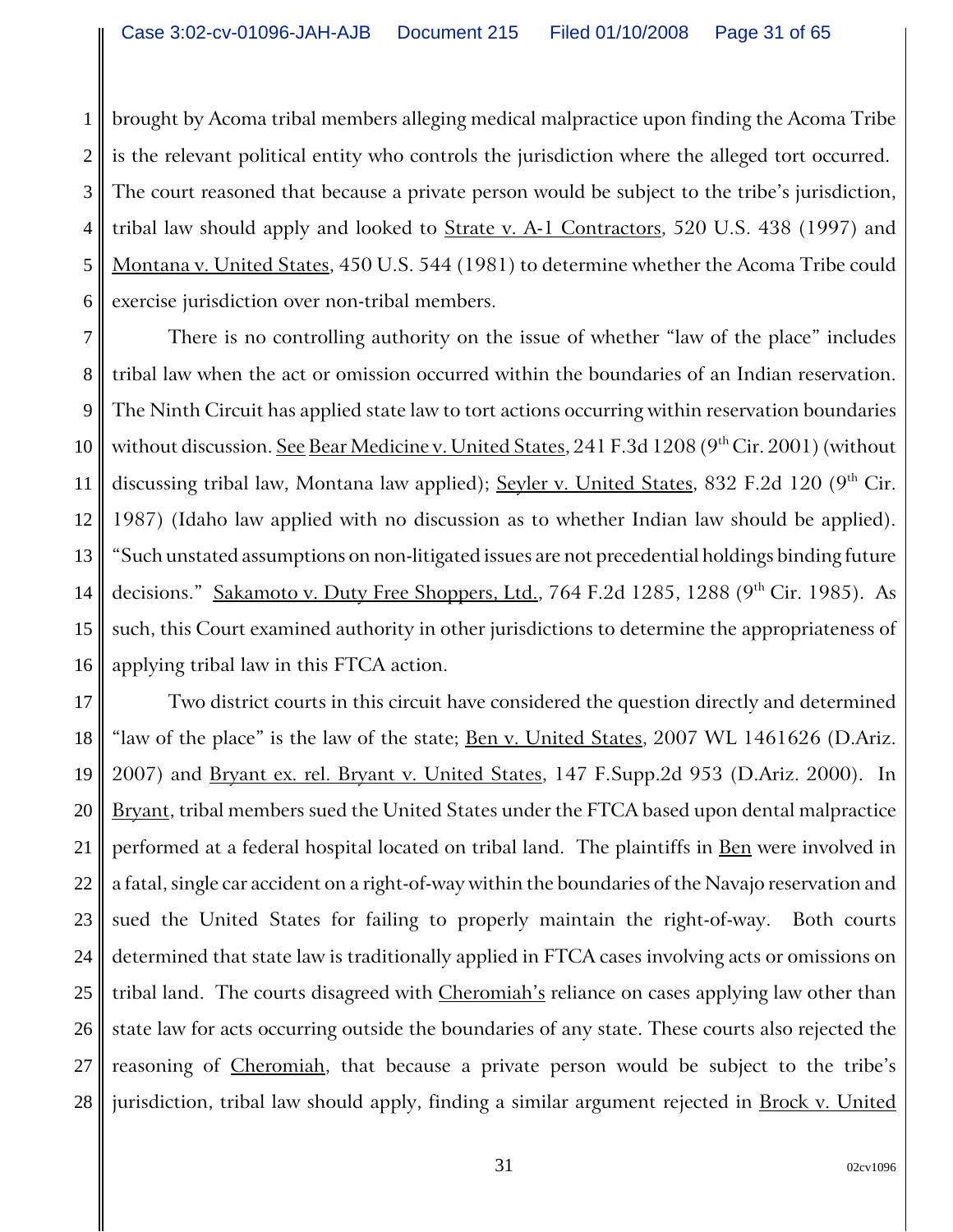1 States, 601 F.2d 970 (9<sup>th</sup> Cir. 1979).

2 3 4 5 6 7 8 9 10 11 12 This Court does not find the rationale in Ben and Bryant persuasive for several reasons. First, this Court finds reliance on **Brock** in the context of Indian law issues inappropriate, because **Brock** does not deal with the unique nature of Indian law and jurisdiction or Indian sovereignty. In Brock, personal representatives of two individuals killed while working on the Bonneville Dam, which spans the Columbia River between Oregon and Washington, sued the United States under the FTCA. Although the negligent act occurred in Washington, the plaintiffs sued in Oregon arguing Oregon had jurisdiction over the area where the negligence occurred. The Ninth Circuit rejected the plaintiffs' argument that because a person could be sued in Oregon for negligence occurring in Washington's territorial limits, Oregon law should apply. <u>Id.</u> at 979. The court found the law of the place where the act or omission occurred is applied in FTCA cases. Id. at 978.

13 14 15 16 17 18 19 20 21 Second, <u>Ben</u> and **Bryant** cite to Ninth Circuit cases applying state law in cases involving acts occurring on Indian land without discussion of applicable Indian law. In the relied upon cases, there is no indication whatsoever as to whether there was Indian law that could have qualified as "law of the place" or whether any party asserted that Indian law and jurisdiction should have been applied. Absent reasoned discussion concerning the applicability of Indian law as the law of the place, it strains reality to assume that the law of the state shall apply. See Sakamoto, 764 F.2d at 1288. Furthermore, the traditional application of a rule that is supported by no reasoned precedent should not, in the this Court's view, be assumed to apply to an atypical dispute over "law of the place."

22 23 24 25 26 27 28 Third, and based upon the last reason stated above, this Court declines to follow various district courts which rely on cases not involving acts within a reservation that found "law of the place" traditionally means law of the state law where the actions occurred. See LaFramboise v. Thompson, 329 F.Supp.2d 1054 (D.N.D. 2004) (Applied state law rather than Indian law upon finding "law of the place" means "law of the state" citing  $F.D.I.C. v. Meyer, 510 U.S. 471,$ 478 (1994) which does not involve Indian law issues.); Federal Express Corp. v. United States, 228 F.Supp.2d 1267 (D.N.M. 2002) (Applied state law upon finding the "overwhelming load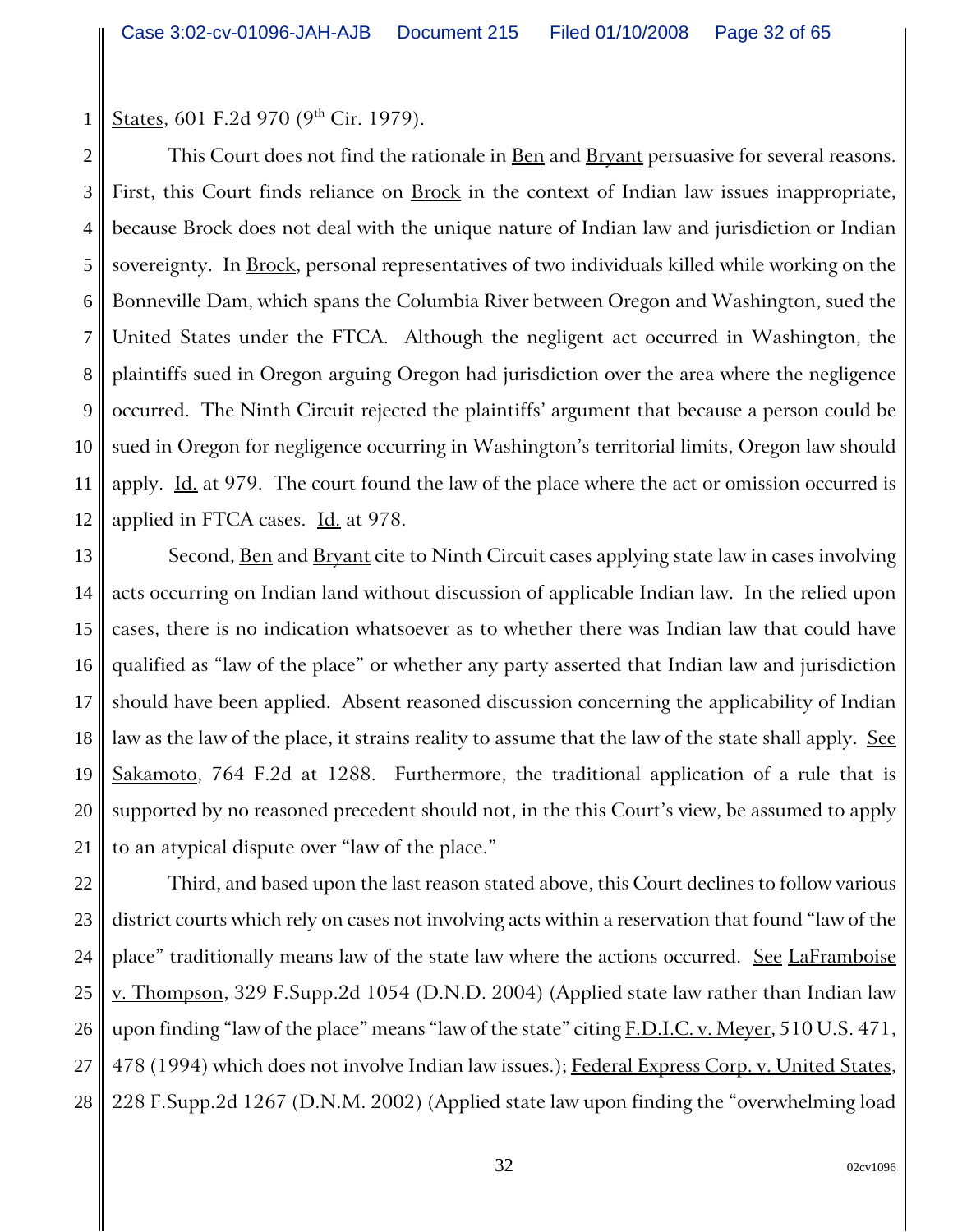1 2 of case law" interprets "law of the place" as law of the state, but relies upon cases not involving Indian law issues).

3 4 5 6 7 8 9 10 11 12 13 14 15 16 17 Next, the Court finds the reasoning of Cheromiah persuasive. The court in Cheromiah first looked to the plain language of the FTCA which states the United States shall be liable "in accordance with the law of the place where the act or omission occurred" and found the medical malpractice took place on Acoma tribal land. 55 F.Supp.2d at 1302. Considering the plain language of the statute, the phrase "law of the place," can only be interpreted to mean the law of a recognizable entity having jurisdiction over the site where the act occurred, which is not necessarily the "law of the state." See 28 U.S.C. § 1346(b)(1); see Botosan v. Paul McNally Realty, 216 F.3d 827, 831 ( $9<sup>th</sup>$  Cir. 2000) ("Statutory interpretation begins with the plain meaning of the statute's language"). Furthermore, the Supreme Court has interpreted "law of the place" to mean "political entity." Hess v. United States, 361 U.S. 314, 318 n.7 (1960). Indeed, any other interpretation of Section 1346(b)(1) simply ignores without justification the political entity and thus the political sovereignty of the Tribe.<sup>13</sup> The actions alleged here took place in and around the right-of-ways located within the boundaries of the Quechan Indian reservation. Hence, if a private person would be held liable under Quechan law for engaging in the acts alleged here, Quechan law will apply.

18 19 20 21 22 23 24 25 Therefore, the Court must determine whether Quechan would have jurisdiction over a private individual engaging in the actions alleged here. Absent express federal authorization, Indian tribes retain jurisdiction over activities of non-members in limited circumstances. Strate, 520 U.S. at 565. These circumstances include (1) taxation and licensing of those who enter consensual relationships with the tribe through commercial dealing, contracts and other arrangements; and (2) civil authority to regulate non-members activities that threaten the political integrity, economic security or health and welfare of the tribe." Montana, 450 U.S. at 565-66.

<sup>26</sup> 27 28

<sup>&</sup>lt;sup>13</sup>Indian Tribes are recognized as political entities. See State of Montana v. Gilham, 133 F.3d 1133, 1135 (9th Cir. 1998) ("Indian tribes have been recognized, first by the European nations, later by the United States, as distinct, independent political communities' qualified to exercise powers of self-government, not by virtue of any delegation of powers, but rather by reason of their original tribal sovereignty.")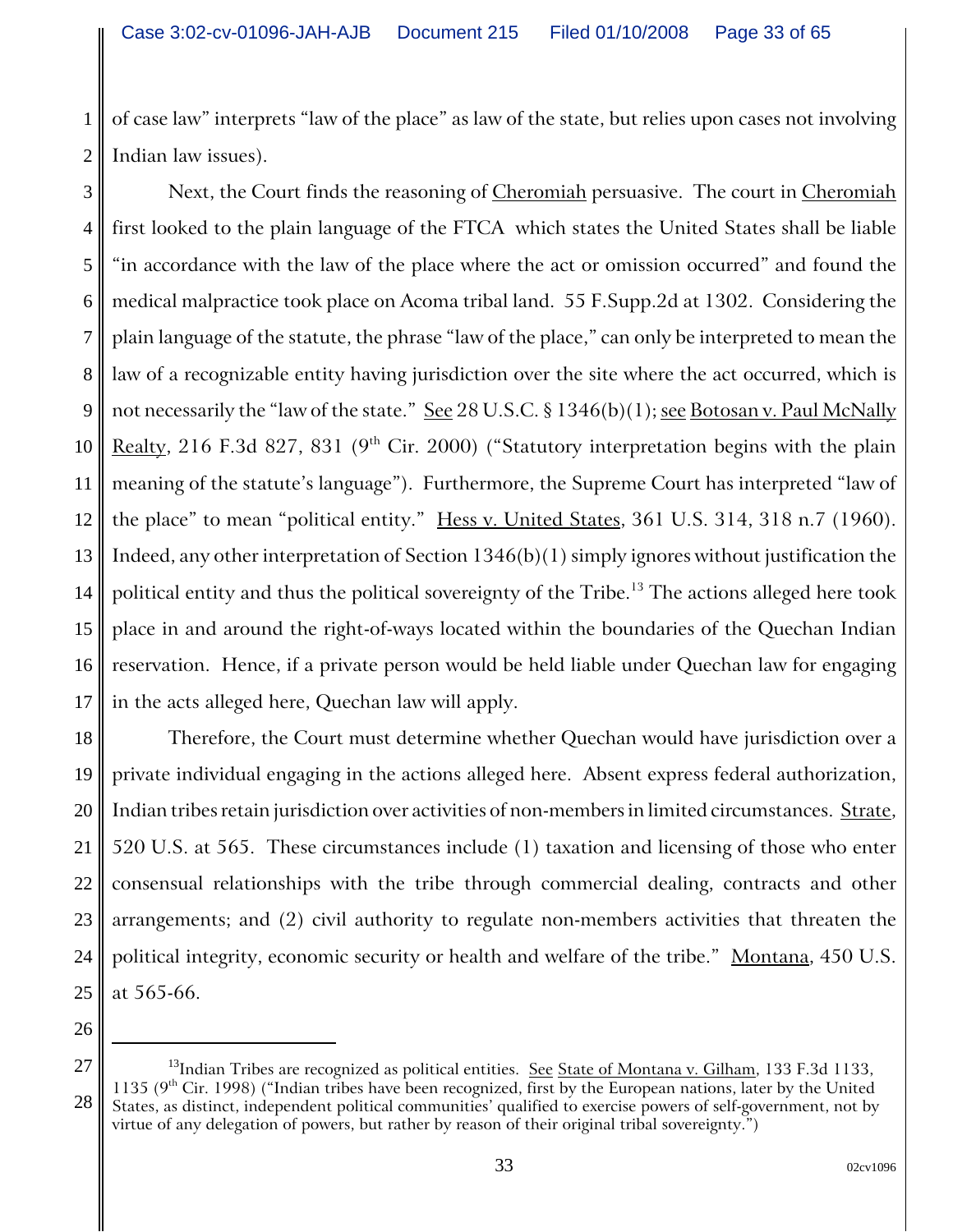2 3 4 5 6 Plaintiff alleges Defendant's employees drove over and permanently scarred cultural sites on the Quechan Reservation. The preservation of the tribes cultural heritage is significant as demonstrated by the many federal and state statutes preventing the destruction of cultural artifacts. Destruction of those cultural artifacts and sites threatens the political integrity and welfare of the Quechan Tribe. Accordingly, the Tribe has civil jurisdiction over non-Indians engaging in activities permanently scarring cultural sites.

7 8 9 10 11 12 13 14 15 Plaintiff relies upon two Quechan laws in support of its claims: Quechan Law and Order Code § 13-1504(A)(4) and Quechan Law and Order Code § 10.2.2. Section 13-1504(A)(4) states a person who knowingly enters or remains unlawfully on the property of another and burns, defaces, mutilates or otherwise desecrates a religious symbol of another or other religious property without the permission of the owner commits criminal trespass. Quechan Law and Order Code, Pla's Exh. 29 at 408. This Court finds the Indian Tribe would not have jurisdiction over a non-member for violation of Section 13-1504, because Indian tribes lack criminal jurisdiction over non-Indians. See Oliphant v. Suquamish Indian Tribe, 435 U.S. 191 (1978).

16 17 18 19 20 21 22 23 24 25 26 27 Section 10.2.2. allows a non-member to be excluded from the Reservation for (E) unauthorized taking of any property from the Reservation and (F) any act causing physical loss or damage to tribal property or property of any member. **Id.** at 405. Although Section 10.2.2. falls within the scope of the Tribe's jurisdiction over non-Indians, Plaintiff does not rely directly on Section 10.2.2 for its negligence claim. Instead, Plaintiff argues it may rely on Sections 10.2.2 and 13-1504(A)(4) in support of its negligence claim under California law. The Tribe maintains the Quechan laws impose duties upon Defendant, but cites to no authority. This Court's thorough research located no cases supporting Plaintiff's argument that applying tribal law as "law of the place" allows a plaintiff to rely on tribal law to support its negligence claim under state law. Furthermore, the Court located no cases in which California law recognized a duty based upon tribal law. Accordingly, the Court will look only to California law in support of Plaintiff's claims.

#### 28 **B. Private Cause of Action**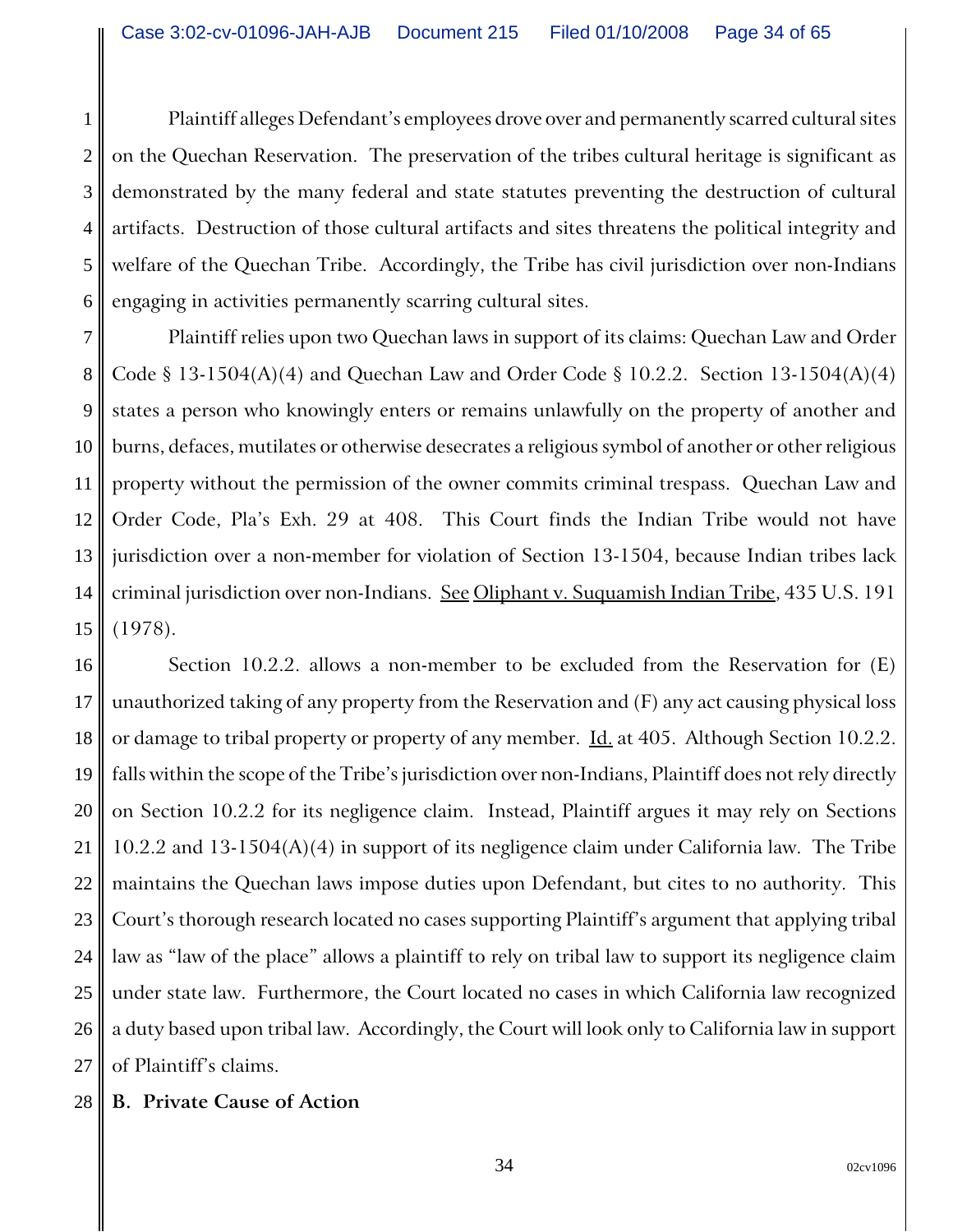1 2 3 4 5 6 7 8 9 10 11 12 13 14 15 16 17 Relying on the holding of Baker v. United States, 817 F.2d 560, 566 ( $9<sup>th</sup>$  Cir. 1987), Defendant argues Quechan must allege violations of state law that have a private right of action. Baker involved an FTCA claim for negligence against the United States Department of Health, Education and Welfare. Upon finding the discretionary function did not bar the plaintiff's FTCA claim, the court in Baker remanded the matter and instructed the district court to "consider which state's substantive law applies and whether the state provides a cause of action against private parties that is analogous to the claims against the United States." Id. The government also cites to **Delta Savings Bank** 265 F.3d 1017 (9<sup>th</sup> Cir. 2001) in support of its argument that a private right of action is required. The Ninth Circuit in Delta Savings Bank rejected the plaintiffs' attempt to rely on California civil rights laws in support of their FTCA claim, finding the "broad statements of public policy supposedly embodied in California civil rights laws. . .do not. . .provide a cause of action."  $\underline{Id}$  at 1025. The Court noted that sections of the California Unruh Act forbid the denial of equal accommodations and advantages, and the Fair Employment and Housing Act ("FEHA"), which focuses on an employer's obligations, prohibits the conspiracy to deny civil rights, but found those sections would not grant a cause of action against a private defendant who committed acts allegedly committed by the United States in the Delta Savings Bank case.<sup>14</sup>

18 19 20 21 22 23 24 25 26 Plaintiff argues the issue of whether a state law provides a private remedy is not relevant in FTCA cases. Plaintiff further argues state statues provide standards of care even if they do not provide causes of action in negligence per se claims. Additionally, as to negligence and gross negligence, Plaintiff maintains federal statutes can provide duties and standards of care if they are analogous to state law and state law may establish duties even if they do not provide private causes of action. Plaintiff argues the government confuses the concepts of duty and private causes of action. Citing the language of Delta Savings Bank, Plaintiff maintains the FTCA requires the state law impose a duty and does not require the statute to contain an express private right of action.

 $28 \parallel$  <sup>14</sup>This Court notes both the Unruh Act and the FEHA provide for a private right of action in certain situations.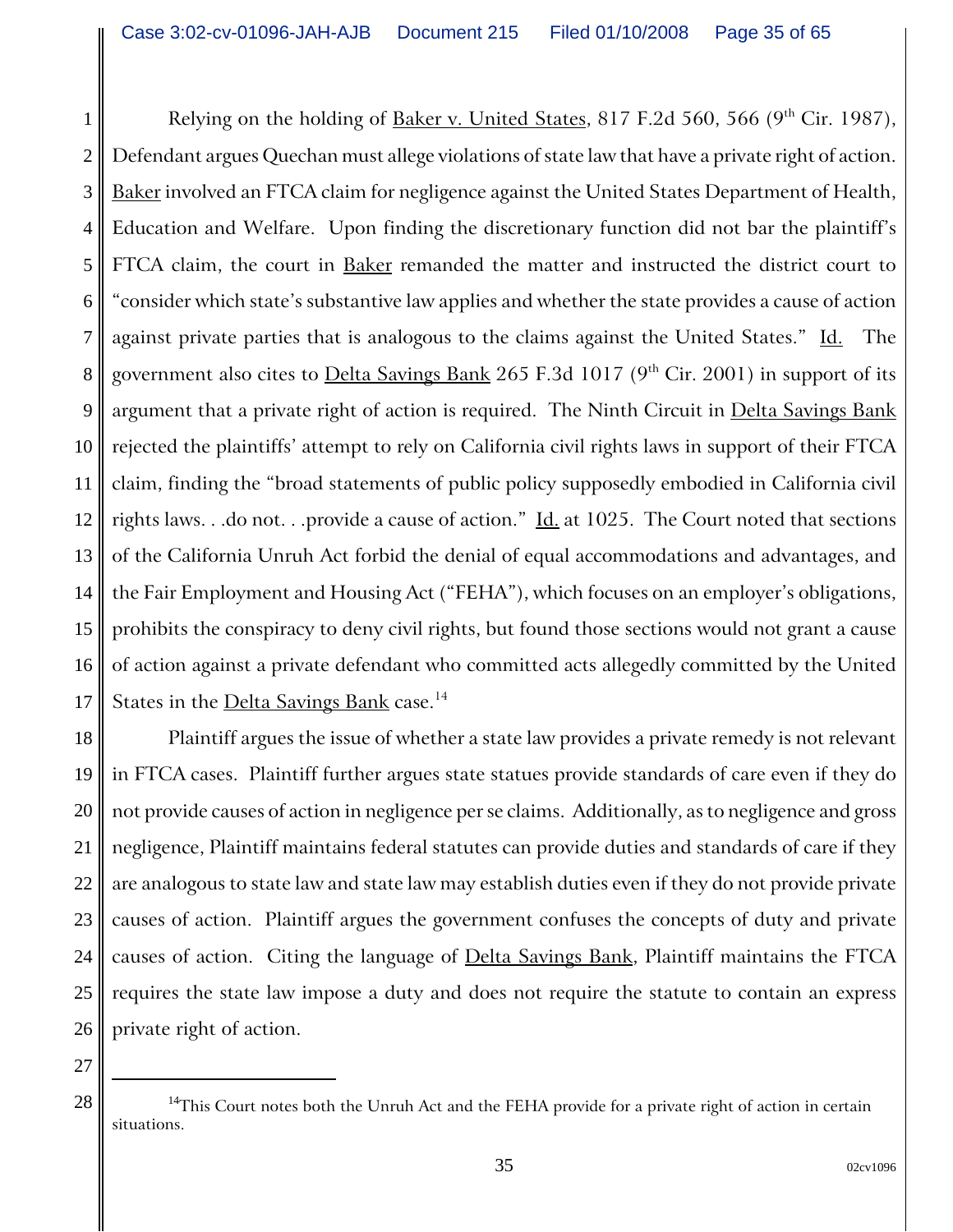1 2 3 4 5 6 7 8 9 10 11 12 13 14 15 In further support, Plaintiff cites to an FTCA case that relies on state laws which do not provide a private cause of action. See Clark v. United States, 660 F. Supp. 1164 (W.D. Wash. 1987) (Washington State's water pollution laws, which did not provide private causes of action), and Vance v. United States. 355 F. Supp 756 (D.C. Alaska 1973). The court in Vance found the plaintiffs cited to a state regulation that made it a crime to give or sell liquor to minors or intoxicated persons in support of their negligence per se claim, contending the statute set the standard of care. Id. at 758. In a footnote, the Court in Vance found the defendant mischaracterized the issue of whether the statute extends civil liability and found in the context of the case, the statute either created a cause of action or set a standard of care. Id. Plaintiff also cites to Cuyler v. United States, 37 F.Supp.2d 1099 (N.D.Ill 1999), in which the Northern District of Illinois found it unnecessary to determine whether the Child Abuse Reporting Act cited by the plaintiff recognized a civil cause of action, because the plaintiff was asserting a claim of negligence not relief under the Child Abuse Reporting Act. Id. at 1102. The court looked to Illinois law to determine whether the complaint, relying on the Child Abuse Reporting Act, stated a negligence claim. Id.

16 17 18 19 20 21 22 23 24 25 26 27 28 A thorough review of the cases cited by Defendant in support of their argument that a private remedy is required simply state that an FTCA claim requires the place in which the alleged misconduct occurred recognizes a cause of action based upon the actions alleged. See Carlson v. Green, 466 U.S. 14, 23 (1980); Art Metal-USA, Inc. v. United States, 753 F.2d 1151, 1159 (D.C. Cir. 1985). The Ninth Circuit in **Baker** did not specifically call for a "private" right of action" requirement. The court held that whether the plaintiffs had a claim depended upon whether "a private person under like circumstances could be found liable in tort under applicable law." 817 F.2d at 566. Additionally, the court's rejection of the FTCA action brought pursuant to violations of California Government Code and California Civil Code in Delta Saving Bank, was based upon the plaintiff's reliance upon "broad statements of public policy." 265 F.3d at 1025. The statutes relied upon provided private causes of action, but not for the actions allegedly committed by the defendant in the case. Id. The government provides no other case authority specifically stating the substantive state law relied upon must have a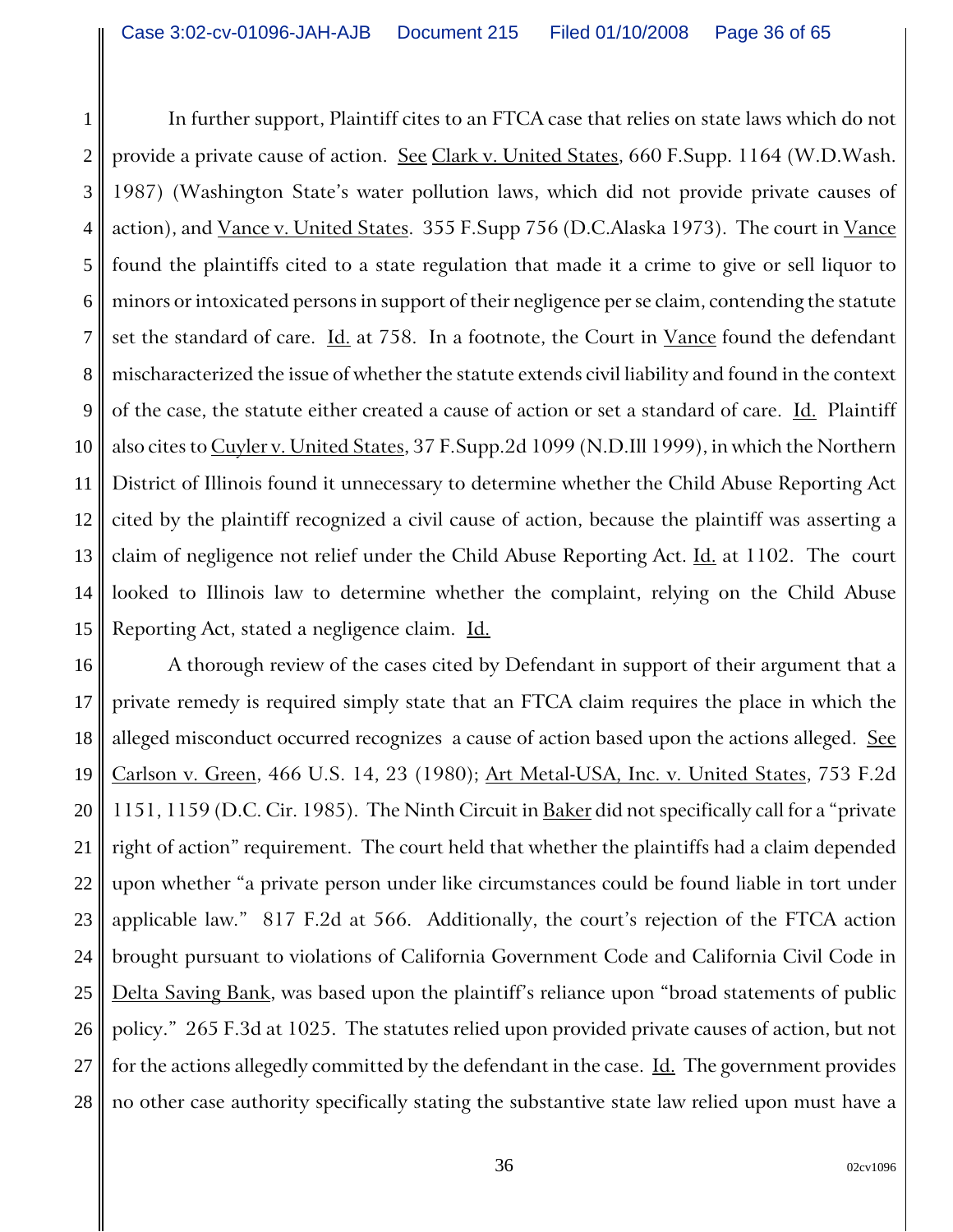1 2 private right of action. This Court's own research found no cases specifically discussing the requirement that substantive law must provide a private remedy.

3 4 5 6 7 8 9 10 11 In light of the FTCA cases relying upon state law that do not contain an express private right of action, and the lack of authority specifically requiring the substantive law relied upon contain a private remedy, this Court is persuaded the waiver of immunity within the FTCA does not require the "law of the place" contain an express private remedy. Plaintiff, however, must demonstrate that California and Quechan would recognize an action against an individual based upon the law it cites and the law must impose a duty upon the defendant to refrain from taking the action alleged here. See United Scottish Ins. Co. v. U.S., 614 F.2d 188, 194 n.4 ( $9<sup>th</sup>$  Cir. 1979) ("We have already concluded that the existence of a federal duty does not of itself create a duty to be vindicated by the Act.").

### **1. Negligence Per Se**

13 14 15 16 17 18 "To bring suit under the FTCA based on negligence per se, a duty must be identified, and this duty cannot spring from federal law." Delta Saving Bank v. U.S., 265 F.3d at 1026. The duty must arise from state law and "must impose on the defendants a duty to refrain from committing the sort of wrong alleged." Id. The Tribe asserts a negligence per se claim against Defendant based upon California Evidence Code § 669, which requires proof of the following elements:

19

20

21

22

23

24

25

26

12

(a) [t]he failure of a person to exercise due care is presumed if:

(1) He violated a statute, ordinance, or regulation of a public entity;

(2) The violation proximately caused death or injury to person or property;

(3) The death or injury resulted from an occurrence of the nature which the statute, ordinance, or regulation was designed to prevent; and

(4) The person suffering the death or the injury to his person or property was one of the class of persons for whose protection the statute, ordinance, or regulation was adopted.

27 28 Cal. Evid. Code § 669. In California, an individual may bring an action based upon a statute "embodying a public policy" even if the statute does not contain a specific civil remedy provided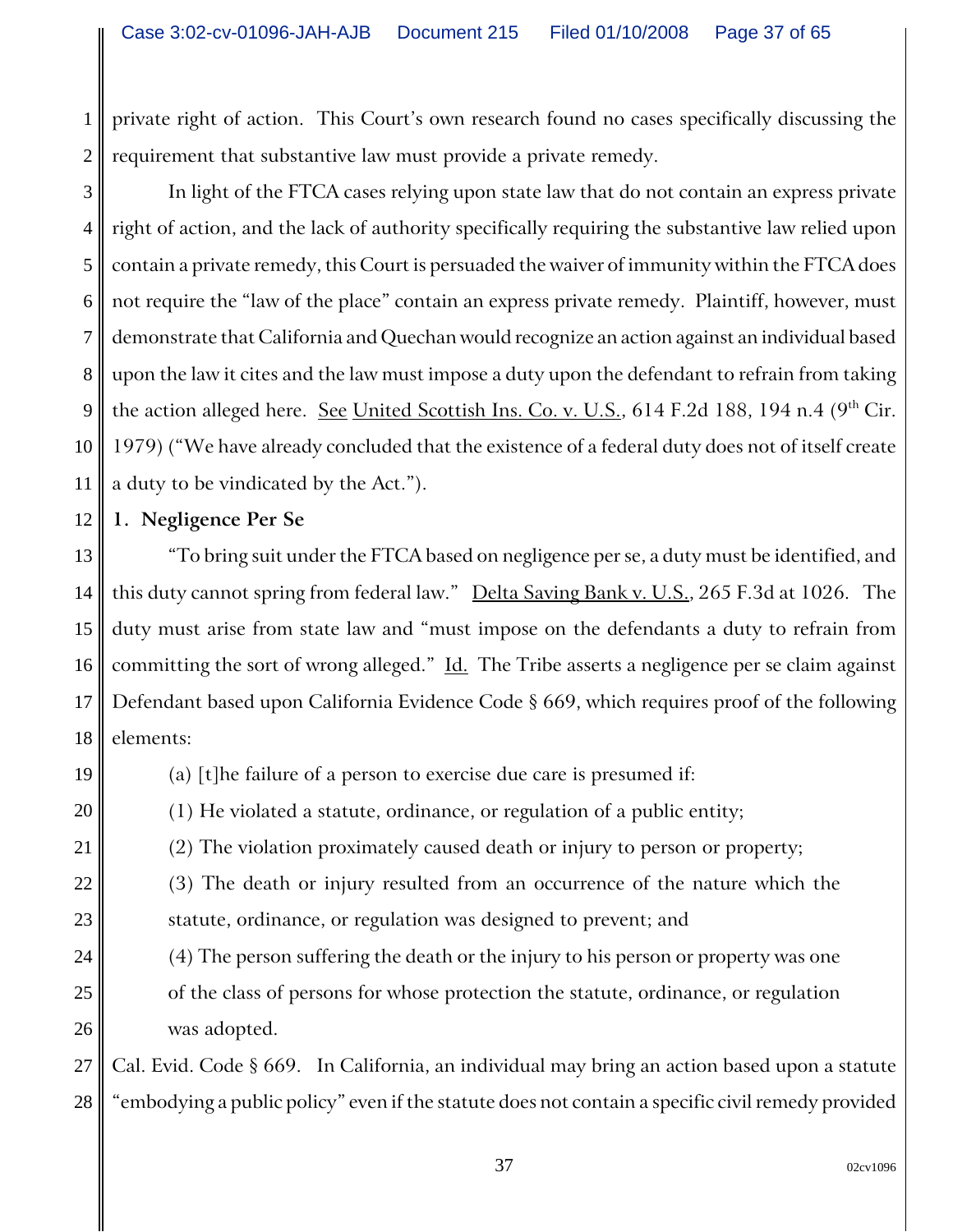1 2 3 the individual is an injured member of the public for whose benefit the statute was enacted. See Michael R. v. Jeffrey B., 158 Cal.App.3d 1059 (1984) (Plaintiff relied upon California Penal Code § 653f in support of his negligence per se claim).

4 5 6 7 8 9 10 11 12 13 14 15 16 Plaintiff relies upon California Public Resources Code § 5097.9 which prevents interference with Native American religion or damage to places of worship; § 5097.5 which prevents excavation, removal or destruction of historic ruins except with the permission of the public agency with jurisdiction over the land; § 5097.995 renumbered to 5097.993 makes it a misdemeanor to unlawfully excavate, remove, or destroy a Native American historic site listed or eligible for listing in the California Register of Historic Resources; 21083.2 provides the procedure for determining whether a "project" will have a significant effect on unique archaeological resources and the reports and mitigation necessary to prevent the effect; 21084.1 mandates that a project that adversely effects the significance of a historical resource may have significant effect on the environment; and 21081.6 provides the requirements necessary when making findings when an environmental impact report identifies significant effects on the environment or when adopting a mitigated negative declaration. Plaintiff also cites to California Environmental Quality Act ("CEQA") guidelines § 15064.5.

17 18 19 20 21 22 23 24 25 California Public Resources Code §§ 21083.2, 21084.1 and 21081.6 are applicable to "discretionary projects proposed to be carried out or approved by *public agencies*. . ." Cal. Pub. Res. Code § 21080 (emphasis added). Likewise, private action is not generally subject to the CEQA guidelines. As such, the duties contained therein are not applicable to private persons and cannot be relied upon in support of an FTCA claim. <u>See United States v. Olson</u>, 126 S.Ct. at 511-12. The remaining California laws cited by Plaintiff provide duties requiring Defendant from committing the actions alleged in this matter; specifically, for example, the destruction of Native American places of worship and historic ruins. Accordingly, Defendant's request to dismiss Plaintiff's negligence per se claim for failure to allege a substantive state law is DENIED.

27 **2. Negligence and Gross Negligence**

26

28

To prevail in this action, Plaintiff must demonstrate a private person would be liable, in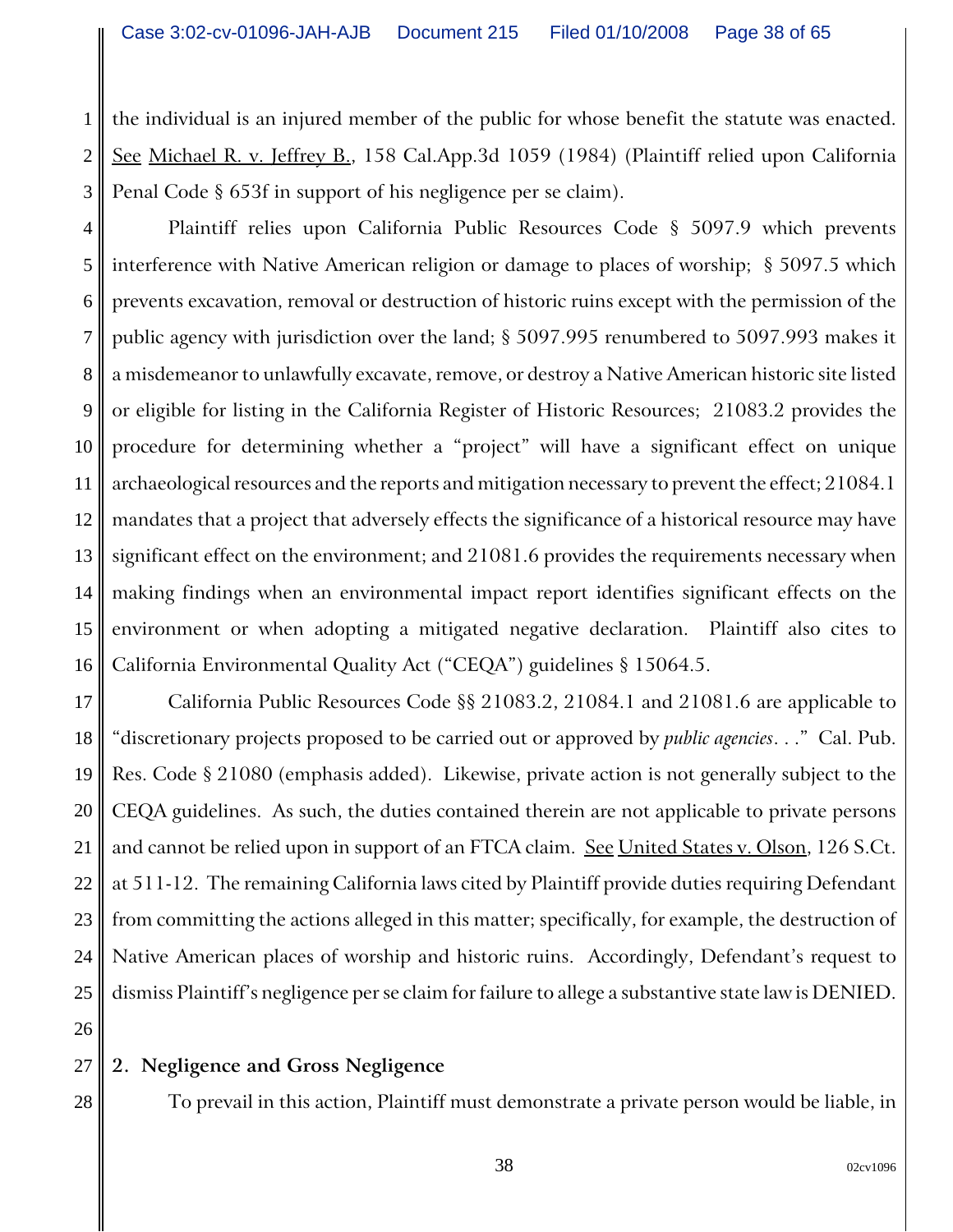1 2 3 4 5 6 7 8 California, under the circumstances alleged here. See Younger v. United States, 662 F.2d 580,  $(9<sup>th</sup> Cir. 1981)$ . In California negligence actions, the plaintiff bears the burden of showing the"defendant owed the plaintiff a legal duty, the defendant breached the duty, and the breach was a proximate or legal cause of injuries suffered by the plaintiff." Ann M. v. Pacific Plaza Shopping Center, 6 Cal.4th 666, 673 (1993). Gross negligence is defined as "the want or even scant care or extreme departure from the ordinary standard of conduct." Eastburn v. Regional Fire Protection Authority, 31 Ca.4th 1175 (2003) (citing Franz v. Board of Medical Quality Assurance, 31 Cal.3d 124 (1982)).

9 10 11 12 13 As such, Plaintiff must demonstrate Defendant owed Plaintiff a duty to refrain from committing the acts alleged in the SAC pursuant to California law. Once the plaintiff demonstrates a duty established by state law, federal law may "provide the standard for reasonable care in exercising the state law duty." Lutz v. United States, 685 F.2d 1178, 1184  $(9^{th}$  Cir. 1982).

14 15 16 17 18 19 20 Plaintiff contends it bases the negligence claim upon California law and the complaint cites to federal laws that provide analogous duties and standards of care. Plaintiff argues federal statutes may establish a standard of care provided the duties imposed by federal law are analogous to those imposed by state law. Defendant argues the SAC improperly blurs the distinction between duty and standard of care. Defendant further argues Plaintiff cannot premise its negligence and gross negligence claims on violations of federal duties under NAGPRA, NEPA, AHPA, ARPA and other federal statutes.

21 22 Based upon Ninth Circuit law, the Court agrees Plaintiff must first demonstrate a duty exists under California law before looking to the standards of care established by federal law.

23 24 25 26 27 28 Plaintiff relies upon California Penal Code  $\S 622 \frac{1}{2}$ , which makes it a misdemeanor to injure, deface or destroy an object of archeological or historical value. Plaintiff also relies upon California Public Resources Code § 5097.9, which prevents interference with Native American religion or damage to places of worship; § 5097.91 which establishes a Native American Heritage Commission; § 5097.92 sets out the membership and qualification of the commission; § 5097.93 states the commission shall serve without compensation; § 5097.94 provides the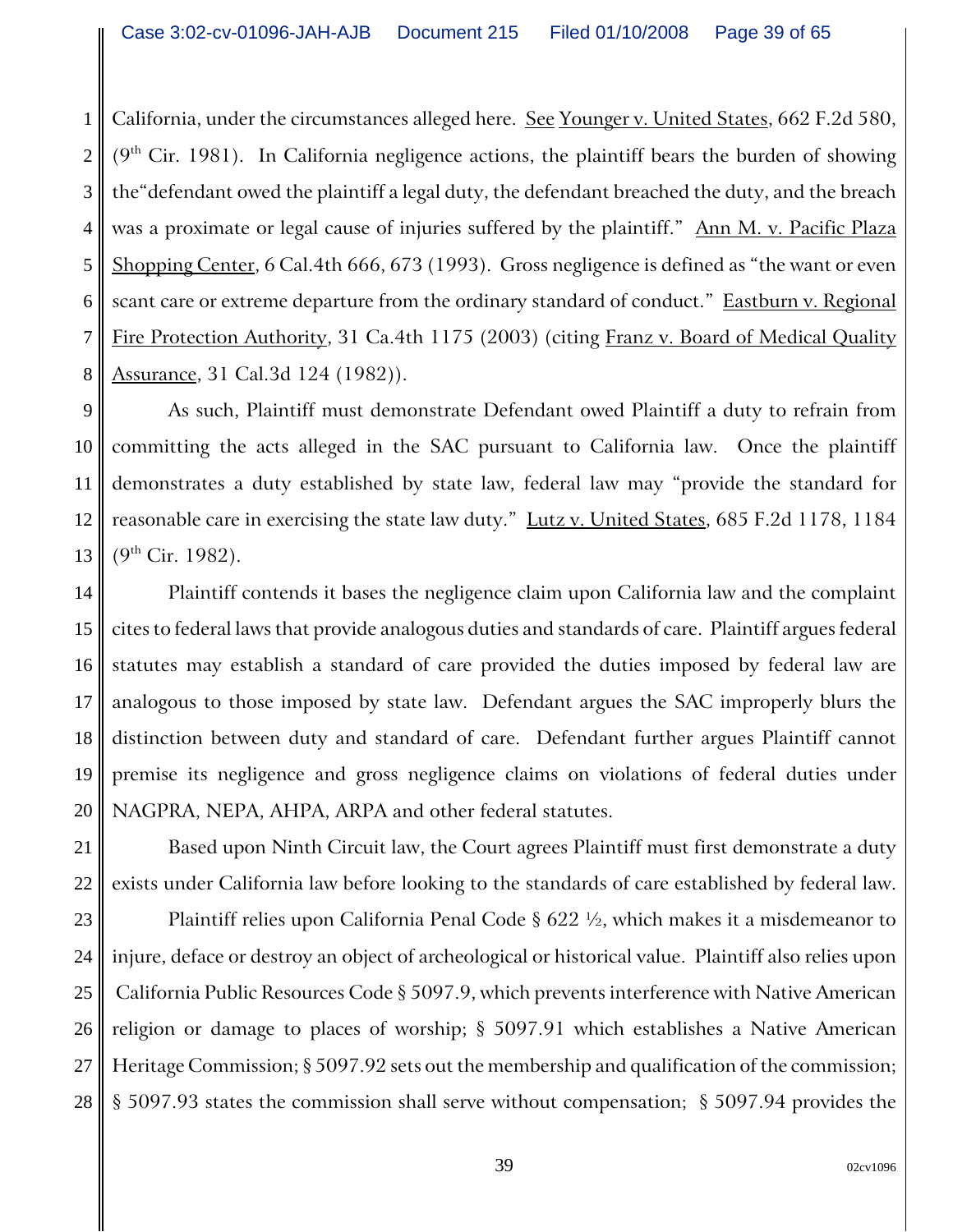1

2

3

4

5

6

7

8

9

powers and duties of the commission; § 5097.95 explains state and local agencies shall cooperate with the commission; § 5097.96 permits the commission to prepare an inventory of sacred places and directs the commission to prepare a legislative report; § 5097.97 directs the commission to conduct an investigation upon receiving notice that a proposed action by a public agency may cause damage to a sacred site; § 5097.98 sets the commission duties upon receiving notification of a discovery of human remains, including actions a landowner must make when human remains are discovered; § 5097.99 prohibits any person from obtaining or possessing Native American artifacts or human remains which are taken from a Native American grave; § 21083.2 and 21084.1. Plaintiff also cites to CEQA Guidelines § 15064.5.

10 11 12 13 14 15 16 17 18 19 20 21 22 23 24 25 26 Additionally, Plaintiff cites to Restatement Second, Torts § 158 which subjects an individual to liability for trespass for entering on the land in possession of another; § 159 states trespass can be committed on, beneath or above the surface of the earth; § 162 subjects a trespasser to liability for physical harm to the possessor of the land, or the land; § 164 makes one who intentionally enters a land liable for trespass even if he acts under a mistake of fact or law; § 165 subjects one to liability for recklessly or negligently entering land in possession of another; § 168 states a conditional consent to enter land creates a privilege to do so; § 169 states consent to enter part of the land does not create a privilege to enter on any other part; § 173 applies the rules of § 892B to entry or remaining on the land; § 174 applies the rule in § 892B(3) to entry or remaining on land; § 188 states that one who has an easement is privileged to enter the land; § 211 discusses entry on land pursuant to a legislative duty; § 214 subjects a person with privilege to liability for harm caused by unreasonable conduct; § 215 provides the circumstances for terminating privilege to enter upon land; § 870 subjects one to liability for intentionally causing injury to another; § 871 subjects one to liability for depriving another of his legally protected property interest or causing injury to that interest; and § 892B which states consent if effective for all consequences of the conduct and invasion of interests resulting therefrom.

27 28 As discussed above, California Public Resources Code §§ 21083.2 and 21084.1, and CEQA guidelines are not applicable to private persons and therefore cannot be relied upon in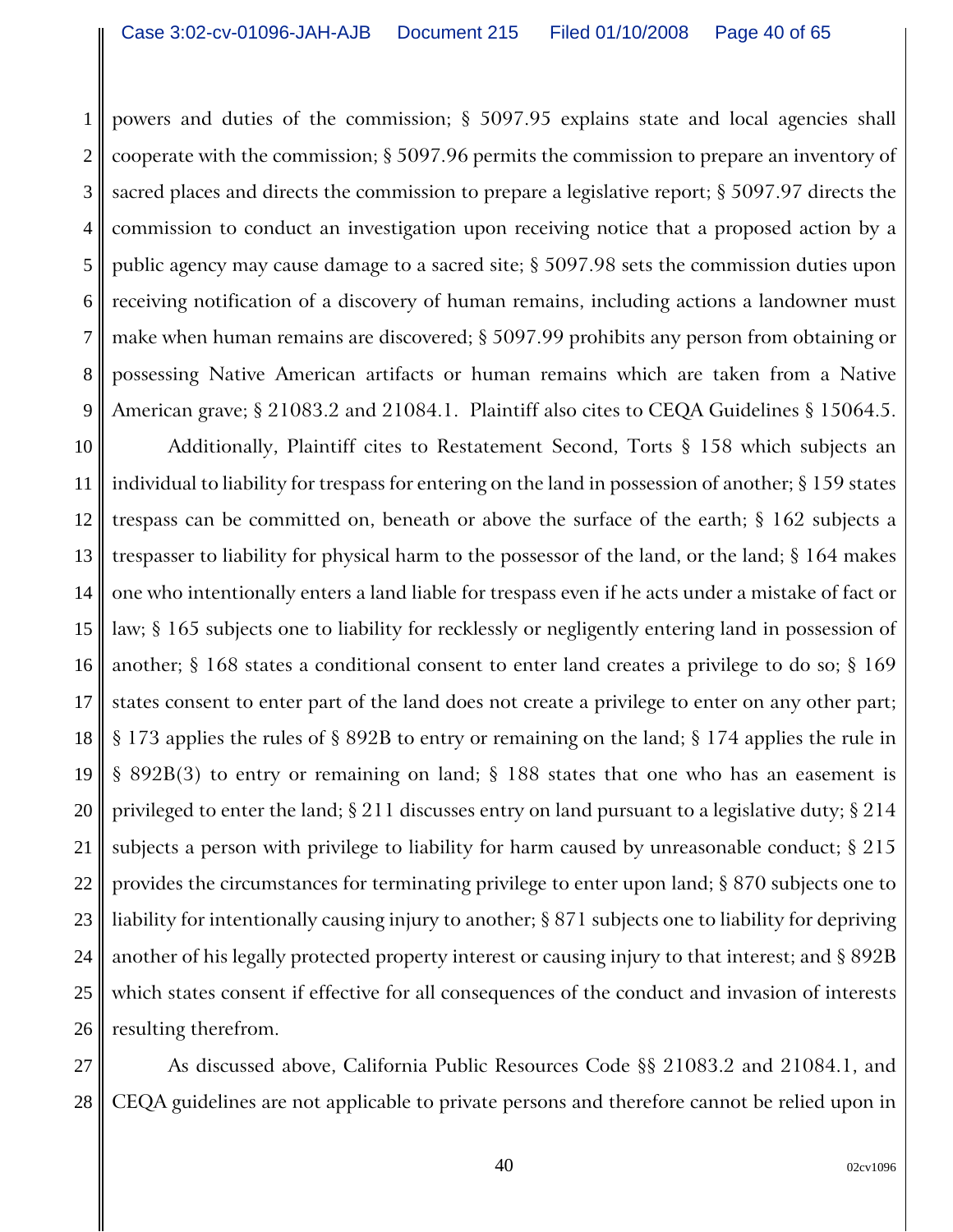1 2 3 4 5 6 7 8 9 10 11 support of an FTCA claim. Additionally, California Public Resources Code §§ 5097.91, 5097.92, 5097.93, 5097.94, 5097.95, 5097.96, and 5097.97, which deal primarily with the makeup, powers and duty of the Native American Heritage Commission do not impose duties upon private persons. California Public Resources Code §§ 5097.98 and 5097.99 involve the disposition of Native American human remains. Defendant's actions here do not involve treatment of human remains. As such, these sections do not impose any duties on Defendant. The remaining California law cited<sup>15</sup> imposes duties upon Defendant to refrain from committing the acts alleged here. Plaintiff may rely upon the federal law cited, including NAGPRA, to support a standard of care. Accordingly, Defendant's motion to dismiss the negligence and gross negligence claims and allegations regarding NAGPRA for failing to cite substantive state law and improperly relying upon federal law is DENIED.

#### 12 **3. Fiduciary Duty**

22

23

24

25

28

13 14 15 16 17 18 19 20 21 As part of its negligence and gross negligence claims, Plaintiff alleges the United States breached a fiduciary duty owed to the Tribe. Defendant seeks to dismiss the allegations of breach of fiduciary duty. It argues the Tribe fails to cite California law that allows it to bring a claim for breach of fiduciary duty or creates liability for breach of fiduciary duty when, as here, the United States owns the land in fee. Defendant further argues the Tribe has not cited any federal law that allows it to bring the action for breach of fiduciary duty.<sup>16</sup> Plaintiff argues "a host of federal statutes" establish a fiduciary relationship between the Tribe and the United States government. Quechan further argues California courts recognize certain relationships give rise to fiduciary relationships and California law provides duties for trustees.

The Tribe must demonstrate California recognizes actions for breach of a fiduciary duty. See Marlys Bear Medicine v. United States, 241 F.3d 1208, 1218 - 19  $(9<sup>th</sup>$  Cir. 2001). Quechan relies upon the holdings in Johnston v. Long, 20 Cal.2d 54 (1947), and Galdjie v.

26 27 <sup>15</sup>The remaining laws are California Penal Code  $\S 622 \frac{1}{2}$ ; California Public Resources Code  $\S 5097.9$ ; Restatement Second, Torts §§ 158, 159, 162, 164, 165, 168, 169, 173, 174, 188, 211, 214, 215, 870, 871, and 892B.

<sup>&</sup>lt;sup>16</sup>Defendant cites to cases involving claims brought under the Indian Tucker Act. The Court finds this argument is unclear in the context of an FTCA claim.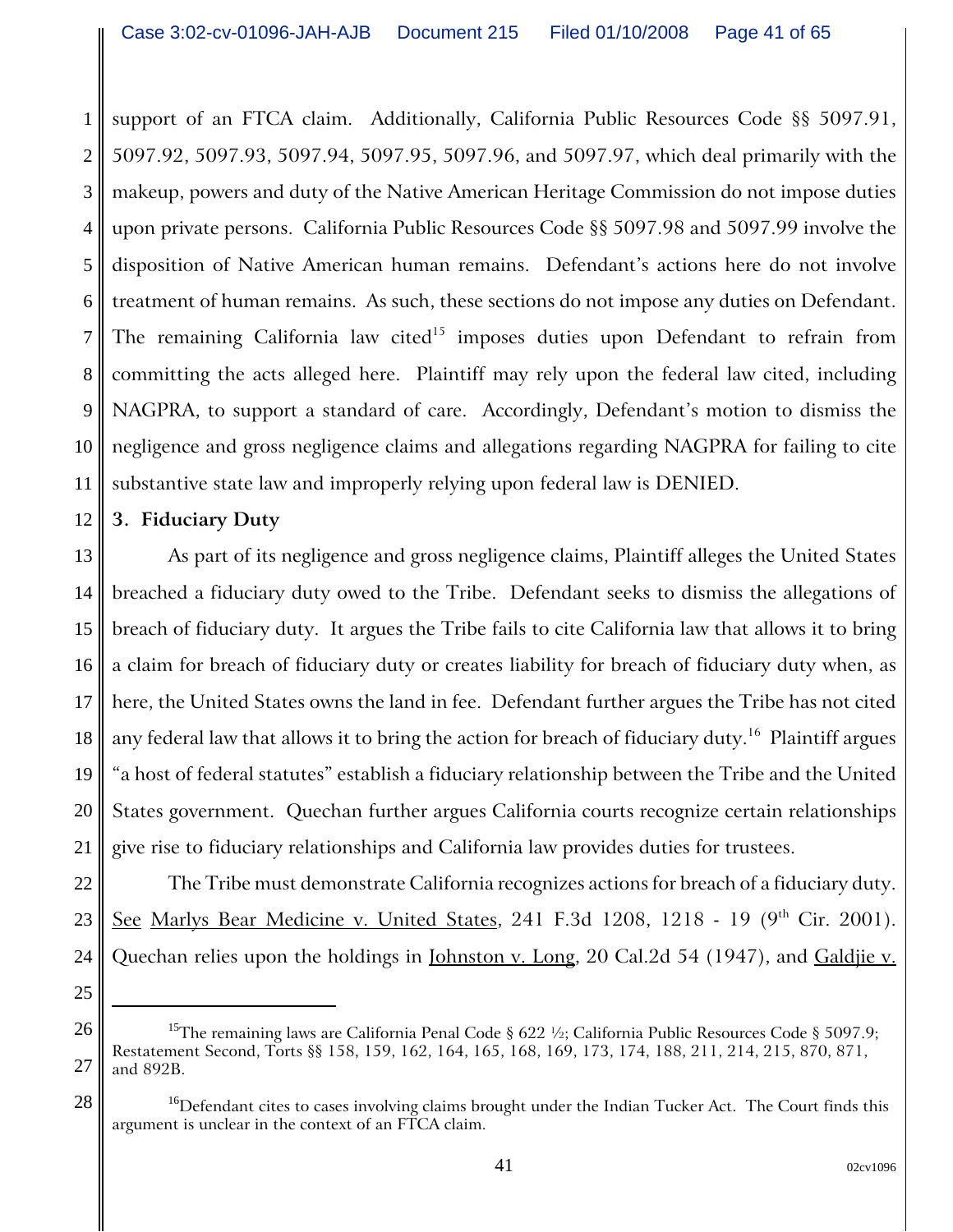1 2 3 4 5 6 7 8 9 10 11 12 Darwish, 113 Cal.App.4th 1331 (2003). In Johnston, the California Supreme Court holds an executor is liable for tort committed by him in the administration of the estate and further recognizes that torts committed by employees of a trustee in the course of administration of the estate subject the trustee to personal liability. 20 Cal.2d at 59, 61. The appeals court in Galdjie, recognized the tort claim for breach of trust in its discussion of whether trustee's signatures as individuals on title deed was sufficient to convey good title from the trust. 113 Cal.App.4th at 1349. Plaintiff further relies upon California's Probate Code which imposes duties on the trustee to (1) administer trust property solely in the beneficiary's interest, § 16002; (2) not use the trust property for a trustee's own profit or other purpose unconnected with the trust,  $\S16004$ ; (3) take reasonable steps to preserve trust property,  $\S16006$ ; and (4) keep beneficiaries informed of the trust's administration, § 16002. The Court finds Plaintiff sufficiently presents California law recognizes liability for breach of a fiduciary duty.

13 14 15 16 17 18 19 20 21 22 23 24 25 26 27 28 Defendant's argues no fiduciary relationship exists between the Tribe and United States for land owned by the government in fee not in trust for the Tribe. The Tribe argues federal statutes establish the United States's "functional obligations" over cultural resources management on tribal lands, and this protection includes federally-owned fee lands within an Indian Reservation. In support, the Tribe cites to the Archeological Resources Protection Act, § 470aa-mm, which discusses archeological resources both on public and Indian lands; the American Antiquities Act, 16 U.S.C. § 433, which protects historic ruins and objects of antiquity on lands owned or controlled by the government; and the Archaeological Historic and Preservation Act, 16 U.S.C. §§ 469 - 469c-2, which provides for the preservation of historical and archeological data for irreparable lost or destruction caused by alteration of the land resulting from Federal construction project or federally licensed activity; and the National Historic Preservation Act, 16 U.S.C §§ 470 - 470x-6, which requires preservation of historic properties controlled or owned by the United States. The Court finds the various federal statutes aimed at protecting Indian cultural resources, located both on Indian land and public land, demonstrate the government's comprehensive responsibility to protect those resources and, thereby establishes a fiduciary relationship. See Marlys Bear Medicine, 241 F.3d at 1218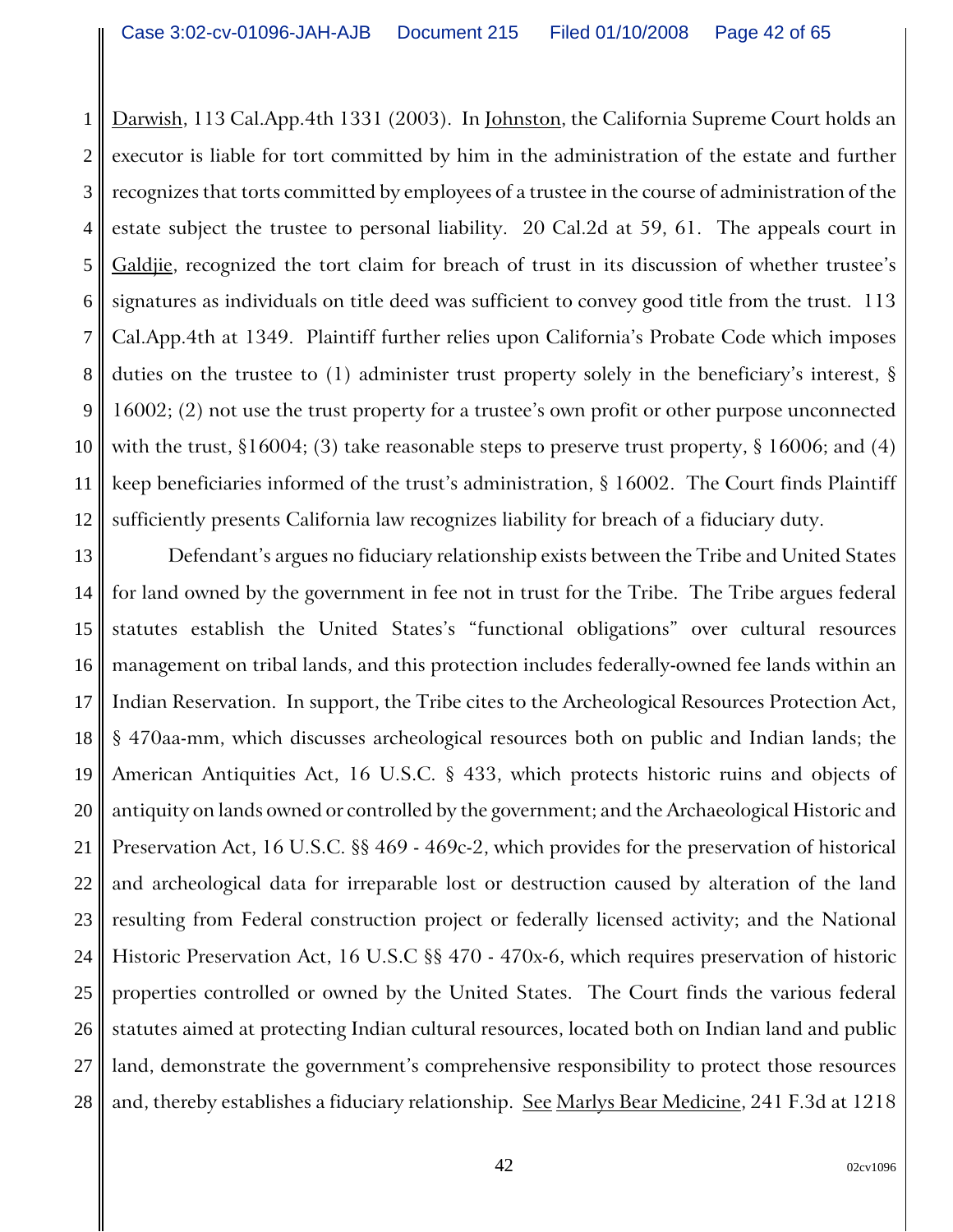1 2 3 4 5 6 7 8 9 (citing United States v. Mitchell, 463 U.S. 206, 224 (1983)). The Tribe further argues the creation of the Reservation establish a trust relationship between the United States and Quechan. The Supreme Court has recognized the existence of a trust relationship between the United States and Indian tribes. See Seminole Nation v. United States, 316 U.S. 286, 296 (1942); United States v. Mason, 412 U.S. 391, 398 (1973); see also Moose v. United States, 674 F.2d 1277 n.9 (9<sup>th</sup> Cir. 1982); Hoopa Valley Indian Tribe v. Ryan, 415 F.3d 986 (9<sup>th</sup> Cir. 2005); Bedoni v. Navajo-Hopi Indian Relocation Com'n, 878 F.2d 1119 (9<sup>th</sup> Cir. 1989). This relationship requires the government's conduct in its dealings with Indian tribes to be judged "by the most exacting fiduciary standards." Seminole Nation, 316 U.S. at 297.

10 11 12 13 14 15 The Tribe demonstrates California recognizes a fiduciary relationship between the federal government and Indians and their land. See Boisclair v. Superior Court, 51 Cal.3d 1140, 1149 (1990). Additionally, California recognizes that special relationships give rise to fiduciary relationships. See Wolf v. Superior Court, 107 Cal.App.4th 25, 30 (2003); Estate of Sanders, 40 Cal.3d 607, 615 (1985); Richelle L. v. Roman Caltholic Archbishop, 106 Cal.App.4th 257, 272 n.6 (2003).

Accordingly, Defendant's motion to dismiss allegations of a fiduciary duty is DENIED.

16 17

# **II. Discretionary Function**

18 19 20 21 22 Defendant argues the Tribe seeks damages arising out of Western's discretionary decisions relating to the Gila-Knob pole-replacement project which are expressly exempted from the FTCA waiver of immunity. The government seeks an order striking<sup>17</sup> the allegations in the complaint involving its discretionary decisions. Plaintiff argues its claims are not barred by the discretionary function exception.

The FTCA is subject to the various exceptions including "discretionary function." The "discretionary function" exception precludes

any claim based upon an act or omission of an employee of the Government, exercising due care, in the execution of a statute or regulation, whether or not

23

24

<sup>26</sup> 27

<sup>28</sup> <sup>17</sup>Plaintiff argues the United States improperly seeks to strike portions of the Amended Complaint without filing a motion to strike. The Court finds the United States seeks to strike portions of the complaint based upon its argument it is entitled to judgment with regard to specific allegations and claims in the complaint. Accordingly, Defendant's motion is not an improper motion to strike.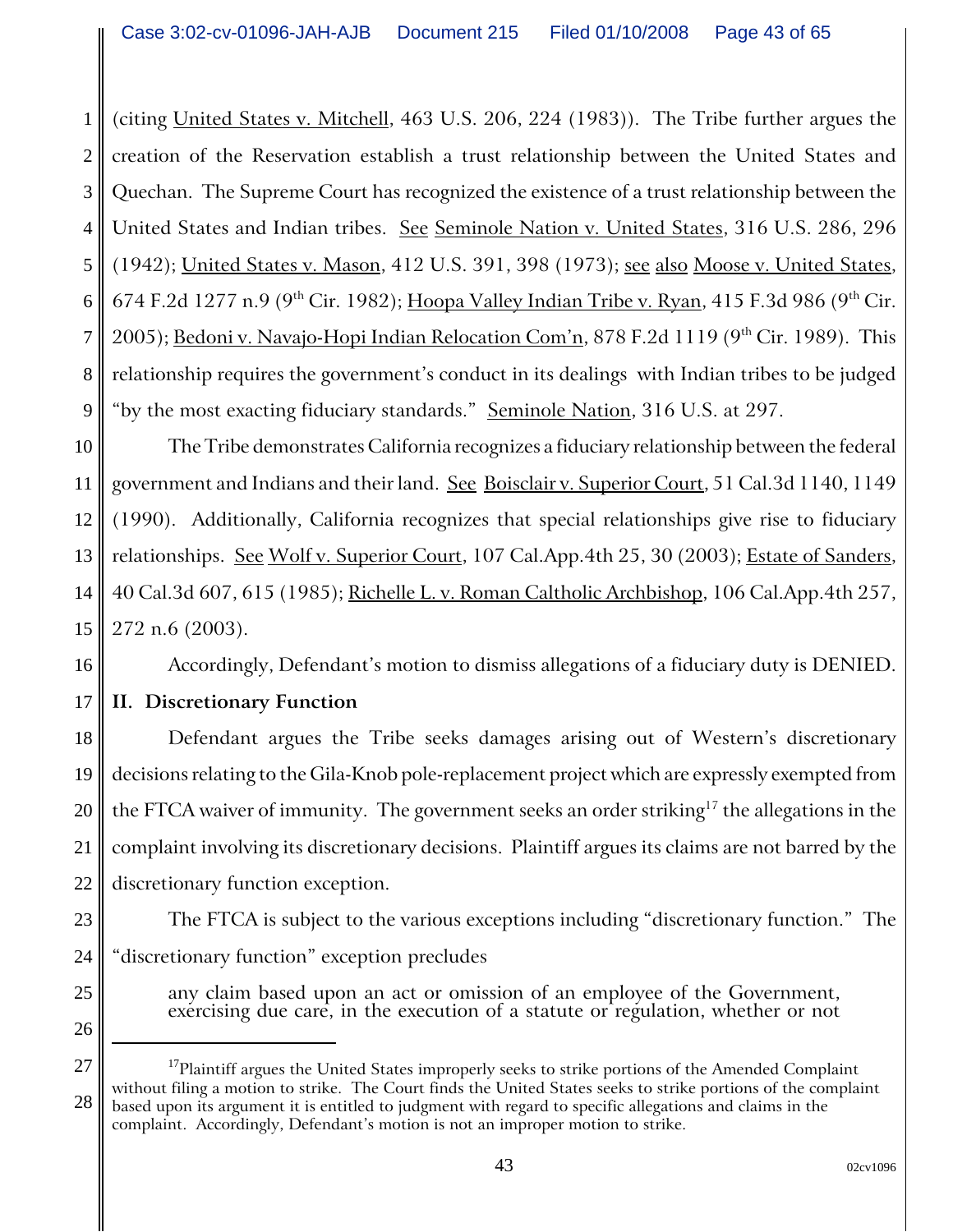such statute or regulation be valid, or based upon the exercise or performance or the failure to exercise or perform a discretionary function or duty on the part of a federal agency or an employee of the Government, whethe involved be abused.

28 U.S.C. § 2680(a).

1

2

3

15

16

17

18

19

20

21

22

23

24

4 5 6 7 8 9 10 11 12 The exception pertains to "acts that involve an element of judgment or choice." United States v. Gaubert, 499 U.S. 315, 322 (1991). The court looks to "the nature of the conduct, rather than the status of the actor" in ascertaining whether the exception applies.  $\underline{Id}$ . Application of the discretionary function exception requires a two-step analysis. First, the Court must determine whether the "challenged actions involve an element of judgment or choice." Soldano v. United States, 453 F.3d 1140, 1145 ( $9<sup>th</sup> Cir. 2006$ ). If so, the Court must determine whether the judgment or decision is "grounded in social, economic, and political policy." Id. The government has the burden to demonstrate applicability of the discretionary function. Whisnat v. United States, 400 F.3d 1177, 1181  $(9<sup>th</sup> Cir. 2005)$ .

13 14 Defendant maintains the following actions, which paraphrases allegations in the SAC, fall within the discretionary function exception:

(A) Western's decision to undertake the pole replacement project.

(B) Western's decision, pursuant to NEPA, to prepare a "categorical exclusion" rather than an environmental assessment or Environmental Impact Statement.

(C) Western's decision to use tracked vehicles in the pole-replacement project.

(D) Western's alleged failure to sufficiently disclose, prior to the commencement of the project, all relevant information to a tribe whose Cultural Resources may be affected by activities.

(E) Western's alleged failure to disclose the harm to the Tribe and failure to disclose the full extent of Western's alleged damage to the Cultural Resources.

(F) Western's alleged failure to supervise its employees.

25 26 27 28 It maintains these allegations cannot support the FTCA claim and should be stricken from the complaint. The Tribe argues it does not base its claim on five of the six actions listed above. The question of how the government was negligent is critical to the determination of whether the discretionary function exception applies. *Id.* Although Plaintiff maintains five of the six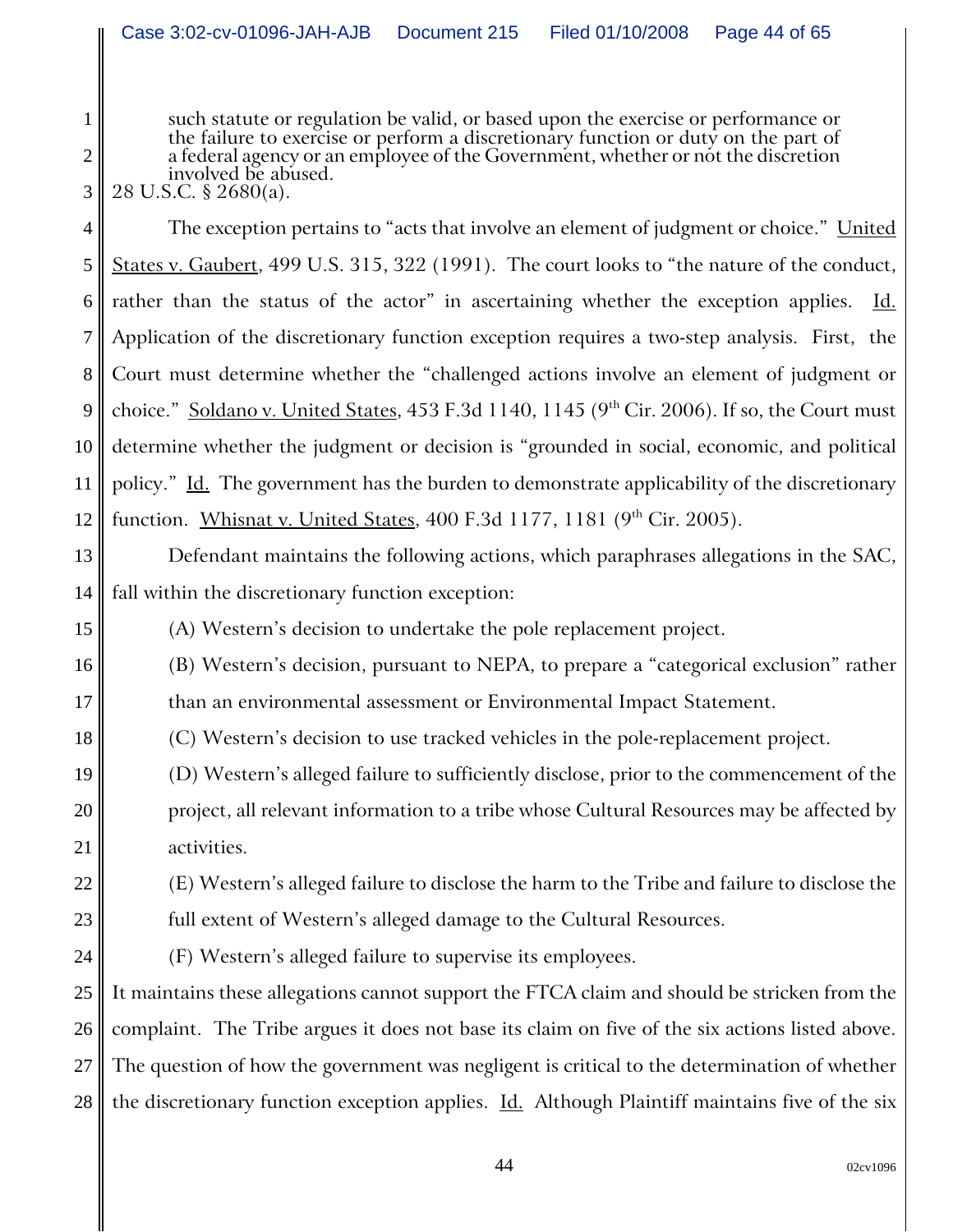1 2 3 allegations are merely background facts, they appear to be the bases of Plaintiff's claim the government committed negligence. As such, the Court will address all allegations challenged by Defendant.

# **A. Western's Decision to Undertake the Pole-Replacement Project**

5 6 7 8 9 10 11 12 13 14 15 16 17 18 19 Plaintiff alleges Defendant breached its duty by "conducting extensive and harmful landdisturbing pole replacement and blading activities within or near the Tribe's known Cultural Resources without. . .necessity for the project."  $SAC \text{ } \text{T}$  120(1). Defendant demonstrates Western is vested with the power to construct, operate and maintain power transmission lines. See 42 U.S.C. § 7152; Department of Energy ("DOE") press release, December 21, 1977, Farhat Decl, Exh. 2. Upon conducting a feasibility study of the poles on the Gila-Knob transmission line, Western determined it needed to replace certain wood poles. See Farhat Decl., Documents regarding pole replacement, Exh. 6; Photos of poles, Exh. 7; and Gila-Knob 161 KV Transmission Line Structure List, Exh. 8. As such, the decision to engage in the pole replacement project involved an "element of judgment or choice." Furthermore, the decision to replace the poles was based upon Western's interest in protecting its employees and ensuring the reliability of the transmission line, which is grounded in the interest of public policy. Accordingly, the decision to undertake the pole-replacement project is subject to the discretionary function exception and Plaintiff cannot base its claims upon this decision.<sup>18</sup> Defendant's motion to dismiss this allegation is GRANTED.

20 **B. Western's Decision, Pursuant to NEPA, to Prepare a "Categorical Exclusion"** 

21 22 23 24 25 Plaintiff alleges Defendant breached its duty by conducting the harmful pole-replacement activities "without sufficient environmental impact analysis. . ." SAC at 34. The Tribe contends Western decided to issue a non-public "categorical exclusion" rather than a public environmental analysis. The Tribe, however, maintains the tort claims are not based upon this decision.

26 27

4

The government demonstrates that its decision to prepare the "categorial exclusion"

 $28 \parallel$  <sup>18</sup>Rather than striking the allegations protected by the discretionary function exception from the complaint, the Court finds it more appropriate to preclude Plaintiff from basing its claims upon those facts.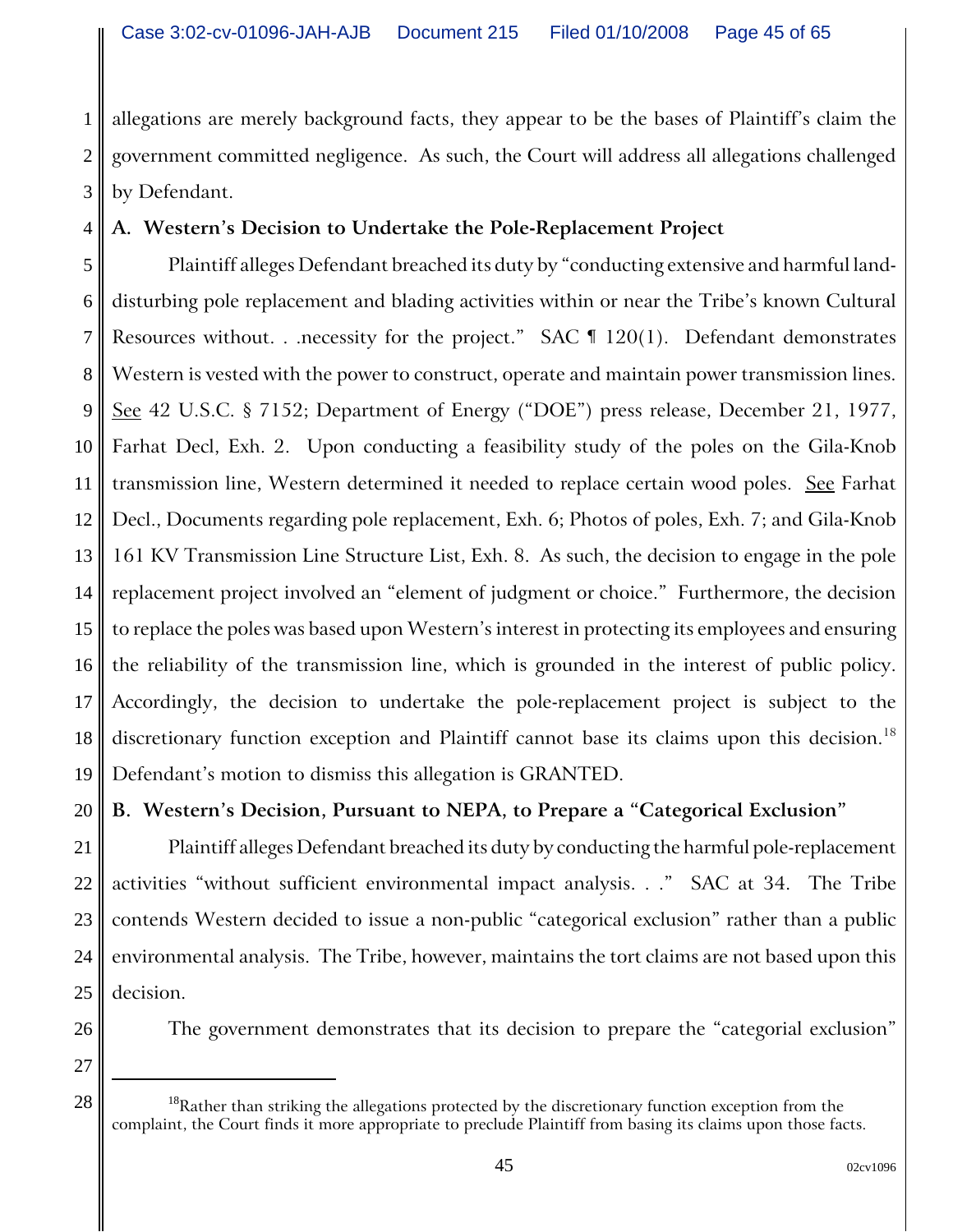1 2 3 4 5 6 7 8 pursuant to the National Environmental Policy Act ("NEPA") is a discretionary decision. See Nevada v. United States, 221 F.Supp.2d 1241 (D.Nev. 2002) (Determining NEPA applies only to discretionary agency actions) (citing  $Sierra Club v. Babbit$ , 65 F.34d 1502, 1512 (9<sup>th</sup> Cir. 1995) (Determining the procedural requirements of NEPA are triggered by a discretionary federal action.)). The decision to complete a "categorical exclusion" is clearly grounded in public policy considerations. Accordingly, to the extent the decision to prepare a "categorical exclusion" rather than an environment analysis or impact statement is the basis for Plaintiff's tort claims, the tort claims must be dismissed.

**C. Western's Decision to Use Tracked Vehicles in the Pole-Replacement Project**

9

10 11 12 13 14 15 16 17 In the background facts portion of the SAC dealing with the pole-replacement project, Plaintiff discusses Western's decision and use of tracked vehicles during the pole-replacement project. See SAC at 14-15, III 48 - 52. Additionally, Plaintiff alleges Western breached its duties by "using tracked vehicles in a destructive manner on or near known Cultural Resources." SAC at 34, ¶ 120. Defendant contends these allegations fall within the discretionary function exception to the FTCA, but set forth no argument in support. Because it is the government's burden to demonstrate the applicability of the exception and it fails to do so, its request to strike or dismiss claims based upon the decision to use tracked vehicles is DENIED.

### 18 19 **D. Western's Failure to Sufficiently Disclose Relevant Information to the Tribe Prior to Commencement of the Project**

20 21 22 23 24 25 26 27 28 Plaintiff alleges Defendant breached its duty to consult with and disclose information to the Tribe by engaging in the pole-replacement project without "disclosure to the Tribe." SAC at 34, ¶¶ 119(l), 120. The government states its failure to disclose potential effects prior to commencement of the project falls within the discretionary function exception to the FTCA. However, Defendant points out it is *obligated* to comply with 36 C.F.R. Part 800, which requires consultation with affected tribes. Defendant argues it complied with the requirements and contends Plaintiff seeks to impose additional duties, but fails to state what extra duties the Tribe seeks to impose beyond consultation and disclosure. The government, however fails to discuss how it has complied its requirement to discuss issues with the tribe.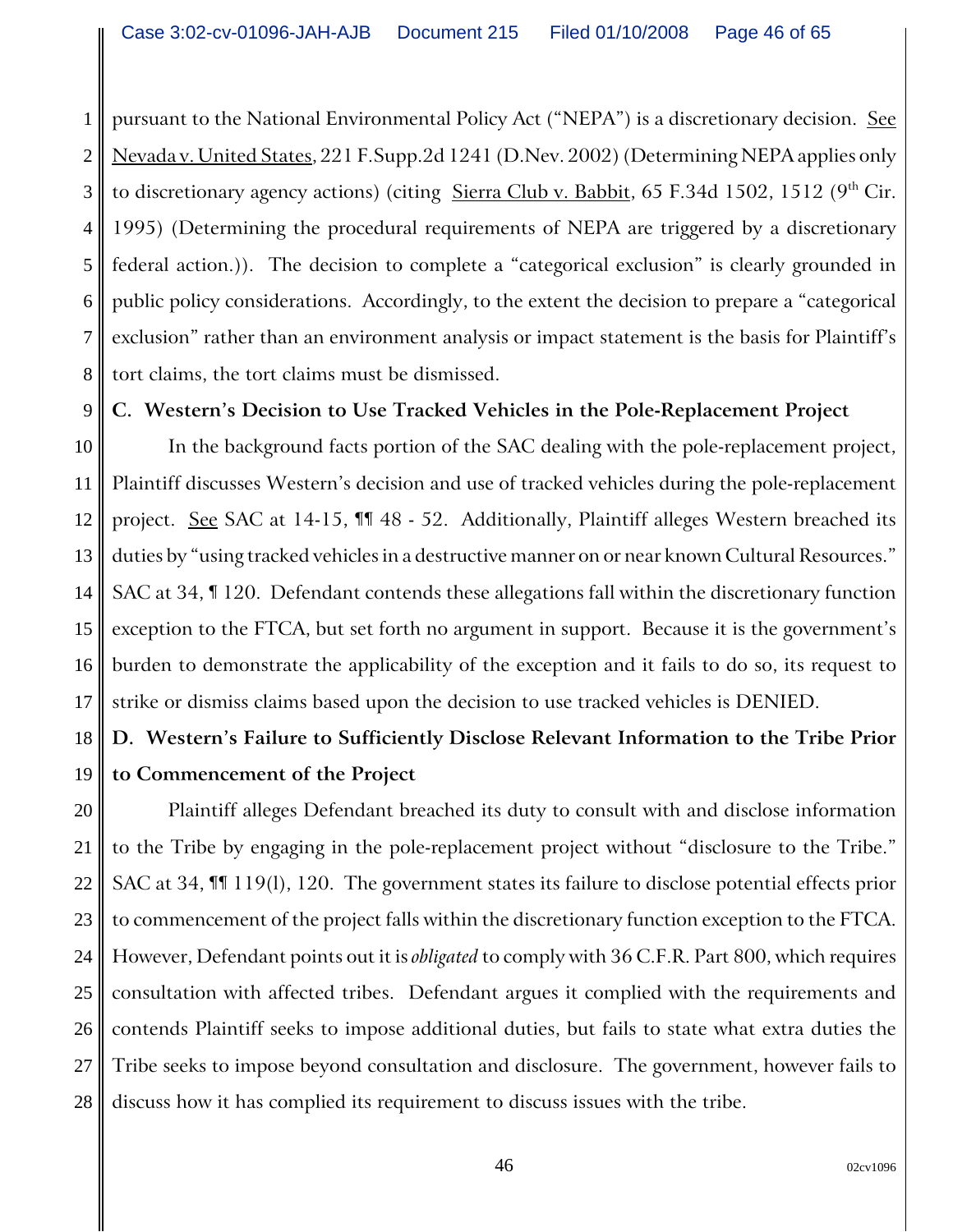The government fails to demonstrate that the duty to disclose involved an element of judgment or choice. As such, the government fails to meet its burden that its alleged failure to disclose relevant information prior to commencement of the pole-replacement project falls within the discretionary exception and the request to dismiss this allegation is DENIED.

# **E. Western's Alleged Failure to Disclose the Harm to the Tribe**

6 7 8 9 10 11 12 13 Plaintiff alleges Defendant breached its duty to refrain from "continuing with a project despite knowledge of having damaged Cultural Resources. . .without notifying governmental entities" and "to immediately cease work and report to a tribe when fedral activities damage Cultural Resources. . ." when it failed to "stop work and notify the Tribe upon Western's initial destruction of Cultural Resources. . ." SAC at 30, ¶ 117, 34, ¶¶ 199(l), 120. Although the government maintains its alleged failure to disclose harm to the Tribe falls within the discretionary function exception, it fails to demonstrate the exception applies. Accordingly, it fails to meet its burden and the request to dismiss the allegation is DENIED.

# **F. Western's Alleged Failure to Manage its Employees**

15 16 17 18 19 20 Plaintiff alleges Defendant failed to "properly manage [its] employees and agents. . . thereby allow[ed]" the destruction of Cultural Resources to occur. SAC at 34, ¶ 120. Defendant argues its training and supervision are protected from liability by the discretionary function exception. The Tribe argues its claims are not based upon Western's failure to supervise its employees but its decision to forgo an archaeological monitor during the project and to delegate cultural resource protection to an unqualified individual.<sup>19</sup>

21 22 23 24 25 26 As demonstrated by Defendant, many courts have found decisions relating to hiring, supervising and training employees fall within the discretionary function exception. See Vickers v. United States, 228 F.3d 944 (9<sup>th</sup> Cir. 2000) (INS's decision to excuse employee from a handgun qualification course involved a judgment subject to the discretionary function exception); Nurse v. United States, 226 F.3d 996, 1001-02 (9<sup>th</sup> Cir. 2000) (Allegations of negligent and reckless employment, supervision and training fall within the discretionary

27

1

2

3

4

5

<sup>28</sup>  $^{19}$ Because Defendant does not seek dismissal of claims based upon Western's alleged decision to forgo an archaeological monitor during the project and to delegate cultural resource protection to an unqualified individual, the Court will not address these allegations.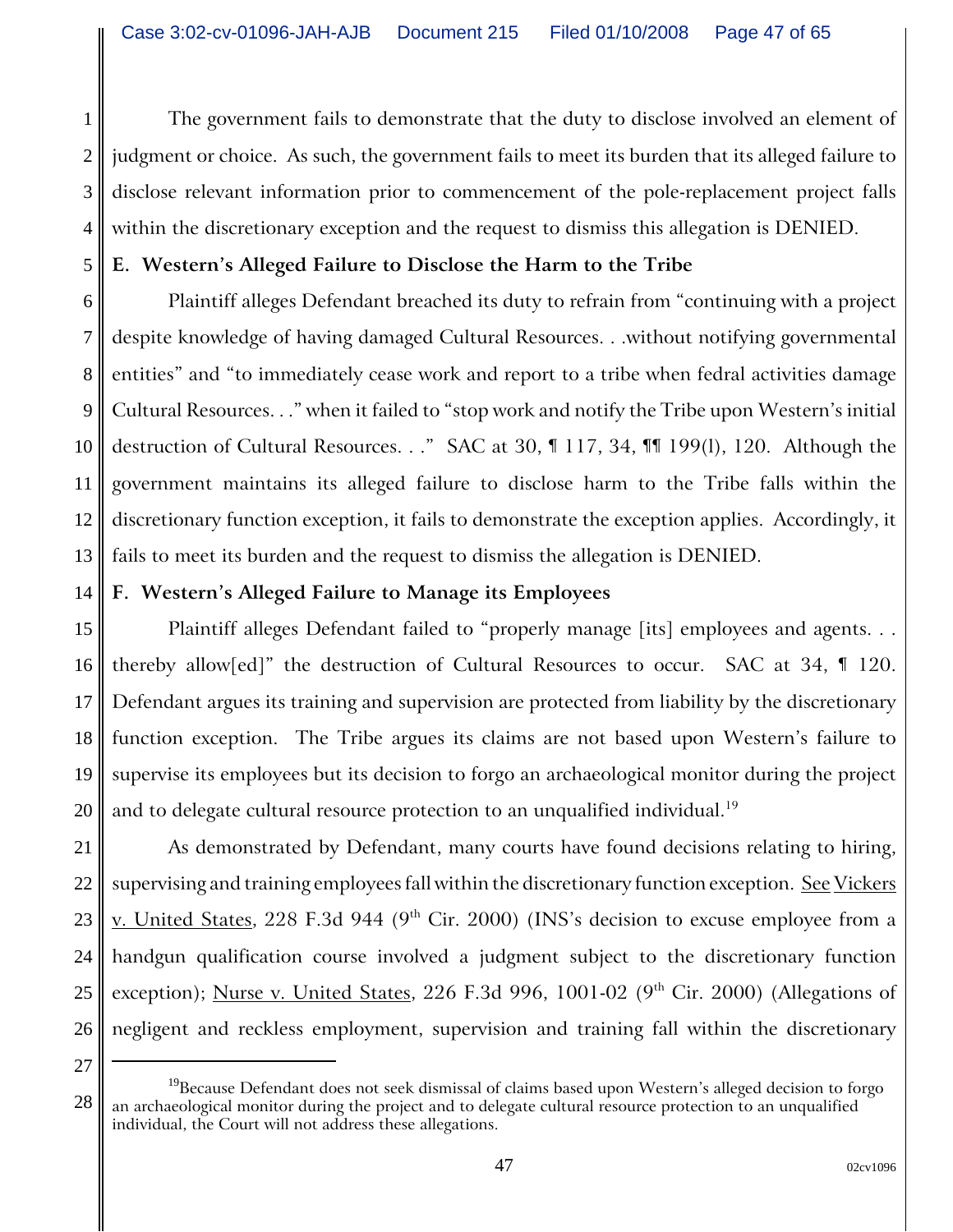1 2 3 4 5 6 7 8 9 10 11 12 13 function exception); Gager v. United States, 149 F.3d 918, 920 - 22 (9<sup>th</sup> Cir. 1998) (Postal Service's decision not to train and supervise subject to the discretionary function exception); Burkhart v. Washington Metropolitan Area Transit Authority, 112 F.3d 1207, 1215 (D.C. Cir. 1997) (Decisions regarding hiring, training and supervision are discretionary); Tonelli v. United States, 60 F.3d 492, 496 ( $8<sup>th</sup>$  Cir. 1995) (Allegations of negligent hiring shielded from tort liability by the discretionary exception). There is no evidence of any rule or regulation regarding the supervision of Western's employees. See Berkovitz v. United States, 486 U.S. 531, 536 (1988) ("[T]he discretionary function exception will not apply when a federal statute, regulation or policy specifically prescribes a course of action for an employee to follow."). Additionally, decisions on hiring, supervising and training the employees would involve public policy considerations, such as staffing and funding. Accordingly, any claim based upon Western's failure to properly manage or supervise their employees is barred by the discretionary function exception. Defendant's request to dismiss this allegation is GRANTED.

14 **III. Defendant's Request to Dismiss the Nuisance Claims and Gross Negligence Claims**

15 16 Defendant withdraws these requests until the close of phase three expert discovery. As such, the Court will not address them.

- 17 18 19 20 // // // //
- 21 //
- 22 //
- 23 //
- 24 //
- 25 //
- 26
- 27
- 28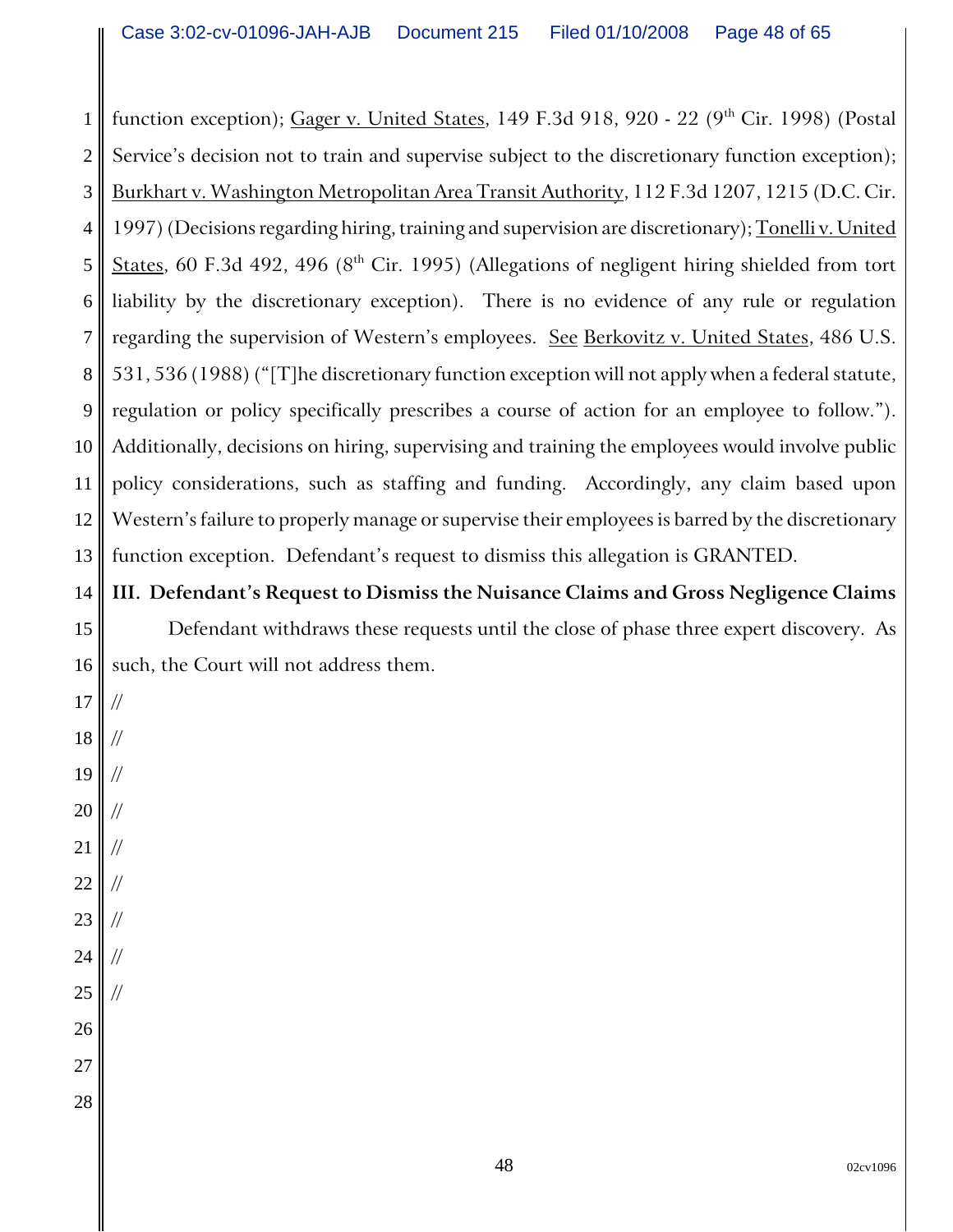# **IV. Dismissal of Six Cultural Resource Sites**<sup>20</sup>

2 3 4 5 6 7 8 9 10 11 The government seeks dismissal of the following six cultural resource sites: No. 4-IMP-7144, No. 4-IMP-7148, No. 4-IMP-7149, No. 4-IMP-7151, No. 4-IMP-7152 and No. 4-IMP-7153. It maintains 5 of these cultural resource sites identified in the SAC are ineligible for listing on the National Register. Defendant further maintains two sites allegedly impacted by Western were mis-identified by Jay von Werhlof, an archeologist hired by the Tribe. Defendant argues it has no duty to protect sites that are ineligible for listing on the National Register of Historic Places. Specifically, Defendant maintains 7148 was misidentified and should be dismissed. The government seeks dismissal of 7149, because it was misidentified and it is ineligible for listing on the National Register. Defendant is seeking dismissal of the remaining sites listed, because they are ineligible for listing on the National Register.

12 13 14 15 16 Plaintiff argues five of the six sites discussed should not be dismissed. Plaintiff agrees site 7149 was misidentified, but contends it is not part of its damages claim. With regard to the remaining five sites Defendant seeks to dismiss, the Tribe argues federal law, California law and Western policies establish Defendant's duty not to destroy on-reservation cultural sites that are deemed ineligible for listing on the National Register.

**A. Site 7149**

17

21

1

18 19 20 Because the Tribe agrees site 7149 was misidentified, is not part of their damages claim and the Tribe does not assert any argument in opposition to Defendant's request to dismiss any claims based upon damages to site 7149, the Court GRANTS Defendant's motion to dismiss

<sup>22</sup> 23 24 25 26 27  $^{20}$ The California Archeological Inventory guidelines define sites as "a location of associated artifacts and features, regardless of temporal placement or complexity" and must meet two criteria (1) consist of at least three associated artifacts or a single feature and (1) be 45 years or older as determined by evidence. Tribe's Exh. 25 at 36-37. The Arizona State Museum guidelines defines sites "as a cultural resource that contains physical remains of past human activity that are at least 50 years old" and should include one of the following:  $(1)$  30 or more artifacts of a single class in a 15 m diameter area; (2) 20 or more artifacts of two classes in a 15 m diameter area; (3) one or more archaeological features in temporal association with any number of artifacts; or  $(4)$  two or more temporally associated archeological features without artifacts. Id. at 37. Sites include "lithic procurement and reduction areas, ceremonial areas such as geoglyphs or petroglyphs, temporary camps which usually include cleared circles, foot paths or trails, sherd scatters, historic and multicomponent, which includes both historic and prehistoric remains." Id.

<sup>28</sup> Isolates are cultural resources containing less than sites and are defined as "features with no other features within 100 m (325 ft) diameter."  $\underline{Id}$ . Examples of isolates include a mine shaft, prospect pit, rock pile or unidentified depression. Id.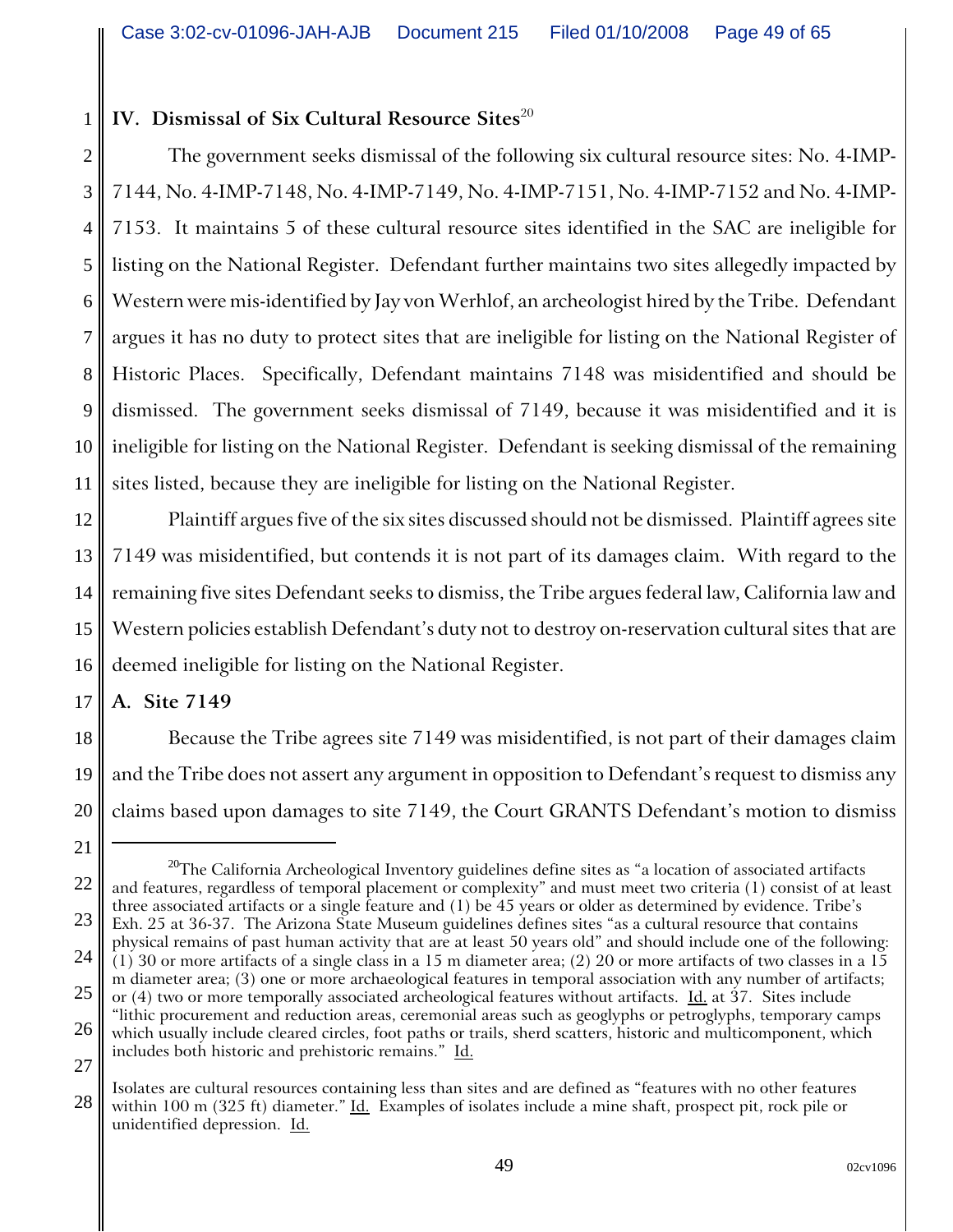1 site 7149.

4

25

#### 2 **B. No Duty to Protect Ineligible Sites**

3 5 6 Defendant maintains there is no duty to protect sites ineligible for listing on the National Register and therefore, Sites 7144, 7151, 7152, and 7153 should be dismissed. The government argues, to the extent the Tribe contends the Archeological Resources Protection Act ("ARPA") imposes a duty, the Tribe is in error.

7 8 9 10 11 12 13 14 15 16 17 18 19 20 21 Plaintiff argues California law establishes a duty to protect cultural resources whether or not they are eligible for listing on the National Register. The Tribe cites to California Public Resource Code § 5097.9 which states "no private party using or occupying public property [shall]. . .cause severe or irreparable damage to any Native American place or worship, religious or ceremonial site or sacred shrine located on public property. . ." Additionally, California law requires "every person. . .to abstain from injuring the person or property of another or infringing upon any of his or her rights." Cal. Civil Code § 1708. California Public Resource Code § 5097.5 prohibits a person from destroying or injuring historic ruins or archeological sites situated on public lands. California Public Resource Code § 5097.995 renumbered to 5097.993 makes it a misdemeanor to unlawfully excavate, remove, or destroy a Native American historic site listed or eligible for listing in the California Register of Historic Resources.<sup>21</sup> The Tribe further asserts these duties are analogous to those established by federal law. Plaintiff cites to ARPA which has a stated purpose of protecting archeological resources and sites on public and Indian lands. According to the Tribe, ARPA is not limited to sites eligible for listing on the National Register.

22 23 24 In reply, the government argues the Tribe's archeologist testimony is contrary to the position taken by the Tribe. Defendant relies upon Dr. Cleland's deposition testimony regarding eligibility for inclusion in the National Register. The Court finds this testimony

<sup>&</sup>lt;sup>21</sup>Plaintiff also relies upon California Public Resources Code §§ 21081, 21083.2(g)(3), 21084.1,

<sup>26</sup> 27 21167.6.5 and 21168.9 which are applicable to projects by public agencies and therefore cannot be relied upon in a FTCA claim. Likewise, California Public Resources Code § 5097.94(b), (g), (i) provides the duties of the California Native American Heritage Commission and are not applicable to private parties. Plaintiff also cites to California Native American Heritage Commission Guidelines for Monitors/Consultants Native American

<sup>28</sup> Cultural, Religious, and Burial Sites. However, the Court finds these are recommendations for monitors/consultants, if one is present at a project and do not establish duties.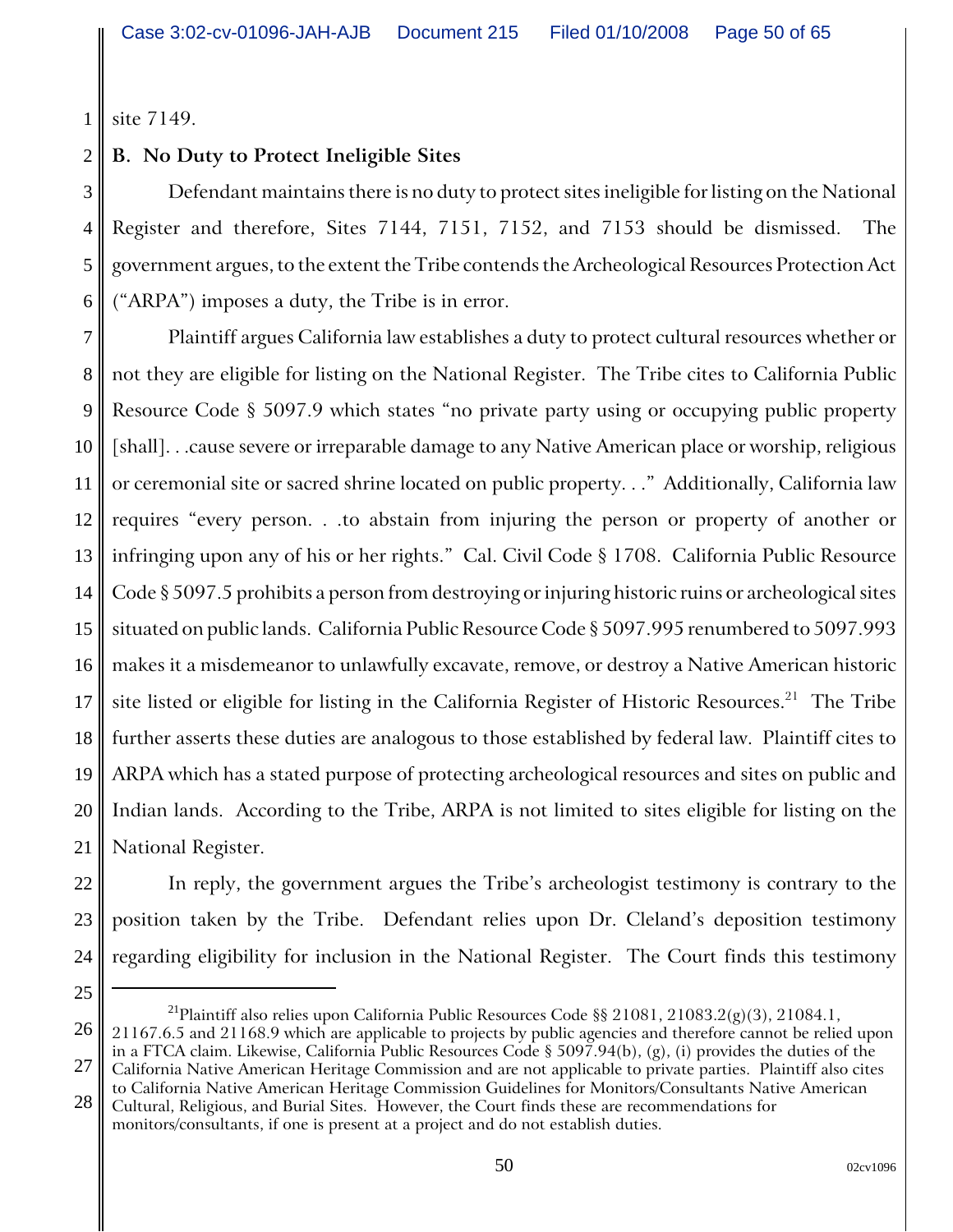1 2 3 4 5 6 7 8 irrelevant to the Tribe's argument that California law imposes a duty to protect cultural property regardless of whether it is eligible for inclusion in the National Register. Furthermore, the government fails to address this argument at all.<sup>22</sup> Accordingly, the Court finds Plaintiff demonstrates that California law imposes a duty upon Defendant to protect the sites not eligible for inclusion in the National Register. Defendant's motion to dismiss Sites 7144, 7151, 7152, and 7153 from the action is DENIED. Plaintiff's motion for an order finding Western had a duty not to destroy cultural resources deemed important to the Tribe but ineligible for listing on the National Register is GRANTED.

9 **C. Site 7148**

10 11 12 13 14 15 16 17 Defendant seeks dismissal of site 7148, because it was misidentified as impacted by Mr. von Werhlof and the Tribe fails to state a claim regarding this site. Western further requests that the Court prohibit the Tribe from relying on Mr. von Werhlof's report for site 7147, because it was misidentified. The Tribe argues the URS report identifies impacts to sites 7147 and 7148. The Tribe admits von Werlhof's report may not have identified the sites accurately, but maintains his report documents serious damage. Quechan maintains Mr. von Werlhof will be able to correct any errors in identification during his testimony at trial. Defendant maintains it took Mr. von Werlhof's deposition and he is prevented from changing his testimony.

18 19 20 21 22 23 24 Although Defendant argues Mr. von Werlhof cannot change his testimony at trial, it provides no information on how his testimony explaining the misidentification of cultural sites will result in a change in his testimony. Without some argument that an explanation would be improper or undue prejudice may result despite the government's notice of the misidentification, the Court tentatively finds no support for Defendant's request that Plaintiff be prevented from relying on the report or for preventing Mr. von Werlhof from testifying at trial. At this time, this matter is best left for motions-in-limine or at trial.

25

In support of Plaintiff's allegation that 7148 was impacted by Western, Plaintiff relies

28

 $^{22}$ Defendant discusses and provides evidence of its attempt to consult with California's Office of Historic Preservation. See Exh. 13, Farhat Decl. However, there are no facts demonstrating whether the sites listed above are eligible for inclusion on the California Register of Historic Resources. As such, there is a genuine dispute as to whether California Public Resources Code Section 5097.993 imposes a duty on

<sup>26</sup> 27

Defendant to protect the listed sites.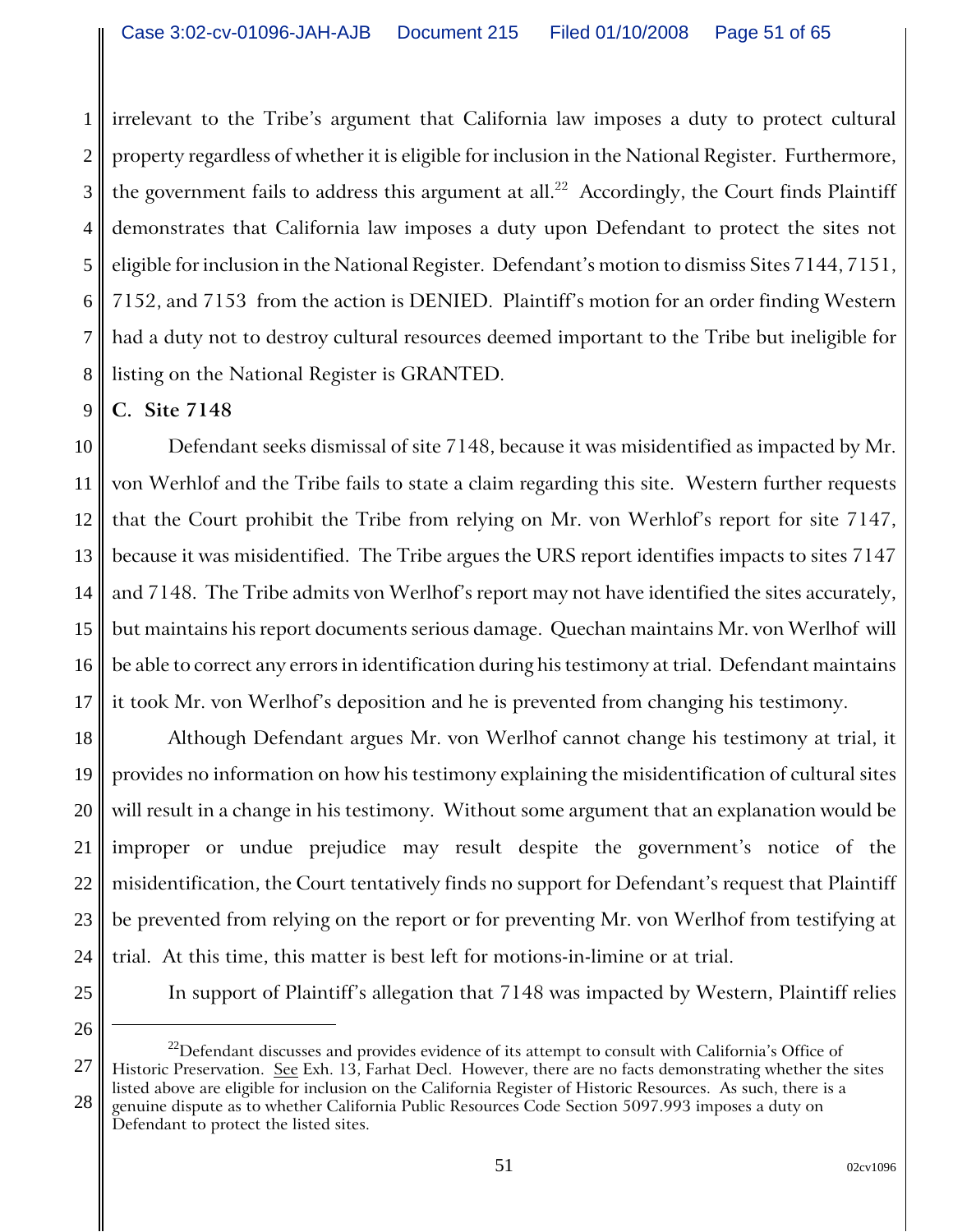1 2 3 4 5 6 7 8 in part upon the language contained in the URS report. Upon review of the report, the Court finds site 7148 was impacted with "linear scars" within the Western right-of-way "that appear to be older disturbance." URS Report, Tribe's Exh. 52 at 638. Additionally, the report states "there is no evidence that archeological features were affected by the pole replacement project. . ." Id. As such, the URS Report does not support Plaintiff's allegation. However, the report by Mr. von Werlhof provides a genuine dispute as to whether site 7148 was impacted by Western's pole replacement project. Accordingly, Defendant's motion as to site 7148 is DENIED.

# **V. Claim for Declaratory and Injunctive Relief**

10 11 12 13 Defendant argues the claims for declaratory and injunctive relief should be dismissed from this FTCA claim, because the only relief available in a FTCA claim is money damages. Quechan agrees that injunctive relief is inappropriate in a FTCA claim. Plaintiff, however, argues the claim for declaratory relief under 28 U.S.C. §§ 2201 and 2202 is proper.

14 15 16 17 18 19 20 The United States waives immunity in FTCA cases for claims against the United States seeking monetary damages. See 28 U.S.C. § 1346. Plaintiff fails to demonstrate a similar waiver of immunity for declaratory relief in FTCA cases. See Lumarse, Inc. v. Dept. of Health and Human Svcs., 191 F.3d 460 (9<sup>th</sup> Cir. 1999); Westbay Steel, Inc. v. United States, 970 F.2d 648, 651 (9<sup>th</sup> Cir. 1992) ("[T]he only relief provided for in the FTCA is money damages."). Accordingly, Defendant's motion is GRANTED as to the claims for declaratory relief and injunctive relief.

#### 21 **VI.** *Parens Patriae*

9

22 23 24 25 26 27 28 Defendant argues Plaintiff cannot bring this action in the capacity of *parens patriae*, because it is analogous to a class action which is prohibited under the FTCA, and the Tribe, like a state, cannot state a claim in the capacity of *parens patriae* against the United States. Western asks the Court to dismiss the Tribe in its *parens patriae* capacity and strike all allegations and claims in the SAC concerning alleged injuries to individual tribal members. Quechan argues it may sue in a *parens patriae* capacity and it is not disguising a class action. The Tribe further argues the portions of the complaint the United States seeks to strike are relevant to the Tribe's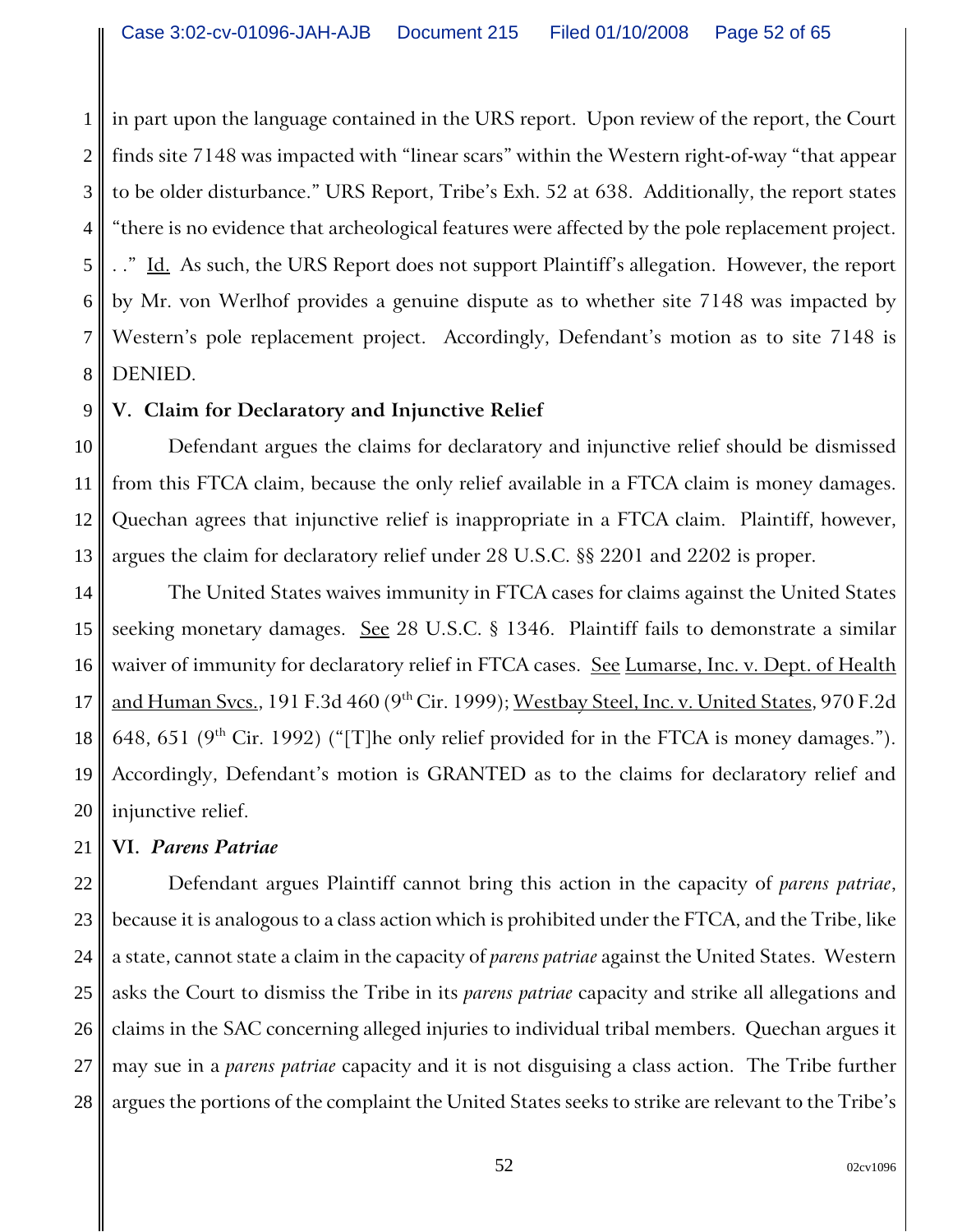1 case whether or not it sues in *parens patriae* capacity.

2 3 4 5 6 7 8 9 10 11 12 13 14 15 A sovereign may bring a suit on behalf of its citizens as *parens patriae* if it "articulate[s] an interest apart from the interests of particular private parties", "expresse[s] a quasi-sovereign interest" and alleges "injury to a sufficiently substantial segment of its population." Alfred L. Snapp & Son, Inc. v. Puerto Rico, 458 U.S. 592, 607 (1982). Defendant does not attack the *parens patriae* action for failing to meet these requirements, but instead argues the Tribe is seeking an improper class action in an FTCA action. The Tribe maintains it is not disguising a class action, as the individual tribal members do not seek damages separate form the Tribe's monetary claim and the voluntary dismissal of its emotional distress claim is further evidence that it does not intend to seek a class action. In reply, the government argues the Tribe's reservation of its right to introduce evidence of injuries caused individual tribal members through expert reports and at trial is a "back door" means to introduce evidence of emotional distress. However, Quechan demonstrates that the impact on individual tribal members is relevant to the claims pending in the action.<sup>23</sup> The Court finds Plaintiff is not attempting to assert a class action through the use of *parens patriae* capacity.

16 17 18 19 20 21 22 23 24 25 26 The government further argues a tribe, like a state, is prohibited from bringing an action in *parens patriae* capacity against the United States. Neither party presents cases in which a Tribe was allowed or prevented from pursuing an FTCA claim as *parens patriae* on behalf of its tribal members. The Court's own research found no cases. The government relies upon the holding in Massachusettes v. Mellon, 262 U.S. 447 (1923), in support of its argument that the Tribe may not assert a *parens patriae* claim against the United States. The Court in Mellon determined a state cannot, as parens patriae, "institute judicial proceedings to protect citizens of the United States from the operation of the statutes thereof." Id. at 485. It is the duty of the United States, not the duty of a state, to enforce the rights of citizens of the United States with respect to their relations with the federal government. Id. at 485 - 86. However, Plaintiff demonstrates some courts recognize exceptions to the Mellon holding, American Rivers v.

 $28 \parallel$  <sup>23</sup>The United States argues, for example, the Tribe fails to demonstrate how a member of the Tribe has lost use or enjoyment of the cultural resource sites damaged by Western in support of the nuisance claim.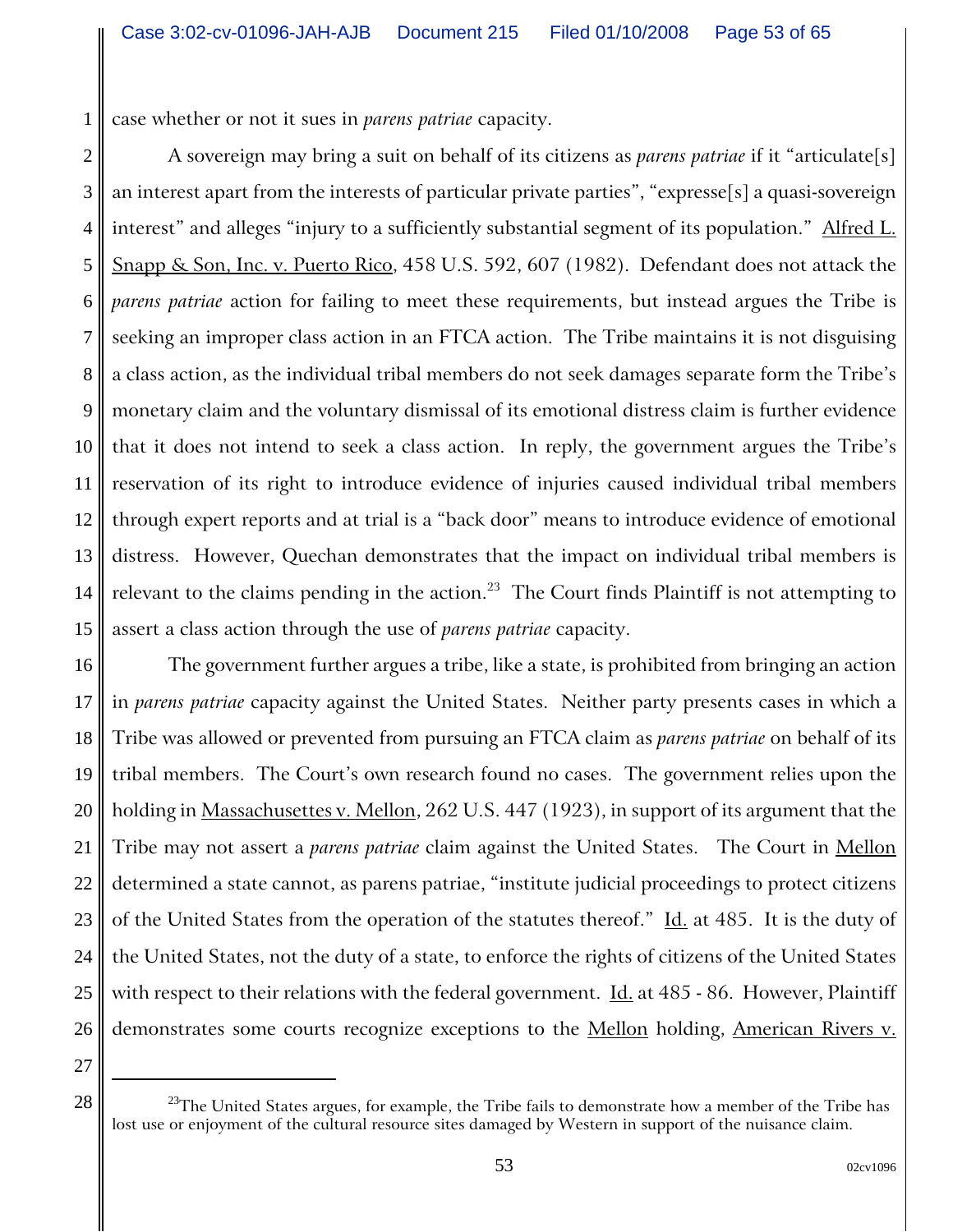1 2 3 4 5 6 7 8 9 10 F.E.R.C., 201, F.3d 1186, 1205 (9th Cir. 2000); Kansas v. United States, 748 F.Supp. 797, 802 (D.Kan. 1990); Abrams v. Heckler, 582 F.Supp 1155 (S.D.N.Y. 1984), and have permitted Indian tribes to sue as *parens patriae* without comment. Sisseton-Wahpeton Sioux Tribe of Lake Traverse Indian Reservation, North Dakota and South Dakota v. United States, 90 F.3d 351 (9<sup>th</sup> Cir. 1996); See also Kickapoo Tribe of Oklahoma v. Lujan, 728 F.Supp. 791 (D.D.C. 1990) (Holding a tribe must be acting on behalf of all its members to have standing to sue under doctrine of *parens patriae*). Accordingly, the Court finds Defendant fails to meet its burden as to its request to dismiss the claims brought pursuant to *parens patriae* capacity. The motion to dismiss the claims and to strike portions of the complaint supporting the *parens patriae* claims is DENIED.

#### 11 **VII. The United States as the Only Defendant**

12 13 14 15 16 Western argues the FTCA provides that the United States is the sole party which may be sued for damages arising out of the negligence of its employees. Plaintiff does not dispute this argument, but states the Attorney General must certify the federal employees were acting within the scope of their employment when the actions giving rise to the claim occurred. It maintains it is unaware of whether the requisite certification was issued.

17 18 19 20 21 22 On December 5, 2005, the government submitted a Notice of Substitution and Certification of United States Attorney Debra Wong Yang that the individual named defendants were acting within the course and scope of their employment at all times relevant to the alleged incident. See Doc. No. 146. Pursuant to 28 U.S.C.  $\S$  2679(d)(1), the Court ordered the substitution of the parties and the caption was corrected. <u>Id.; see also</u> Doc. No. 163. Accordingly, Defendant's request to substitute the parties is DENIED as moot.

#### 23 **VIII. Negligence**

24 25 26 27 28 Plaintiff argues Defendant negligently destroyed the Tribe's cultural resources and lands. Quechan moves for summary judgment as to sites 7140, 7147, 7138, 7141, 7143 and 689. Under California law, the plaintiff bears the burden of showing the"defendant owed the plaintiff a legal duty, the defendant breached the duty, and the breach was a proximate or legal cause of injuries suffered by the plaintiff" in negligence actions.  $\Delta$ nn M., 6 Cal.4th at 673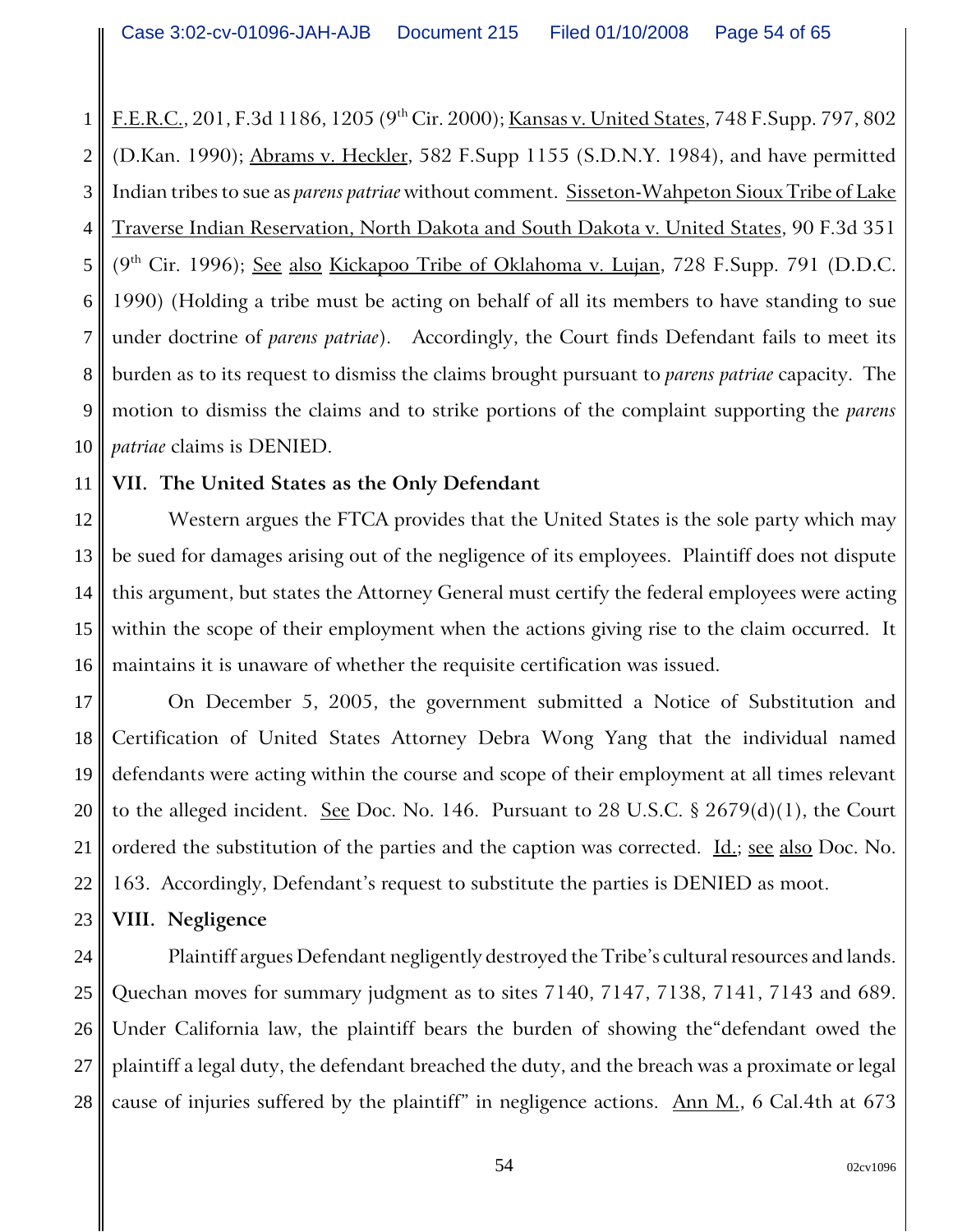1 (1993).

#### 2 **A. Duty**

3

4

5

6

As discussed above, California law imposes duties on Defendant to refrain from causing severe damage to any Native American religious or ceremonial site or sacred shrine located on public property, from destroying an object of archeological or historical value, to protect cultural resources both on Indian and public land and to take reasonable steps to protect trust property.

7 8 9 10 11 12 13 14 15 16 17 18 19 Without authority, Plaintiff contends Western's duties further arise from promises Western made to the Tribe to avoid eligible properties and eligible sites, and cause no additional impacts. The government fails to respond to this argument. The Court's own research found that California courts recognize a duty may arise from a promise, if the defendant has reason to believe the plaintiff will rely on the promise to his detriment. See Aim Insurance Co. v. Culcasi, 229, Cal.App.3d 209, 215 (1991); Bloomberg v. Interinsurance Exchange, 162 Cal.App3d 571, 575-576 (1984) (Auto club's undertaking to send a tow truck, upon which victim relied, resulted in a duty to act with care.); See also Valdez v. Taylor Auto  $Co.$ , 129 Cal.App.2d 810 (1954) ("It is well established that a person may become liable in tort for negligently failing to perform a voluntarily assumed undertaking even in the absence of a contract to do so."). It was reasonable for Western to believe Quechan would rely on its repeated promises to avoid eligible sites and cause no additional impacts. Accordingly, the Court finds duties arise from Western's promises.

20 21 22 Plaintiff further maintains duties arise from two Quechan laws and federal laws, regulations and manuals. However, the Court previously found duties do not arise from Quechan law and Plaintiff may rely on federal law for establishing a standard of care only.

#### 23 **B. Breach**

24 25 26 27 28 Plaintiff argues Western breached its duties by (1) scarring on-Reservation cultural resources with heavy equipment, despite knowing of the existence of and risk to the resources; (2) violating Western's own categorial exclusion that an on-site archeologist monitor on-Reservation work near and within eligible cultural sites; (3) only flagging two cultural features and no sites; (4) permanently scarring tribal cultural and other property outside of Western's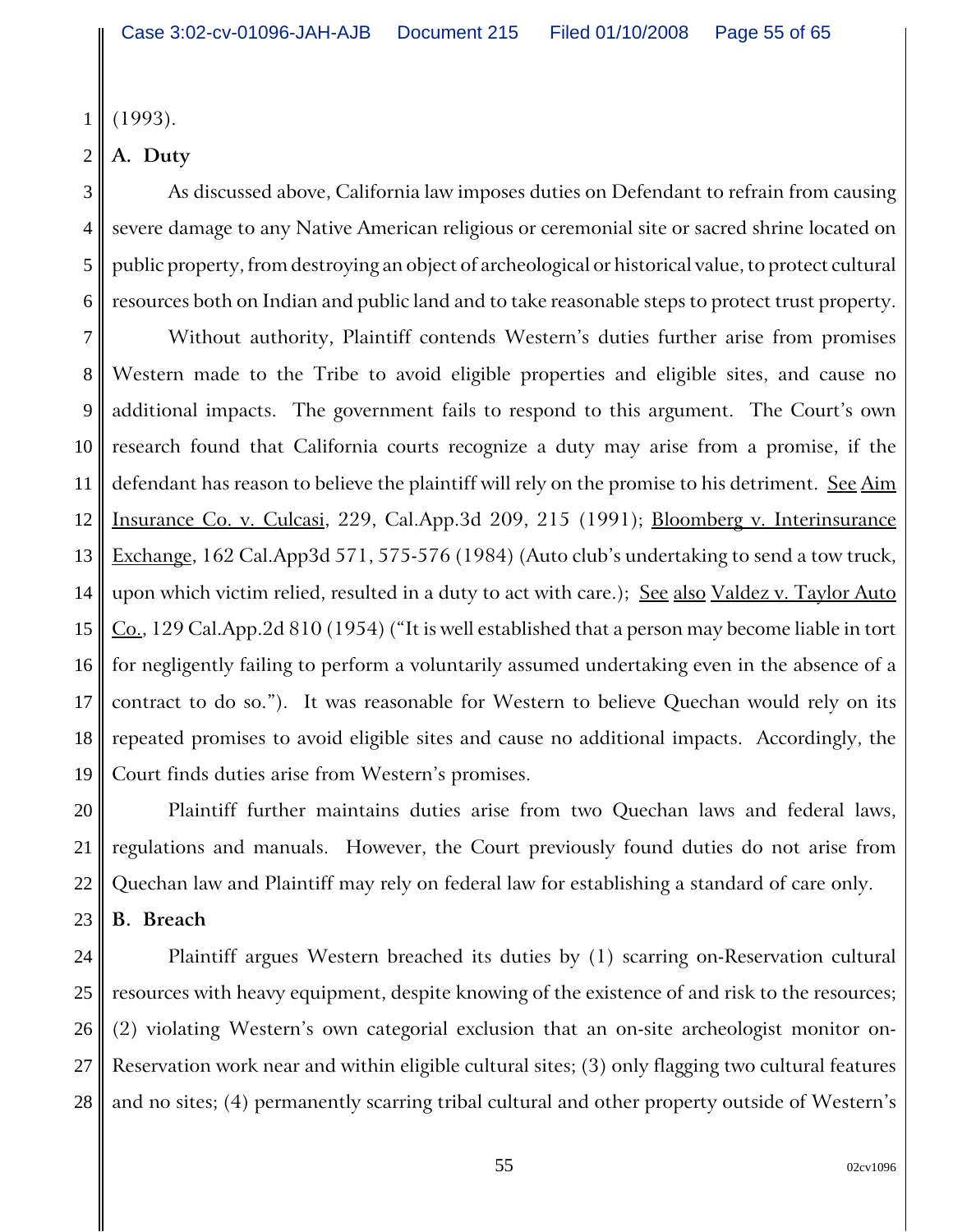1 2 3 4 5 6 right-of-way; (5) delegating cultural resource protection to an unqualified employee; (6) allowing the unqualified employee to materially modify EWRs originally drafted by archaeologists to the detriment of cultural resources (7) failing to follow even the modified EWRs; (8) not obtaining the Tribe's permission to damage the resources; and (9) failing to stop work and inform the Tribe upon first impacting on-Reservation cultural resources, and instead continuing to work and impact more cultural resources.

7 8 9 10 11 12 The government admits that Western impacted sites 7140, 7147, 7138 and 689, but disputes the scope of the impact. Defendant also disputes that it is liable for the impacts. The government further argues there are genuine issues of material facts as to the Tribe's claims. Western maintains it did not ignore archeological monitoring requirements and knowingly expose the cultural resources to risk. Defendant further maintains the facts show it acted in good faith in conducting inventory of the resources and developing a plan to protect the sites.

13 14 15 16 17 18 19 20 The facts before the Court demonstrate Western contracted with Western Cultural Resource Management, Inc. ("WCRM") to conduct a cultural resource inventory on lands along the Pilot Knob transmission line. Tribe's Exh. 22, Letter dated July 14, 1994 from Gary M. Brown, Project Manager, WCRM to Fritz Brown, Quechan Tribal President. WCRM completed the written report dated April 19, 1995. See Tribe's Exh. 25. Twenty-six sites and seven isolated finds were reported. <u>Id.</u> at 138. Of the twenty-six sites, ten were recommended as eligible for the National Register of Historic Places.  $\underline{Id}^{24}$  WCRM made management recommendations for avoiding harm to cultural resources. Id. at 284 - 288.

22 23 24 25 26 Western assured Quechan the pole replacement project would have no effect on historic properties. See Letter dated May 31, 1995 from Richard M. Duarte, Environmental Manager to Fritz Brown, Tribes' Exh. 27 at 296. 298; Letter dated September 3, 1998 from Roy Watson, Realty Officer to Mike Jackson, Sr., Quechan Tribal President, Tribe's Exh. 36. Western stated access for the project will be restricted to existing access roads and rubber-tired vehicles will be used. Tribe's Exh. 27 at 296. Western further stated it would ensure all construction and

27

<sup>28</sup>  $\parallel$  <sup>24</sup>Sites found to be eligible: 7146, 7147, 7148, 7140, 7139, 7138, 7142, 7141, 7143, and 698. <u>See</u> Tribe's Exh. 25.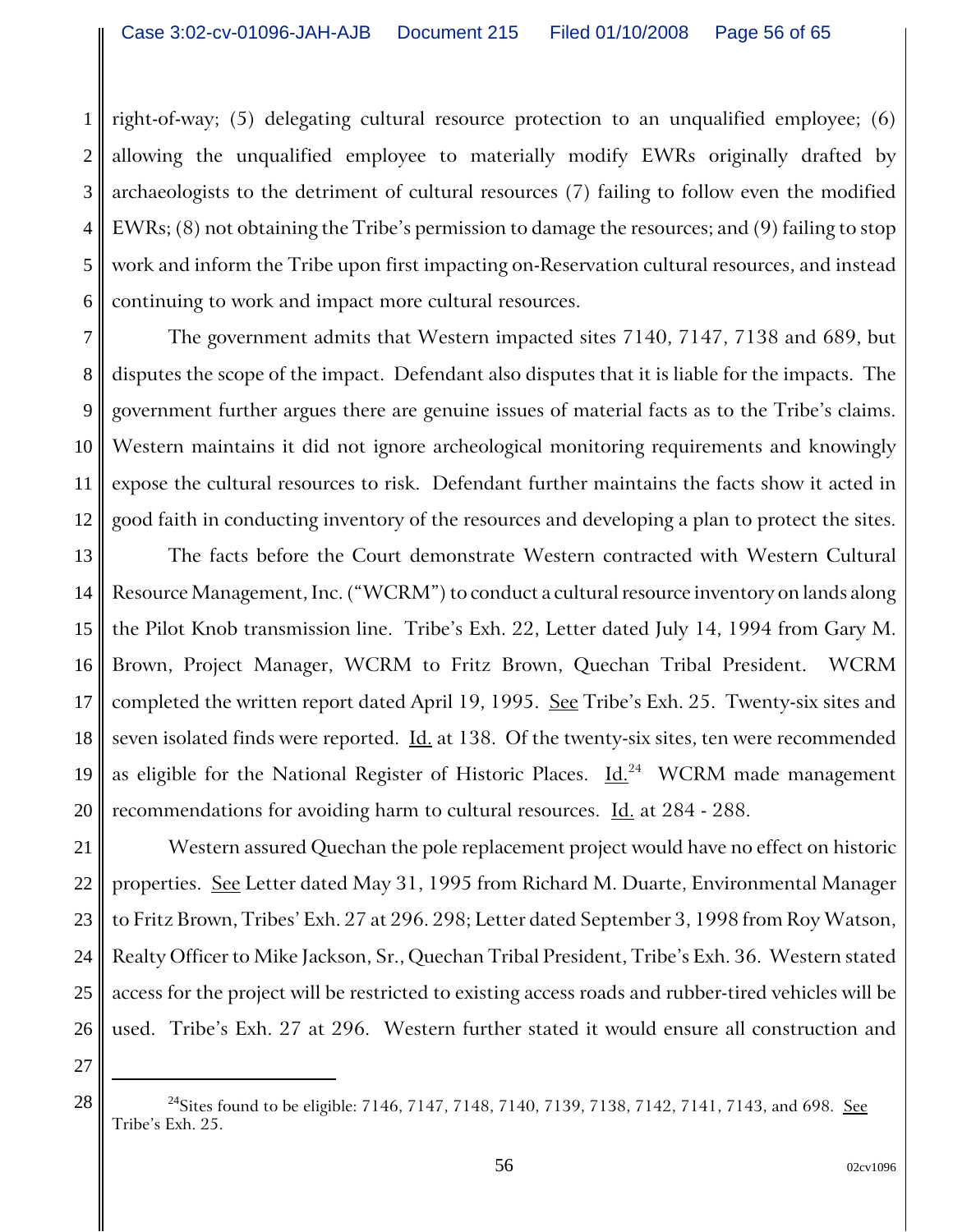1 2 3 4 5 6 7 8 9 maintenance activities to avoid eligible properties and personnel will be briefed on avoidance areas. Id. at 298. Western further assured Quechan it will contact the Tribe in the event additional impacts become necessary.  $\underline{Id}$ . Later, Western informed the Tribe it must use a tracked vehicle during the pole replacement project and stated there will be no effect on historic properties from using the vehicles. Letter dated August 3, 1998 from Kenneth Liliff acting for Western's Regional Manager, to Fritz Brown, Tribe's Exh. 35. John R. Holt, NEPA compliance Officer, executed a categorical exclusion on October 5, 1998, which stated "monitoring will be accomplished by an Archeologist for those structures near or within eligible cultural sites." Tribe's Exh. 39.

10 11 12 13 14 15 On November 4, 1998, lithic scatter and two sleeping circles were damaged during the pole-replacement project at site 7140. Lessons Learned Report, Tribe's Exh. 46 at 558. Western discovered the damage on February 22, 1999 and notified the tribe on March 2, 1999. Id. A review of the incident determined the destruction was caused by construction equipment driving over the resources during the pole replacement project which would have been avoided had an archeological monitor been present. Id.

16 17 18 19 20 21 22 23 24 25 26 27 28 Thereafter, the Tribe requested Western conduct a study to determine whether other sites were damaged. URS Report, Tribe's Exh. 52 at 633. Western retained URS to conduct a field evaluation of the 10 sites eligible for inclusion in the National Register. Id. The URS report confirms significant impact to site 7140 and small impacts to 7147, 7138, and 689. Id. at 635a, 638, 641a. The report notes some impacts were caused by non-Western activities, including all-terrain vehicles, automobiles and pick-up trucks.  $\underline{Id}$  at 635. The impact to site 7147 was caused by Western activities and non-Western activities. Id. at 635a. It reported no evidence that the archeological features of site 7147 were affected by the project. *Id.* The impact to site 7140, caused by Western's vehicles, included deep tracks over cleared circles and areas outside Western's right-of-way. Id. at 638. Western's activities impacted a 20 meters by 20 meters area within the right-of-way at site 7138. Id. There is a dispute as to whether Western impacted what is labeled a "problematic" area further south. Id. The report further sites impact by other non-Western vehicles and finds no evidence that the archeological features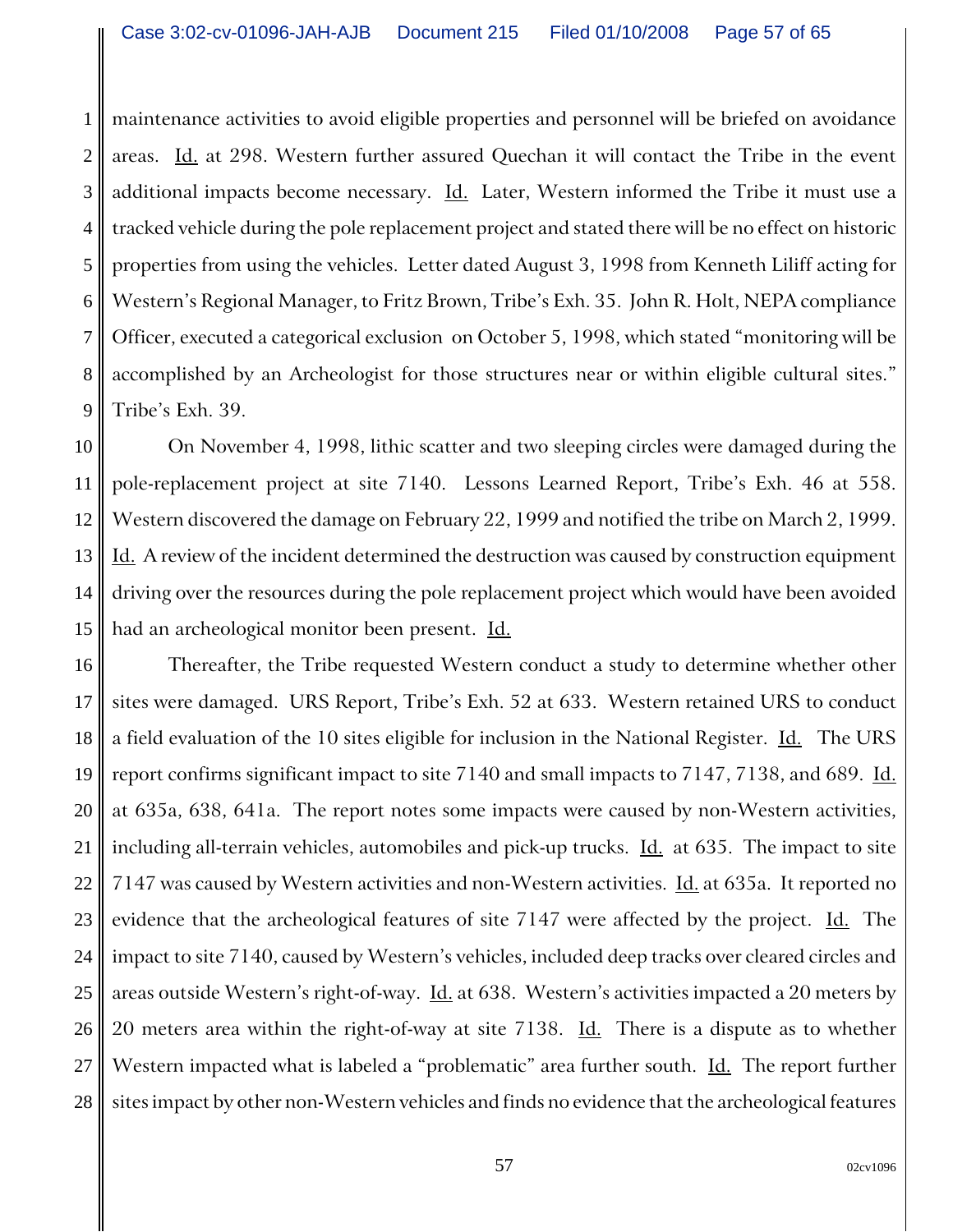1 2 3 4 5 6 were affected by the pole-replacement. <u>Id.</u> The report notes in one paragraph that there is no evidence that archaeological features were affected by pole replacement and few artifacts were observed within the footprint of the activity area in site 689 and in the next paragraph notes no archeological features were recorded in site 689 and few artifacts were observed. Id. at 639a. The report then notes small impacts outside the right-of way near structures 18-2 and 18-3 within site 689. Id. at 641a.

7 8 9 10 The Court finds there is no dispute as to whether Western impacted cultural site numbers 7140, 7147, 7138 and 689. Accordingly, Defendant breached its duties as to those sites. There is a genuine dispute as to whether sties 7141 and 7143 were impacted by Western's activities.

11 **C. Cause**

12 13 14 15 16 17 18 19 20 21 22 23 24 Whether proximate cause exists as a result of defendant's breach of a duty are questions of fact generally resolved by a trier of fact. Armstrong v. United States, 756 F.2d 1407, 1409  $(9<sup>th</sup> Cir. 1985)$ ; <u>Banville v. Schmidt</u>, 37 Cal.App.3d 92 (1974). However, where the facts are undisputed, and only one conclusion may be reasonably drawn from the facts, the question of causation is one of law. Lutz v. United States, 685 F.2d 1178, 1185 (9<sup>th</sup> Cir. 1982) Banville, 37 Cal.App.3d at 106. Defendant does not specifically address the issue of proximate cause. Instead the government argues the facts material to the Tribe's claims are in dispute and refers the Court to its opposition to Plaintiff's statement of undisputed facts. The government disputes nearly every fact presented by Plaintiff. However, the majority of the "disputes" presented by the government are that the Tribe only cites to a portion of the evidence submitted in support and directs the Court to the entire document. The Court thoroughly reviewed the evidence presented by both parties without relying solely upon either parties' undisputed facts.

25 26 27 28 Based upon the undisputed facts this Court discusses above, the Court finds the only conclusion to be drawn is Western's pole-replacement activities of driving through and otherwise impacting the eligible sites with it heavy equipment proximately caused damage to Plaintiff's cultural resources. The fact that other non-Western activity also impacted the sites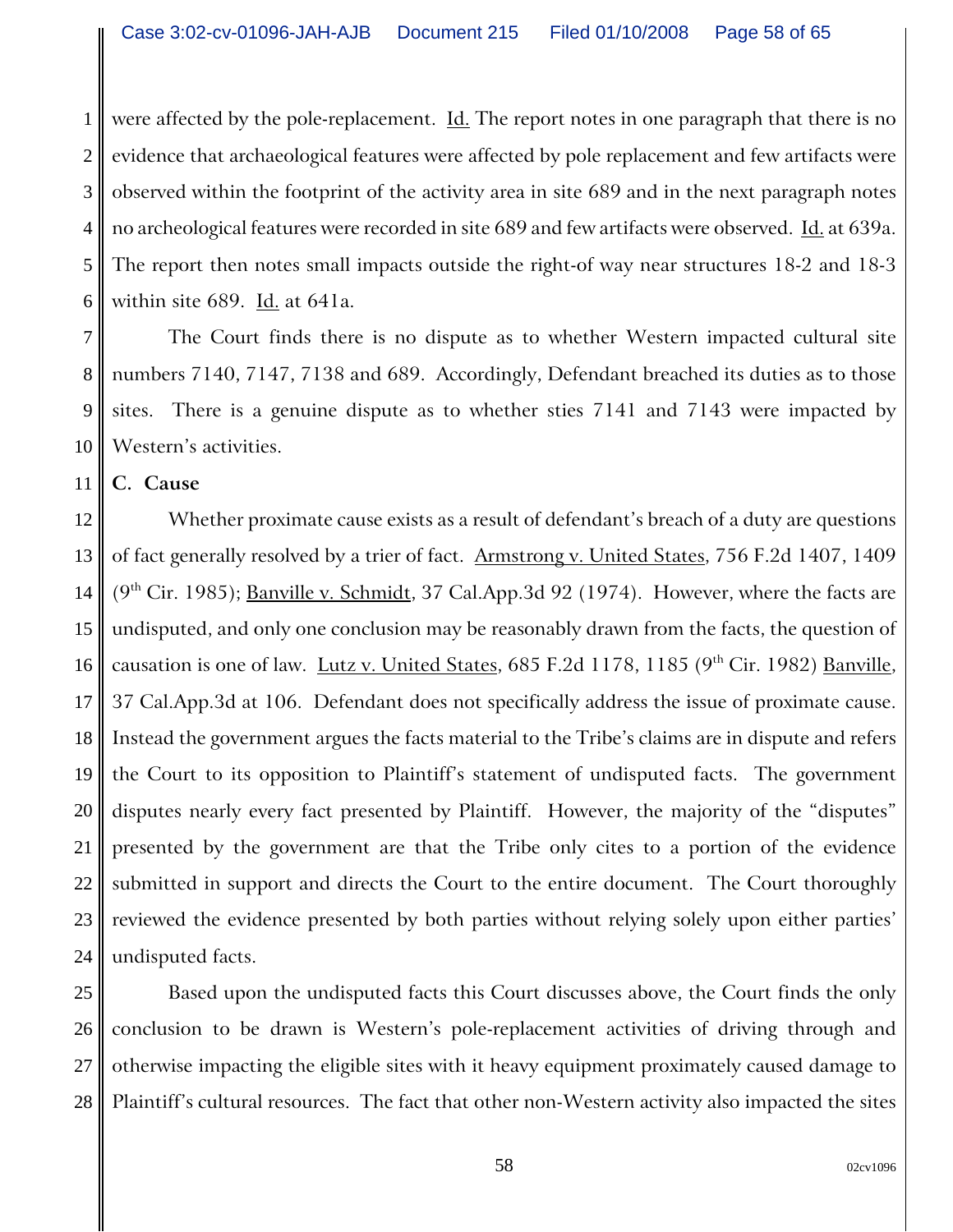is an issue relating to the scope of the damage which is not currently before the Court.

Accordingly, the undisputed facts demonstrate Plaintiff is entitled to judgment on the claim of negligence as to sites 7140, 7147, 7138 and 689. Plaintiff fails to carry its burden as to sites 7141 and 7143.

**IX. Gross Negligence**

1

2

3

4

5

6 7 8 The Tribe argues Western's "incredibly indifferent attitude" is undisputed fact and entitles the Tribe to summary judgment on the gross negligence claim. Defendant argues Quechan has no evidence of wanton and indifferent conduct by Western.

9 10 11 Gross negligence is defined as "the want or even scant care or extreme departure from the ordinary standard of conduct." Eastburn, 31 Ca.4th 1175 (citing Franz v. Board of Medical Quality Assurance, 31 Cal.3d 124 (1982)).

12 13 14 15 16 17 18 19 Plaintiff argues Defendant had full knowledge the location of cultural resources, their importance to the Tribe and the risks the project posed to the resources. Quechan further maintains Western admits it excused the archeological monitor, made not attempt to avoid the cultural resources, failed to seek consultation and failed to report damage after it occurred. The government argues the evidence demonstrates Western did not act with the complete failure to exercise care. Defendant maintains it retained WCRM to identify and evaluate cultural resources, made attempts to consult with the Tribe, prepared work recommendations to protect cultural resource sites, and flagged sites.

20 21 22 23 In light of the evidence demonstrating Western attempted to identify sites, developed work recommendations to avoid sites and consulted with the Tribe, the Court finds there is a genuine issue of material fact as to whether the defendant acted with "scant care." Accordingly, Quechan's motion for summary judgment as to the gross negligence claim is DENIED.

24 **X. Negligence Per Se**

25

27

28

26 Quechan argues it is entitled to summary judgement on it negligence per se claim. Under California law,

- (a) [t]he failure of a person to exercise due care is presumed if:
- (1) He violated a statute, ordinance, or regulation of a public entity;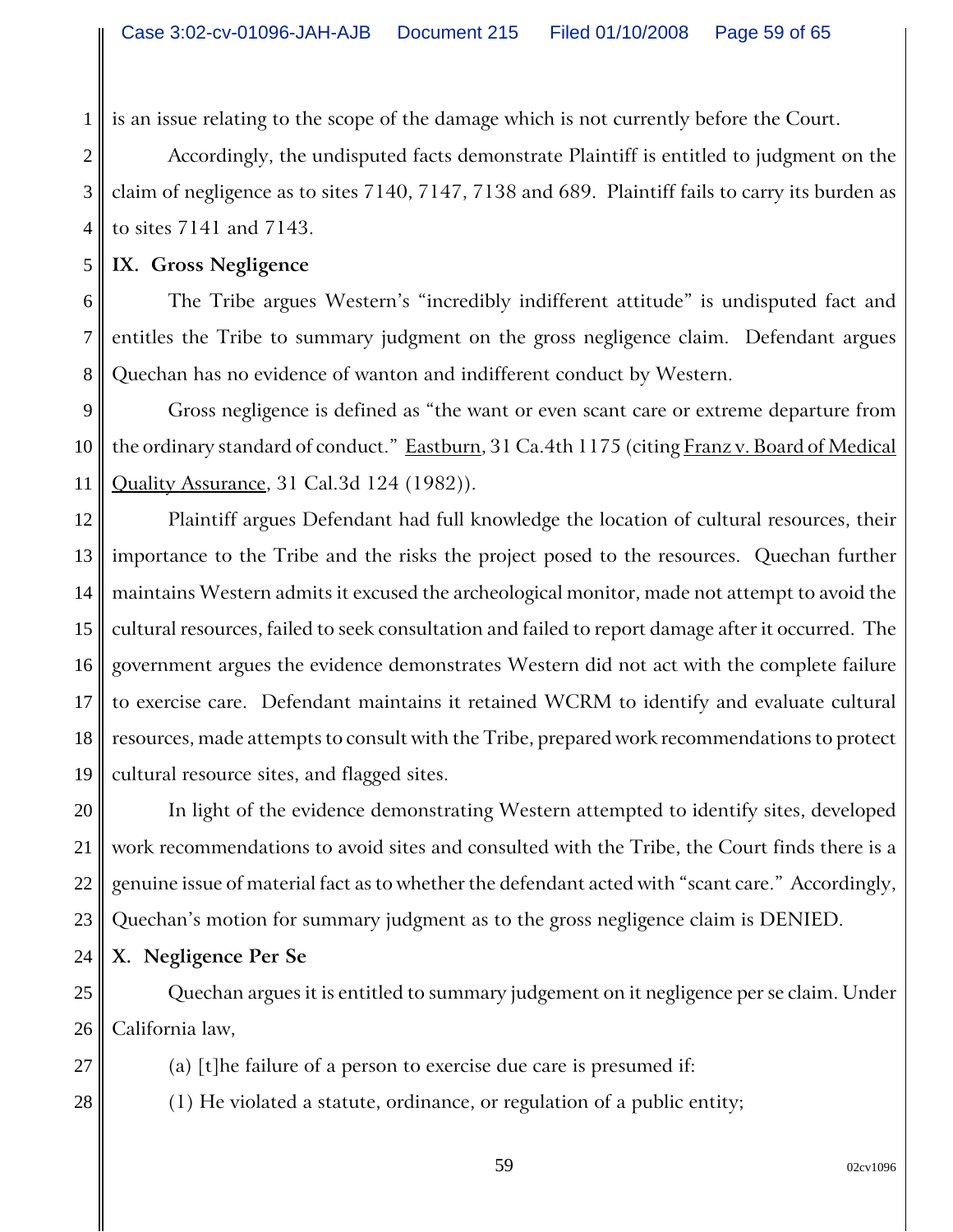(2) The violation proximately caused death or injury to person or property;

(3) The death or injury resulted from an occurrence of the nature which the statute, ordinance, or regulation was designed to prevent; and

(4) The person suffering the death or the injury to his person or property was one of the class of persons for whose protection the statute, ordinance, or regulation was adopted.

7 8 9 10 Cal. Evid. Code § 669. Plaintiffs maintain the four elements are met with respect to California Public Resources Code §§ 5097.9, 5097.5, 5097.995, 21083.2, 21084.1 and California Penal Code 622  $\frac{1}{2}$ .<sup>25</sup> As discussed above Plaintiff cannot rely upon violations of §§ 21083.2 and21084.1 or Quechan laws in support of their claims.

11 **A. California Public Resources Code § 5097.9**

12 13 14 15 16 17 18 Section 5097.9 prohibits "severe or irreparable damage to any Native American sanctified cemetery, place or worship, religious or ceremonial site, or sacred shrine located on public property. . ." Plaintiff argues Defendant severely and irreparably damaged Quechan ceremonial sites located on private property, thereby violating section 5097.9, Western's actions proximately caused damage to the Tribe's property, the damage resulted from an occurrence of the nature from which the section 5097.9 was designed to protect, and Plaintiff is within the class of persons section 5097.9 is designed to protect.

19 20 21 22 23 24 Defendant sets forth no argument on the merits of the claim beyond its previous argument that the Tribe relies upon state law claims that are not actionable against private individuals. This Court, however, found California allows negligence per se claims based upon California law that does not provide for a specific civil remedy provided the individual is an injured member of the public for whose benefit the statute was enacted. Section 5097.9 clearly seeks to protect the interest of Indian tribes.

25 26

1

2

3

4

5

<sup>27</sup> <sup>25</sup>Plaintiff cites California Penal Code § 6221.1 in it motion for summary judgment, however the Court was unable to locate this citation. Because the Plaintiff previously referred to California Penal Code § 622 ½ in its opposition to Defendant's motion for summary judgment and argues section 6221.2 prohibits persons from defacing "any object or thing of archaeological or historical interest or value. . ." and this is the exact

<sup>28</sup> language contained in section 622 ½, the Court construes Plaintiff's argument as referring to section 622 1/2. See Tribe's Memo at 18.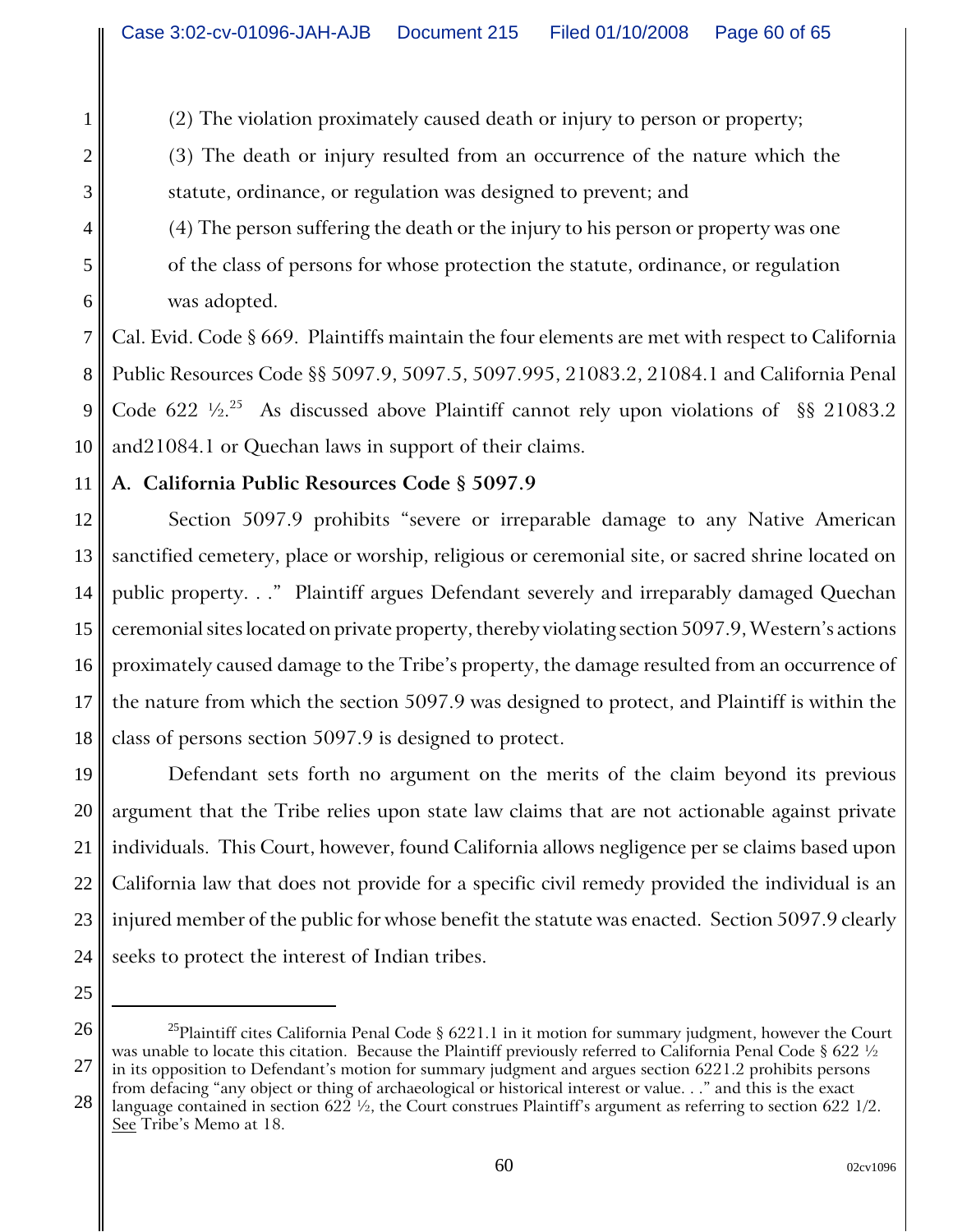1 2 3 4 5 6 7 8 9 The undisputed facts demonstrate site 7140 was severely damaged by Western's activities. See URS Report, Tribe's Exh. 52 at 632a, 638. Western's activities proximately caused the damage to site 7140 and the nature of Western's activities, namely the careless, destructive activity near known cultural sites is the type for which the statute was designed to prevent. Furthermore, there is no evidence that the public interest and necessity required the damage. Accordingly, Plaintiff is entitled to judgment as to the negligence per se claim for site 7140. The Court finds Plaintiff fails to provide sufficient evidence that the remaining sites for which it seeks judgment were "severely or irreparably" harmed by Western's activities. See Tribe's Exh. 52 at 632a, 635a - 641a.

#### 10 **B. California Public Resources Code § 5097.5**

11 12 13 Section 5097.5 prevents the willful excavation, removal, destruction, injury or defacement of "any historic or prehistoric ruins, burial grounds archeological or vertebrae paleontological site. . .on public lands. . ."

14 15 16 17 18 19 20 21 22 The undisputed evidence demonstrates Western knowingly destroyed, injured and defaced archeological sites. See WCRM Report, Tribe's Exh. 25 at 138, 284 - 88; Tribe's Exh. 27; URS Report, Tribe's Exh. 52; Lessons Learned Report, Tribe's Exh. 46. As such, Western violated section 5097.5 and its actions in driving over the sites proximately caused the damage to the cultural sites. Furthermore, the Court finds the nature of Defendant's activities in injuring the cultural resources is the type for which the statute was designed to prevent and an Indian tribe with archeological sites is a class of person for whom the statute was designed to protect. Accordingly, the Tribe's motion for summary judgment on the negligence per se claim for sites 7140, 7147, 7138 and 689 based upon section 5097.5 is GRANTED.

#### 23 **C. California Public Resources Code § 5097.995**

24 25 26 27 28 Section 5097.995, renumbered as section 5097.993 makes it a misdemeanor to unlawfully and maliciously remove, destroy, injure or deface a Native American historic cultural or sacred sites, listed or eligible for listing on the California Register of Historic Resources, "if the act was committed with specific intent to vandalize, deface, destroy, steal, convert, possess, collect or sell a Native American. . .artifact. . ."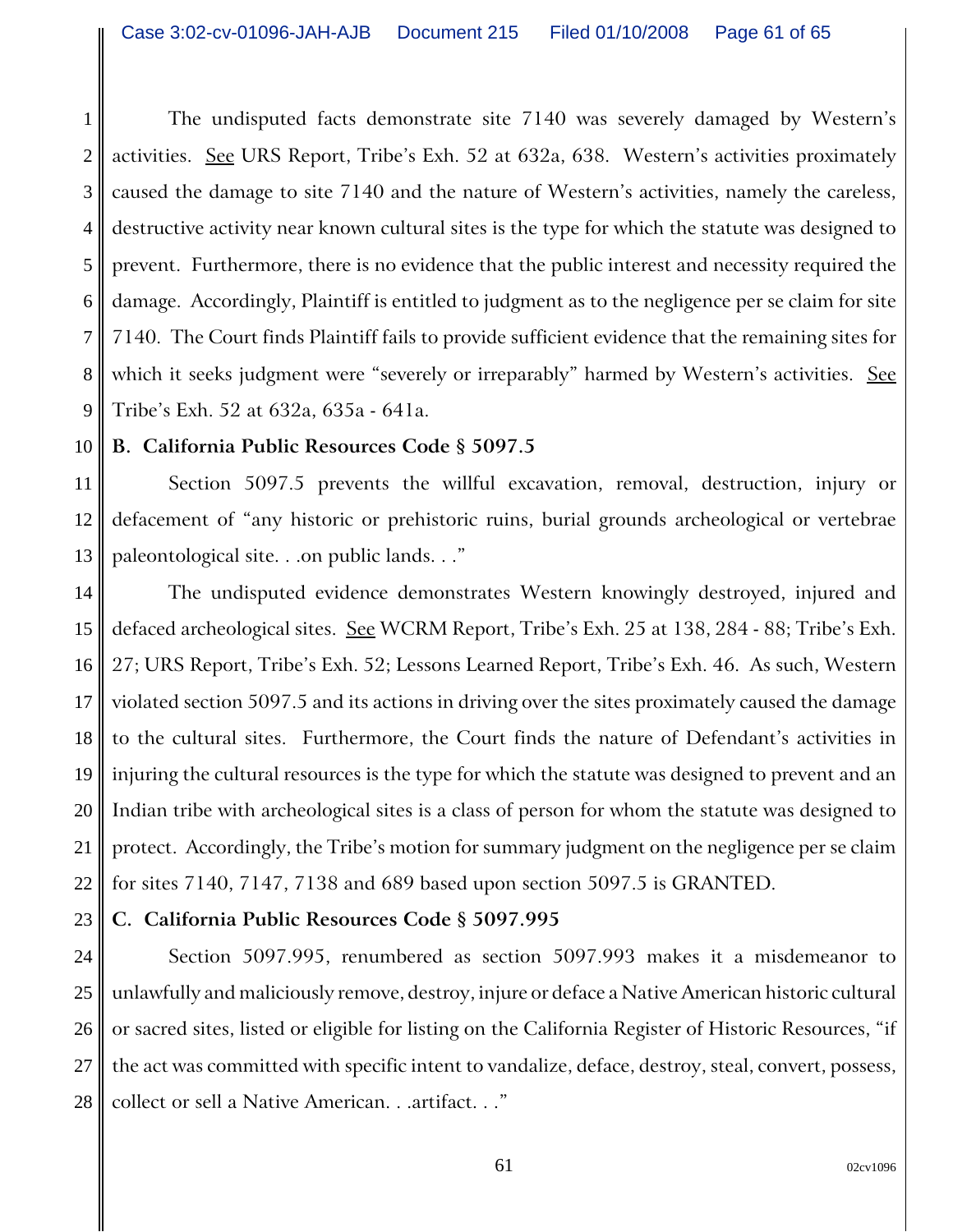1 2 3 4 5 6 The Court finds Plaintiff fails to demonstrate a lack of genuine issue of material fact as to whether the destruction of the sites was "committed with specific intent to vandalize, deface, destroy, steal, convert, possess, collect or sell a Native American artifact. As such, Plaintiff fails to demonstrate Defendant violated section 5097.995 and are not entitled to judgment. Therefore, the motion is DENIED as to the negligence per se claim based upon a violation of section 5097.995.

#### 7 **D. California Penal Code § 622 ½**

8 9 10 11 12 Section 622 ½ makes it a misdemeanor to wilfully injure, disfigure, deface or destroy "any object or thing of archeological or historical interest or value, whether situated on private lands or within any public park or place." The term "willfully" in a penal statute requires "a purpose or willingness to commit the act" and implies no evil intent. Cal. Penal Code § 7; see also People v. Atkins, 25 Cal.4th 76 (2001).

13 14 15 16 17 18 The Court finds the undisputed facts demonstrate Defendant willfully destroyed items of archeological interest when its employees drove over sites and proximately caused damage to the sites. Moreover, Defendant's actions in destroying the sites are of the nature which the statute was designed to prevent and the Indian tribe is of the class of persons for whose protection the statute was adopted. As such, the motion is GRANTED as to the negligence per se claim based upon section 622 ½.

#### 19 **XI. Trespass**

20 21 22 23 24 25 26 Quechan moves for judgment on the trespass claims. "Trespass is an unlawful interference with possession of property." Staples v. Hoefke, 189 Cal.App.3d 1397, 1406 (citing Girard v. Ball,125 Cal.App.3d 772, 788 (1981)). The Court has dismissed the trespass claims as to lands within the right-of-way. Accordingly, only the trespass claims as to the land outside the right-of-ways remain. Relying on its argument that the government owns the land within the right-of-way in fee, Defendant sets forth no argument opposing the Tribe's assertion they are entitled to trespass for lands located outside Western's right-of-way.

27 28 "Liability for trespass may be imposed for conduct which is intentional, reckless, negligent or the result of an extra-hazardous activity." Id. The undisputed evidence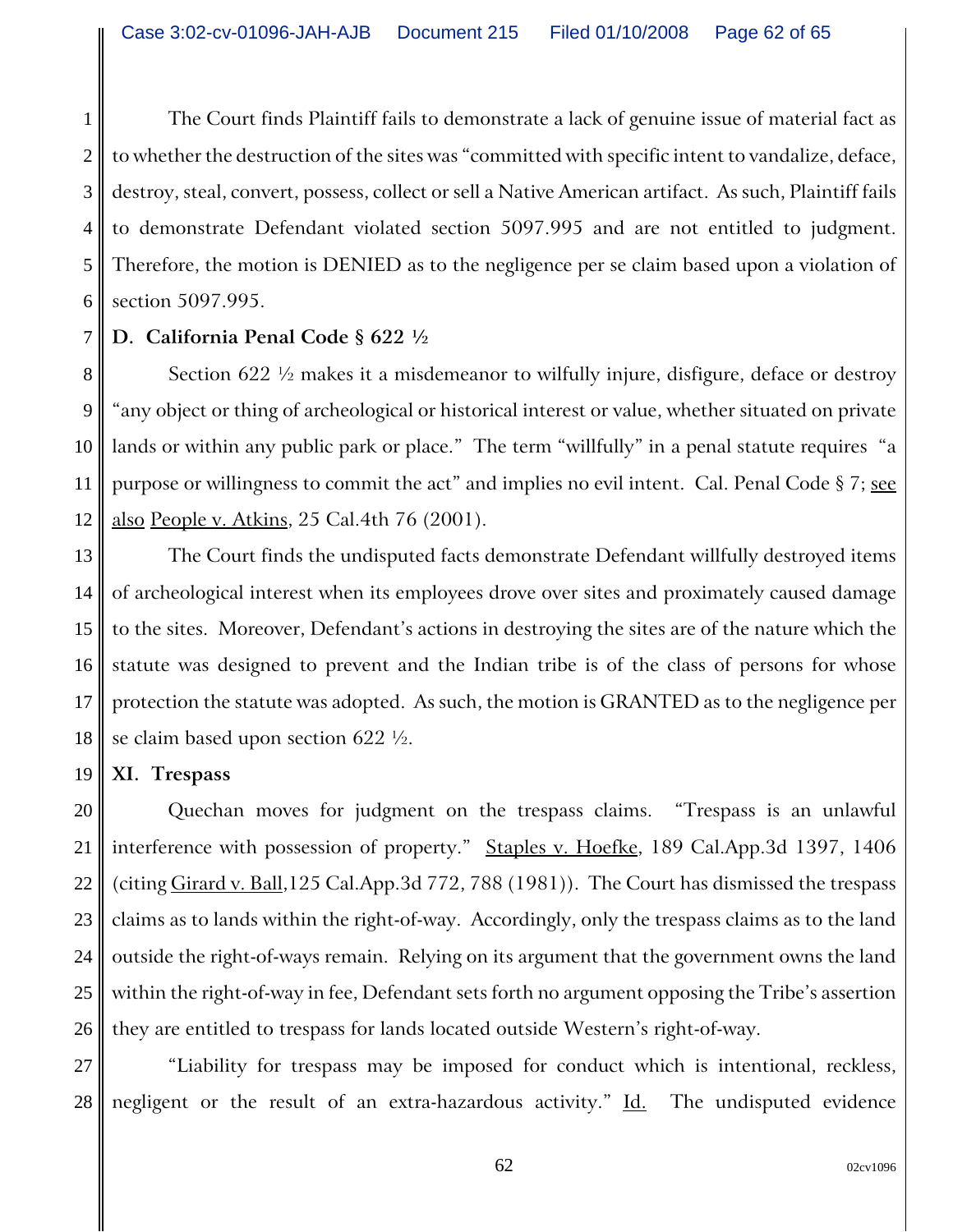2 demonstrates Western negligently impacted sites outside the right-of-way. Accordingly, Plaintiff is entitled to judgment on the claim for trespass for lands outside the right-of-way.

# **XII. Private and Public Nuisance**

1

3

4 5 6 7 8 9 10 11 Private nuisance is the interference with or invasion of another's use and enjoyment of his or her life or property. Cal.Civ.Code § 3479. The interference must be both substantial and unreasonable. Fashion 21 v. Coalition for Humane Immigrant Rights of Los Angeles, 117 Cal.App.4th 1138, 1154 (2004). To demonstrate the interference was substantial, the plaintiff must provide evidence he or she suffered "substantial actual damage." San Diego Gas & Electric Co. v. Superior Court, 13 Cal.4th 893, 938 (1996). The invasion is unreasonable if "the gravity of the harm outweighs the social utility of the defendant's conduct." Id. Reasonableness is a question of fact. Id.

12 13 14 15 16 17 "A public nuisance is one which affects at the same time an entire community or neighborhood, or any considerable number of persons." Cal.Civ. Code § 3480. To qualify as a public nuisance, the nuisance must be substantial and unreasonable. In re Englebrecht, 67 Cal.App.4th 486, 492 (1998). "It is substantial if it causes significant harm and unreasonable if its social utility is outweighed by the gravity of the harm inflicted." County of Santa Clara v. Atlantic Richfield Co., 137 Cal.App.4th 292, 305 (2006).

18 19 20 21 22 23 24 The Tribe argues Western unreasonably interfered with its use and enjoyment of the Reservation by permanently scarring cultural resources and land. The government argues Plaintiff fails to demonstrate Western's acts interfered with anyone's use and enjoyment, because there is no evidence that any tribal member was actually deprived of the use and enjoyment of the cultural resource sites. In response, Plaintiff submits evidence that visitation of the sites is not a precondition to the importance of the sites. The government contends this evidence demonstrates a genuine issue of material fact.

25 26 27 28 The evidence submitted demonstrates Western's acts caused "substantial actual damage" to the Tribe's cultural resources. However, the reasonableness of Western's acts must be judged by the trier of fact and cannot be resolved on summary judgment. Accordingly, the motion is DENIED as to the nuisance claims.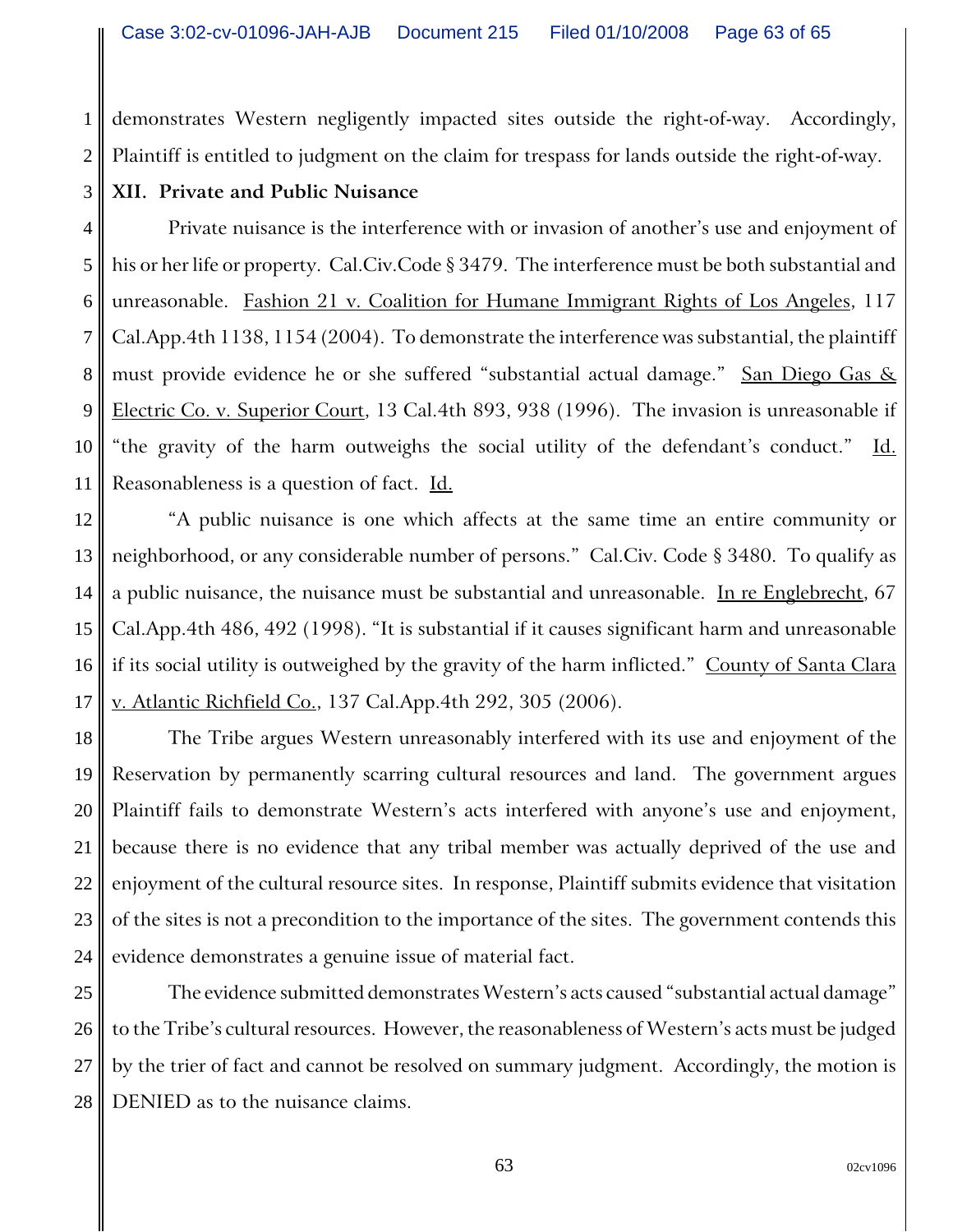### **CONCLUSION AND ORDER**

Based on the foregoing, **IT IS HEREBY ORDERED**:

1

2

3

4

5

6

7

8

9

10

11

12

13

14

15

16

17

18

19

20

21

22

23

24

25

26

27

- 1. Plaintiff's motion to strike (Doc. No. 124) portions of Defendant's motions for summary judgment is **DENIED AS MOOT**.
- 2. Plaintiff's motion to strike (Doc. No. 126) the deposition transcript of Jamie Cleland is **DENIED AS MOOT**.
- 3. Defendant's motion to strike (Doc. No. 134) is **DENIED AS MOOT**.
- 4. Plaintiff's motion to strike declaration of Mary Barger (Doc. No. 165) is **DENIED AS MOOT**.
- 6. Plaintiff's motion for partial summary judgment on beneficial title and nonproperty interests (Doc. No. 105) is **GRANTED IN PART AND DENIED IN PART**. The motion is **GRANTED** as to interests in cultural resources within the right-of-way lands and **DENIED** as to beneficial title or ownership interest in the right-of-way lands.
- 7. Defendant's motion for partial summary judgment regarding land ownership (Doc. No. 109) is **GRANTED IN PART AND DENIED IN PART**. The motion is **GRANTED** as to the request for declaration that the United States holds title to the Parker -Davis 161-kv transmission line and lands occupied by all works and appurtenances in fee simple and as to the trespass claim to the extent it seeks relief for damage to property within the right-of-way lands. The motion is **DENIED** as to the request to dismiss the nuisance claims and negligence claims. 8. Plaintiff's motion for partial summary judgment as to the claims for negligence, gross negligence, negligence per se, trespass, private nuisance and public nuisance (Doc. No. 103) is **GRANTED IN PART AND DENIED IN PART**. The motion is **GRANTED** as to (1) the negligence claims as to sites 7140, 7147, 7138 and 689; (2) the negligence per se claim as to sites 7140, 7147, 7138 and 689; (3) the motion for an order finding Defendant had a duty to not destroy cultural resources ineligible for listing on the National Register; and (4) the trespass claim